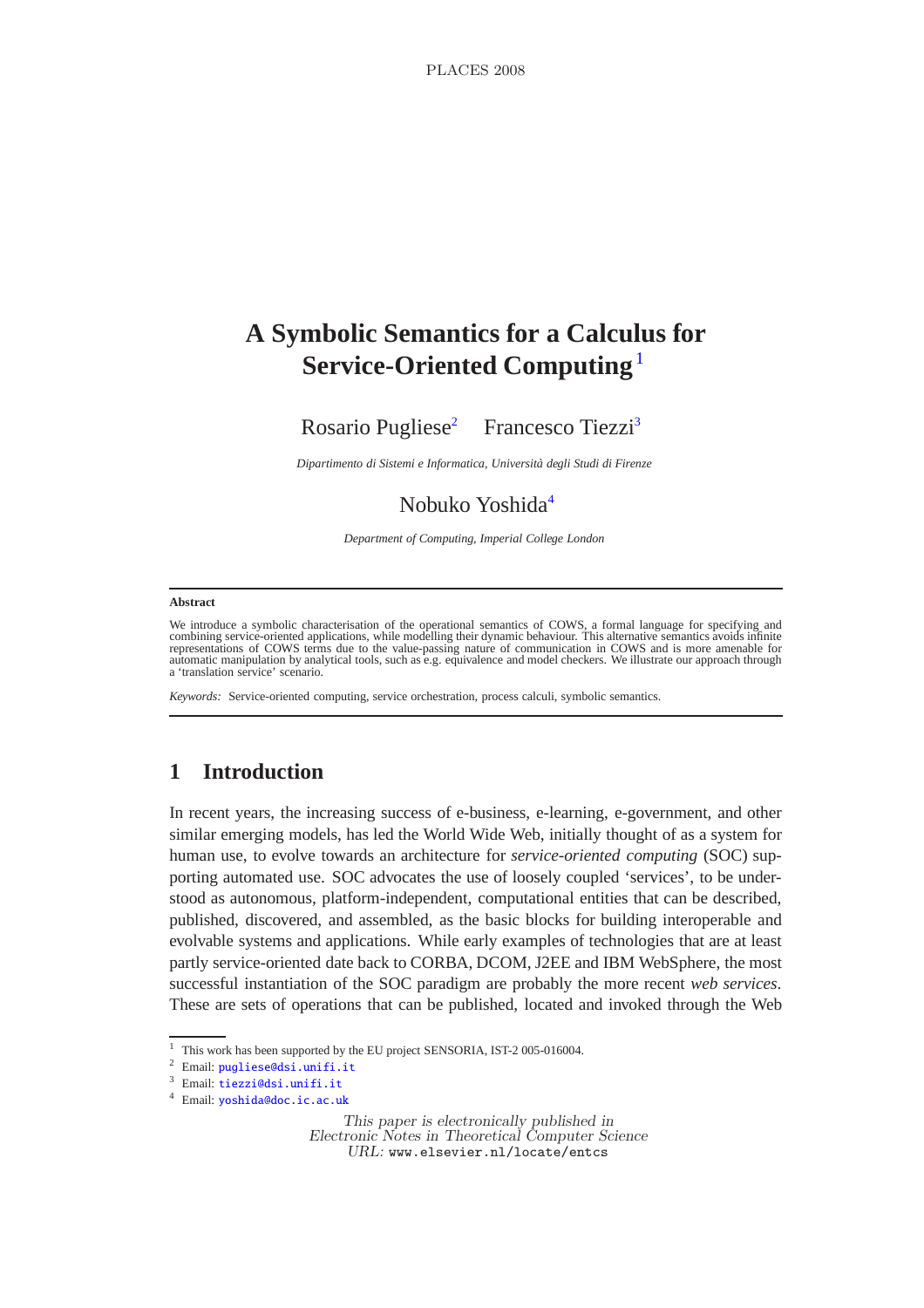via XML messages complying with given standard formats. To support the web service approach, several new languages and technologies have been designed and many international companies have invested a lot of efforts.

Current software engineering technologies for SOC, however, remain at the descriptive level and lack rigorous formal foundations. We are still experiencing a gap between practice (programming) and theory (formal methods and analysis techniques) in the design of SOC applications. The challenges come from the necessity of dealing at once with such issues as asynchronous interactions, concurrent activities, workflow coordination, business transactions, failures, resource usage, and security, in a setting where demands and guarantees can be very different for the many different components. Many researchers have hence put forward the idea of using *process calculi*, a cornerstone of current foundational research on specification and analysis of concurrent, distributed and mobile systems through mathematical — mainly algebraic and logical — tools. Indeed, due to their algebraic nature, process calculi convey in a distilled form the compositional programming style of SOC. Thus, many process calculi have been designed (e.g. [\[8](#page-27-0)[,7](#page-27-1)[,15,](#page-27-2)[12](#page-27-3)[,9,](#page-27-4)[14,](#page-27-5)[3](#page-27-6)[,5,](#page-27-7)[26\]](#page-28-0)), addressing one aspect or another of SOC and aiming at assessing the adequacy of diverse sets of primitives w.r.t. modelling, combining and analysing service-oriented applications.

By taking inspiration from well-known process calculi and from the standard language for orchestration of web services WS-BPEL [\[21\]](#page-28-1), in [\[16\]](#page-27-8) we have designed COWS (*Calculus for Orchestration of Web Services*), a process calculus for specifying and combining service-oriented applications, while modelling their dynamic behaviour. We have shown that COWS can model and handle distinctive features of (web) services, such as, e.g., correlation-based communication, compensation activities, service instances and interactions among them, race conditions among service instances and service definitions.

A major benefit of using process calculi is that they enjoy a rich repertoire of elegant meta-theories, proof techniques and analytical tools that can be likely tailored to the needs of SOC. Concerning this, in [\[11\]](#page-27-9) we have developed a logic and a model checker to express and check functional properties of services specified in COWS, while in [\[23\]](#page-28-2) we have studied observational semantic theories for COWS. However, such tools suffer from a lack of compositionality and efficiency. Indeed, generally speaking, model and equivalence checkers, and other similar verification tools, do not work directly on syntactic specifications but rather on abstract representations of the behaviour of processes. Thus, for value-passing languages, such as COWS, using an inappropriate representation can lead to unfeasible verifications. Indeed, according to the COWS's original operational semantics, if the communicable values range over an infinite value set (e.g. natural numbers and strings), the behaviour of a service that performs a receive activity is modelled by an infinite abstract representation. Such representation is a Labelled Transition System whose initial state has infinite outgoing edges, each labelled with an input label having a different value as argument and leading to a different state.

Hence, by taking inspiration from Hennessy and Lin [\[13\]](#page-27-10), in this paper we define a *symbolic* operational semantics for COWS. Differently from the symbolic semantics for more standard calculi, such as value-passing CCS or  $\pi$ -calculus, ours deals at once with, besides receive transitions, a number of complex features, such as, e.g., generation and exportation of fresh names, pattern-matching, expressions evaluation, and priorities among conflicting receives. The new semantics avoids infinite representations of COWS terms due to the value-passing nature of communication in COWS and associates a finite representation to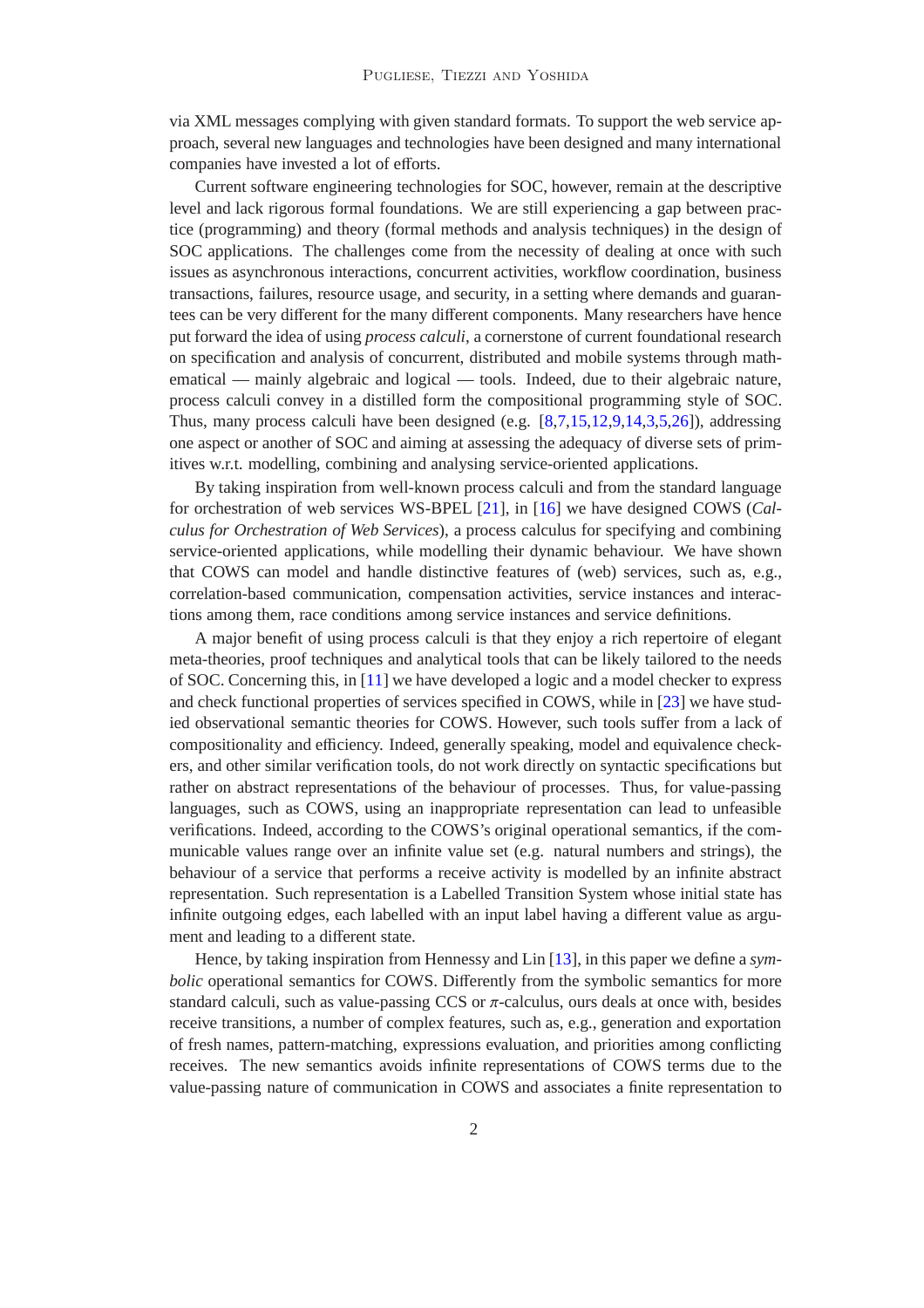each finite COWS term. It is then more amenable for automatic manipulation by analytical tools, such as e.g. equivalence and model checkers. Our major result is a theorem of 'operational correspondence'. We prove that, under appropriate conditions, any transition of the original semantics can be generated using the symbolic one, and vice versa. In general, however, additional transitions can be derived using the symbolic semantics since it also accounts for services ability to interact with the environment.

The rest of the paper is organised as follows. Section [2](#page-2-0) provides some motivations for the symbolic semantics of COWS; this is done by means of an 'Italian-English translation service' scenario that is used also to informally describe in a step-by-step fashion the main features of COWS. Section [3](#page-6-0) presents the original syntax and operational semantics of COWS. Section [4](#page-11-1) introduces the symbolic variant of the operational semantics of COWS and our major results, together with some clarifying examples. Section [5](#page-22-0) shows two extensions of the symbolic semantics. Finally, Section [6](#page-26-0) touches upon comparisons with related work and directions for future work.

## <span id="page-2-0"></span>**2 A 'translation service' scenario**

In this section, we present COWS main features and syntax in a step-by-step fashion while modelling an Italian-English translation service. By means of this scenario, we discuss some verification problems and present the major intuitions underlying the symbolic operational semantics for COWS. For the time being, we use a *monadic* variant of COWS, i.e. we assume that invoke and receive activities can carry one single parameter at a time. In fact, for the sake of presentation, the symbolic semantics is introduced for the monadic variant in Section [4,](#page-11-1) and is then extended to polyadic communication in Section [5.2.](#page-23-0)

Let us consider a service that provides to its customers an Italian-English translation service. Specifically, when the service is invoked by a customer, that communicates first her partner name and then an Italian word, it replies to the request with either the corresponding English word or the string "*unknown word*". A high-level specification of the service can be rendered in COWS as follows:

$$
[x] \, t \cdot \text{req?} x \, . \, [y] \, t \cdot \text{word?} y \, . \, x \cdot \text{resp!} \, \text{trans}(y) \tag{1}
$$

where *t* is the translation service partner name, *req*, *word* and *resp* are operation names, *x* and *y* are variables that store the customer partner name and the Italian word to be translated respectively, and trans(.) is a total function that maps a large subset of Italian words to the corresponding English ones and returns the string "*unknown word*" for all words that do not appear in the Italian words set. The service simply performs a sequence of two *receive* activities *t* • *req*?*x* and *t* • *word*?*y*, corresponding to reception of a request and of an Italian word sent by a customer, and replies with the translated word, by invoking the operation *resp* of the customer by means of the *invoke* activity *x* • *resp*!trans(*y*). Receives and invokes are the basic communication activities provided by COWS. Besides input parameters and sent values, they indicate the endpoint, i.e. a pair  $p \cdot o$  made of a partner name  $p$  and an operation name *o*, through which the communication should occur. Differently from most process calculi, receive activities in COWS bind neither names nor variables. The only binding construct is *delimitation*: [*d*] *s* binds the delimited element *d* in the scope *s* (the notions of bound and free occurrences of a delimited element are defined accordingly). For example, the service (1) uses the delimitation operator to declare the scope of variables *x*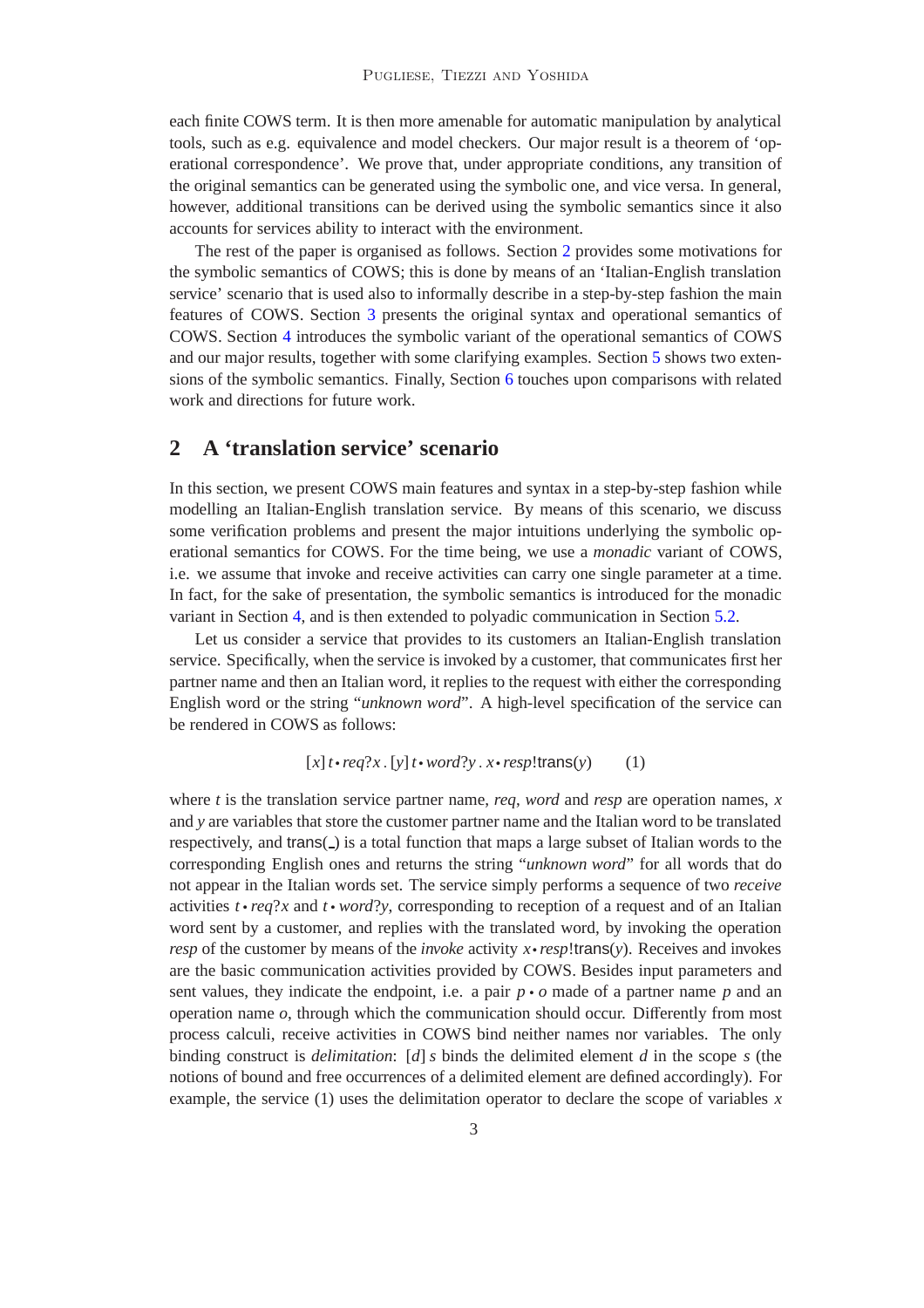and *y*. An inter-service communication takes place when the arguments of a receive and of a concurrent invoke along the same endpoint do match, and causes replacement of the variables arguments of the receive with the corresponding values arguments of the invoke (within the scope of variables declarations). For example, variable *x* will be initialised by the first receive activity with data provided by a customer.

At a lower level, the service could be described in terms of three entities composed by using the *parallel composition* operator  $\lfloor \cdot \rfloor$  that allows them to be concurrently executed and to interact with each other. A low-level COWS specification of the translation service can be

```
[reqDB1,reqDB2,respDB1,respDB2] ( Translator | DB1 | DB2 ) (2)
```
The delimitation operator is used here to declare that *reqDB1*, *reqDB2*, *respDB1* and *respDB2* are private operation names known to the three components *Translator*, *DB1* and *DB2*, and only to them (at least initially, since during a computation private names can be exported exactly as in  $\pi$ -calculus). The three subservices are defined as follows:

*Translator*  $\triangleq [x]t \cdot \text{req}$ ?*x* . [y]  $t \cdot \text{word}$ ?*y* .  $[k]$  (*t* • *reqDB1*!*y* |  $[x_1]$  *t* • *respDB1*?*x*<sub>1</sub> . (**kill**(*k*) | { $x$  • *resp*!*x*<sub>1</sub>})  $| t \cdot \text{regDB2!} y | [x_2] t \cdot \text{resp.} DB2?x_2 . ($ **kill**(*k*) | {|*x* • *resp*! $x_2$ } ) )  $DB1 \triangleq t \cdot \text{req} DB1$ ?"*a*".  $t \cdot \text{resp} DB1$ !" $to$ " + *t* • *reqDB1*?"*albero*". *t* • *respDB1*!"*tree*" + . . . + *t* • *reqDB1*?"*zucca*". *t* • *respDB1*!"*pumpkin*"  $DB2 \triangleq [\mathbf{z}]$  ( $t \cdot \text{req}DB2$ ? $\mathbf{z}$ .  $t \cdot \text{resp}DB2$ !"*unknown word*" + *t* • *reqDB2*?"*a*". *t* • *respDB2*!"*to*" + *t* • *reqDB2*?"*abate*". *t* • *respDB2*!"*abbot*" + . . . + *t* • *reqDB2*?"*zuppo*". *t* • *respDB2*!"*soaked*" )

Service *Translator* is publicly invocable and can interact with customers other than with the 'internal' services *DB1* and *DB2*. These latter two services, instead, can only be invoked by *Translator* (indeed, all the operations used by them are restricted) and have the task of looking up in databases the English word corresponding to a given Italian one and replying accordingly. In particular, *DB1* performs a quick search in a small database of commonly used words, while *DB2* performs a slower search in a bigger database (that exactly corresponds to that modelled by the function trans( )). After the two initial receives, for e.g. performance or fault tolerance purposes, *Translator* invokes services *DB1* and *DB2* concurrently. When one of them replies, *Translator* immediately stops the other search. This is done by executing the *kill* activity **kill**(*k*), that forces termination of all unprotected parallel terms inside the enclosing [*k*] , that stops the killing effect. Then, *Translator* forwards the response to the customer and terminates. Kill activities are executed eagerly with respect to the other parallel activities but critical code can be protected from the effect of a forced termination by using the *protection* operator {| |}; this is indeed the case of the response  $x \cdot resp!x_1$  in our example. Services *DB1* and *DB2* use the *choice* operator  $- + -$  to offer alternative behaviours: one of them can be selected by executing an invoke matching the receive leading the behaviour. In case the word to be translated is unknown, *DB1* does not reply, while *DB2* returns the string "*unknown word*". Indeed, the semantics of parallel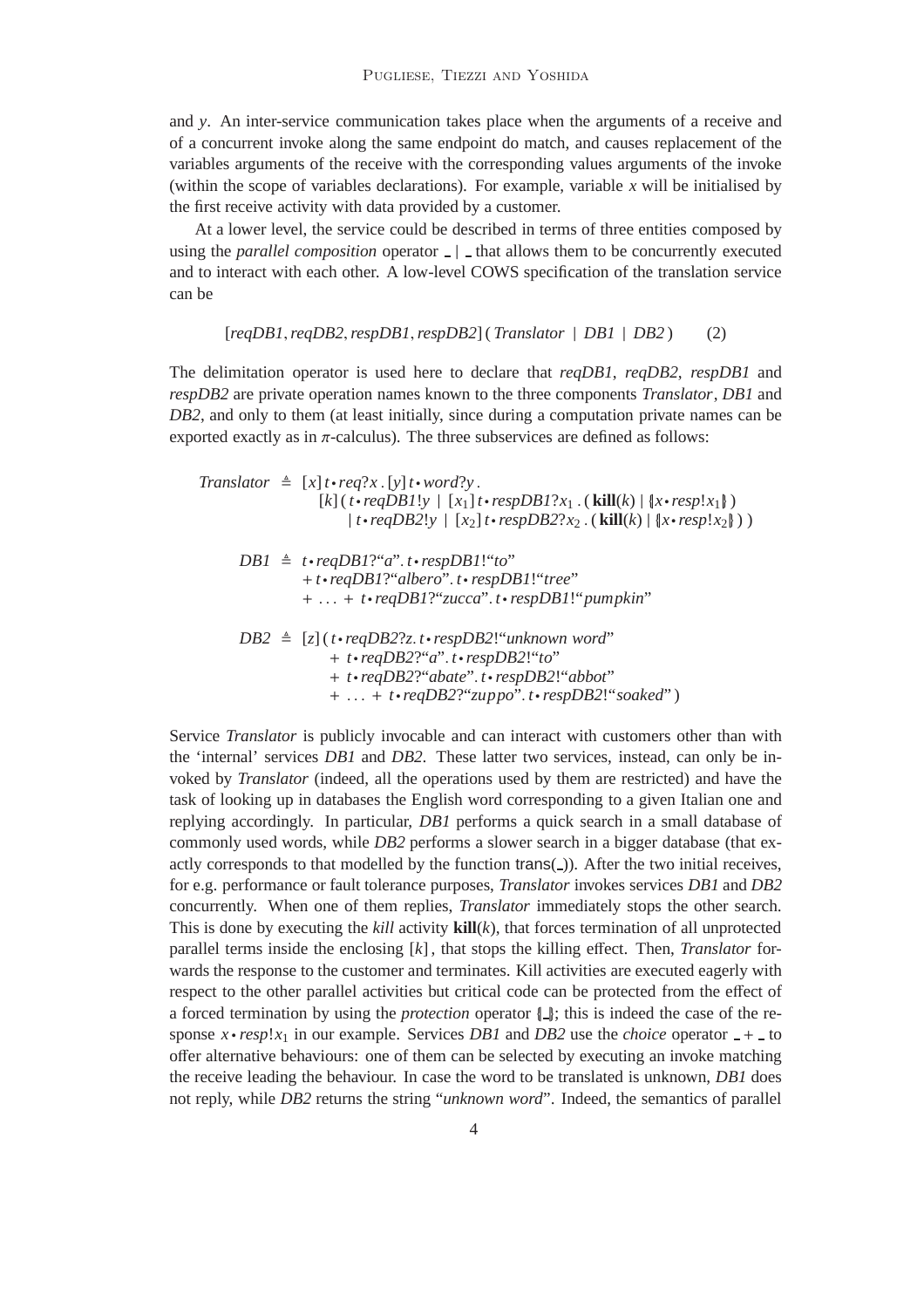

<span id="page-4-0"></span>Fig. 1. LTS and symbolic LTS for the translation service (high-level specification)

composition avoids that *DB2* returns "*unknown word*" in case of known words. This is done by assigning the receive *t* • *reqDB2*?*z* less priority than the other receive activities, so that it is only executed when none of the other receives matches the word to be translated (see Section [3](#page-6-0) for further details about the prioritised semantics of COWS).

Equivalence and model checkers, and other similar verification tools, do not work directly on syntactic specifications such as those above, but rather on more abstract representations of the behaviour of processes. Thus, using an inappropriate representation can lead to unfeasible verifications. In the rest of the section, we discuss verification problems and how to cope with them by exploiting a symbolic approach.

*Verification problems.* When the considered specification language is a value-passing process algebra and the value-space is infinite, using standard Labelled Transition Systems (LTSs) for the semantics can lead to infinite representations. For example, the operational behaviour of service (1) can be represented by the infinite LTS in the left-hand side of Figure [1,](#page-4-0) where nodes denote states and edges denote transitions between states implicitly oriented from top to bottom. Notably, for the sake of presentation, the LTSs shown in the figures rely on an operational semantics in *early* style, where substitutions are applied when receive actions are inferred. However, the problem of infinite representations remains also in case of *late* semantics, due to the fact that the continuation of a receive action with argument a variable *x* has to be considered under all possible substitutions for *x*.

*The symbolic approach.* To tackle the problems above, in [\[13\]](#page-27-10) Hennessy and Lin have introduced the so-called *symbolic LTSs* and used them to define finite semantical representations of terms of the value-passing CCS. For example, the symbolic LTSs corresponding to the COWS service (1) is shown in the right-hand side of Figure [1.](#page-4-0) The symbolic actions *t* • *req*?*x* and *t* • *word*?*y* denote reception of unknown values *x* and *y* along endpoints *t* • *req* and *t* • *word*, respectively; the condition-guarded symbolic action ( $z = \text{trans}(y)$ ,  $x \cdot \text{resp}!z$ ) denotes sending of an unknown value  $\zeta$  such that  $\zeta$  = trans(*y*). Of course, for the same reasons, also the LTS representing the behaviour of service (2) is infinite, while the corresponding symbolic LTS is finite. Indeed, if for the sake of presentation we assume that database *DB1* contains only the association for word "*a*" and database *DB2* contains only the associations for "*a*" and "*abate*", the symbolic LTS representing (2) is that shown in Figure [2.](#page-5-0)

*Applying the symbolic approach to* **COWS***.* The main contribution of this work is the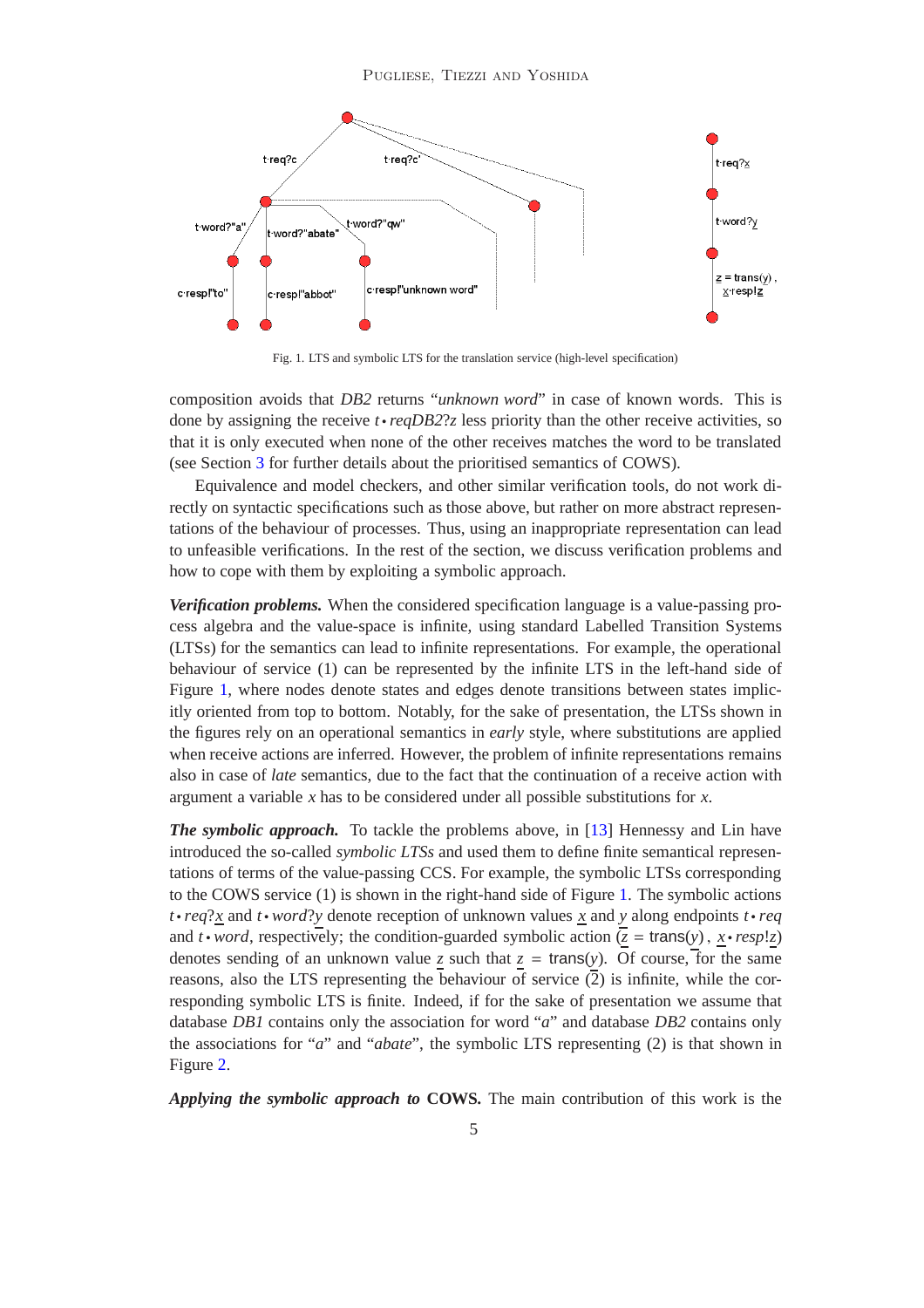

<span id="page-5-0"></span>Fig. 2. Symbolic LTS for the (simplified) translation service (low-level specification)

development of a symbolic operational semantics for COWS. To achieve this goal, the main issue is to give receive activities a proper semantics, because variables in their arguments are placeholders for something to be received. For example, let us consider the service  $p \cdot o$ ?*x*.*s*. If  $p \cdot o$ ?*x*.*s*  $\xrightarrow{p \cdot o}$ ?*x*.*s*  $\xrightarrow{p \cdot o}$ ?*x*.*s*  $\xrightarrow{p \cdot o}$ ?*x*.*s*  $\xrightarrow{p \cdot o}$ ?*x*.*s*  $\xrightarrow{p \cdot o}$ ?*x*.*s* considered under all substitutions of the form  $\{x \mapsto v\}$  (i.e. the semantics of *s* can intuitively be thought of as a function  $\lambda x$ . *s* from values to services). In case of the standard semantics for  $\pi$ -calculus [\[20\]](#page-28-3), for example, this problem is not tackled at the operational semantics level, but it is postponed to the observational semantics level. In fact, in the definition of late bisimulation for  $\pi$ -calculus, whenever *P* is bisimilar to *Q*, if  $P \xrightarrow{a(x)} P'$  then there is *Q'* such that  $Q \xrightarrow{a(x)} Q'$  and  $P'\{u/x\}$  is bisimilar to  $Q'\{u/x\}$  for every *u*. Thus, continuations *P* ′ and *Q* ′ are considered under all substitutions for *x*. Instead, here we aim at defining an operational semantics for COWS that properly handles input transitions, and allow finite state LTSs to be associated to finite COWS terms.

The basic idea is to allow receive activities to evolve by performing a communication with the 'external world' (i.e. a COWS context), this way they do not need to synchronise with invoke activities within the considered term. To avoid infinite branching (as in the case of early operational semantics), we replace variables with *unknown values* rather than with specific values. We denote by  $\chi$  the unknown value for the variable  $\chi$ . This way, the term  $[x]$  ( $p \cdot o$ ?*x*.  $q \cdot o'$ !*x*) can evolve as follows:

$$
[x] (p \cdot o?x. q \cdot o'!x) \xrightarrow{p \cdot o?[x]} q \cdot o'!x \xrightarrow{q \cdot o'!x} 0
$$

Also receive activities having a value as argument (e.g.  $p \cdot o?v$ ) and invoke activities (e.g.  $p \cdot o!y$  can evolve by communicating with the external world. Of course, these kinds of communication do not produce substitutions.

When an external communication takes place, the behaviour of the continuation service depends on the *admittable values* for the unknown value. To take care of the real values that the unknown values can assume, we define a *symbolic semantics* for COWS, where the label on each transition has two components: the *condition* that must hold for the transition to be enabled and, as usual, the *action* of the transition. Moreover, to store the conditions that must hold to reach a state and the names exported along the path, we define the semantics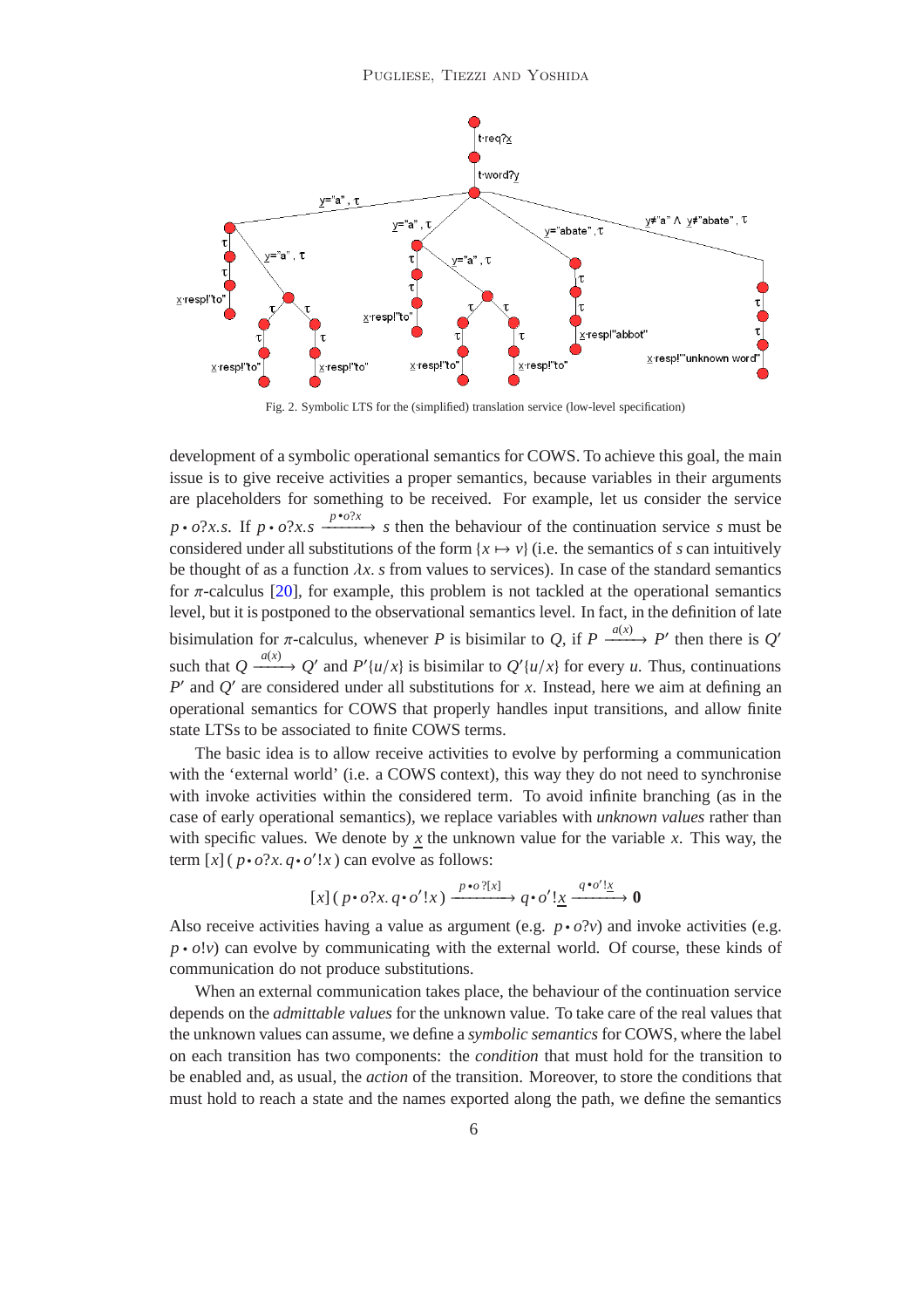over configurations of the form Φ, ∆ ⊢ *s*, called *constrained services*, where the condition Φ and the set of names ∆ are used to determine the actions that *s* can perform. Thus, the symbolic transitions are of the form  $\Phi$ ,  $\Delta \vdash s_1 \rightarrow^{\Phi', \alpha} \Phi', \Delta' \vdash s_2$ , meaning "if the condition  $\Phi'$  (such that  $\Phi$  is a subterm of  $\Phi'$ ) holds then  $s_1$  can perform the action  $\alpha$  leading to  $s_2$  by extending the set of exported private names  $\Delta$  to the set  $\Delta$ ".

The symbolic LTS associated to a COWS term conveys in a distilled form all the semantics information on the behaviour of terms. More specifically, besides receive transitions, symbolic representations take into account generation and exportation of fresh names, pattern-matching, expressions evaluation, and priorities among conflicting receives. Dealing at once with all the above features at operational semantics level makes the development of a symbolic semantics for COWS more complex than for more standard calculi, such as value-passing CCS or  $\pi$ -calculus.

## <span id="page-6-0"></span>**3 COWS and its standard operational semantics**

COWS (Calculus for Orchestration of Web Services, [\[16\]](#page-27-8)) is a recently designed process calculus for specifying, combining and analyzing service-oriented applications, while modelling their dynamic behaviour. COWS combines in an original way a number of ingredients borrowed from well-known process calculi, e.g. asynchronous communication, polyadic synchronization, pattern matching, protection, delimited receiving and killing activities, while resulting different from any of them. In this section, we present the standard syntax and operational semantics of COWS. We refer the interested reader to [\[16\]](#page-27-8) for many examples illustrating COWS peculiarities and expressiveness, and for comparisons with other process-based and orchestration formalisms.

The syntax of COWS is presented in Table [1.](#page-7-0) It is parameterized by three countable and pairwise disjoint sets: the set of *(killer) labels* (ranged over by *k*, *k* ′ , . . .), the set of *values* (ranged over by  $v, v', \ldots$ ) and the set of 'write once' *variables* (ranged over by  $x, y, \ldots$ ). The set of values is left unspecified; however, we assume that it includes the set of *names*, ranged over by *n*, *m*, *o*, *p*, . . . , mainly used to represent partners and operations. The language is also parameterized by a set of *expressions*, ranged over by *e*, whose exact syntax is deliberately omitted. We just assume that expressions contain, at least, values and variables, but do not include killer labels (that, hence, are *non-communicable* values). Partner names and operation names can be combined to designate *communication endpoints*, written *p*• *o*, and can be communicated, but dynamically received names can only be used for service invocation (as in the  $L\pi$  [\[19\]](#page-28-4)). Indeed, communication endpoints of receive activities are identified statically because their syntax only allows using names and not variables.

We use *w* to range over values and variables, *u* to range over names and variables, and *d* to range over killer labels, names and variables. Notation  $\overline{\cdot}$  stands for tuples of objects, e.g.  $\bar{x}$  is a compact notation for denoting the tuple of variables  $\langle x_1, \ldots, x_n \rangle$  (with  $n \ge 0$ ). We assume that variables in the same tuple are pairwise distinct. All notations shall extend to tuples component-wise. We adopt the following conventions about the operators precedence: monadic operators bind more tightly than parallel composition, and prefixing more tightly than choice. In the sequel, we shall use n to range over communication endpoints that do not contain variables (e.g.  $p \cdot o$ ), and u to range over communication endpoints that may contain variables (e.g.  $u \cdot u'$ ). We will omit trailing occurrences of  $0$ , writing e.g.  $p \cdot o$ ? $\bar{w}$  instead of  $p \cdot o$ ? $\bar{w}$ .**0**, and write  $[d_1, \ldots, d_n]$  *s* in place of  $[d_1] \ldots [d_n]$  *s*. We will write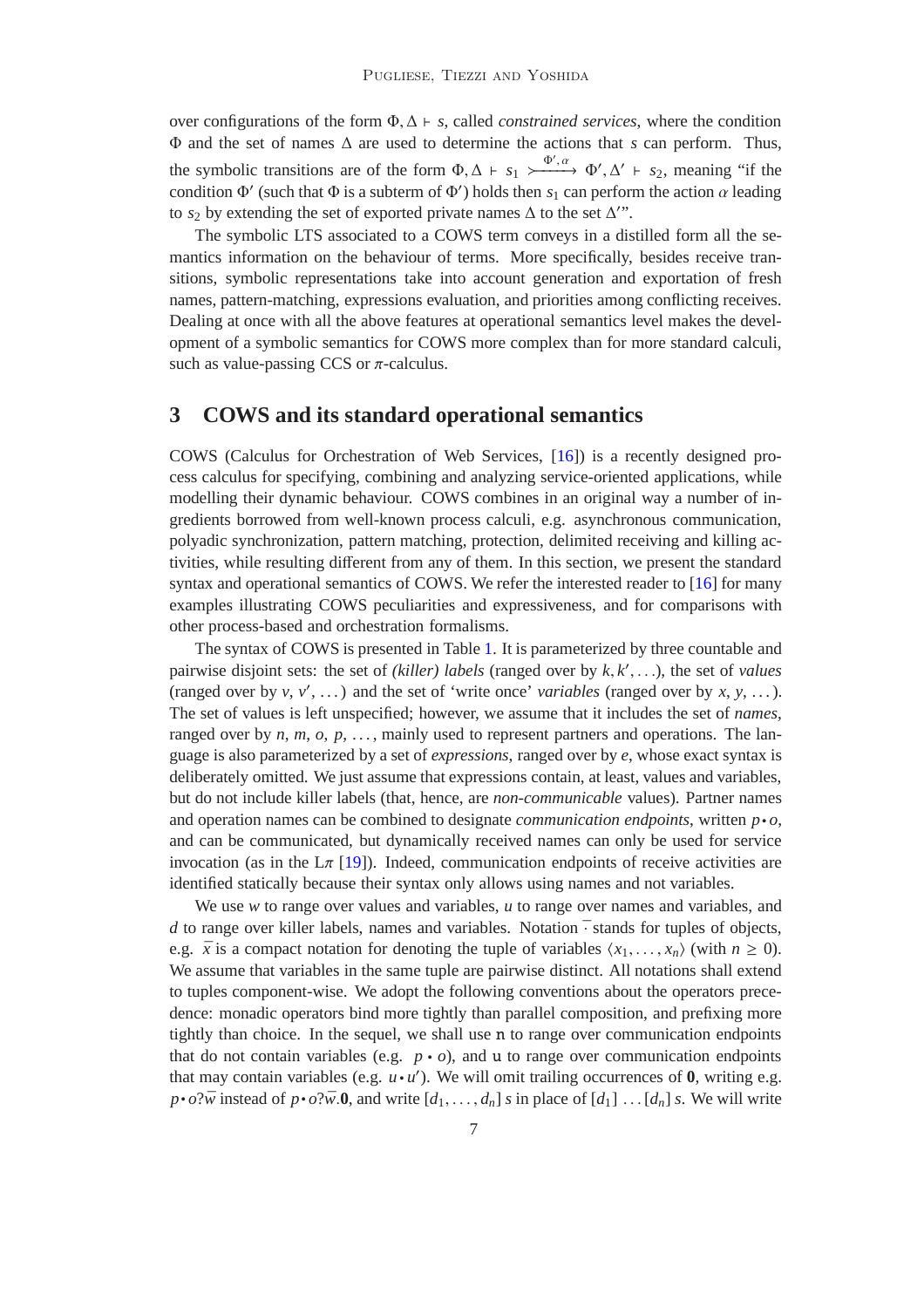| S | $\mathbb{R}^2 =$ |                               | (services)               | g | $::=$ |                        | (receive-guarded choice) |
|---|------------------|-------------------------------|--------------------------|---|-------|------------------------|--------------------------|
|   |                  | $\mathbf{kill}(k)$            | (kill)                   |   |       | $\bf{0}$               | (nil)                    |
|   |                  | $u \cdot u'$ ! $\overline{e}$ | (invoke)                 |   |       | $p \cdot o? \bar{w}.s$ | (request processing)     |
|   |                  | g                             | (receive-guarded choice) |   |       | $g+g$                  | (choice)                 |
|   |                  | $S \mid S$                    | (parallel composition)   |   |       |                        |                          |
|   |                  | $\{  s  \}$                   | (protection)             |   |       |                        |                          |
|   |                  | $[d]$ s                       | (delimitation)           |   |       |                        |                          |
|   |                  | $\ast$ $s$                    | (replication)            |   |       |                        |                          |

<span id="page-7-0"></span>Table 1 COWS syntax

 $I \triangleq s$  to assign a name *I* to the term *s*.

The only *binding* construct is delimitation: [*d*] *s* binds *d* in the scope *s*. In fact, to enable concurrent threads within each service instance to share (part of) the state, receive activities in COWS bind neither names nor variables, which is different from most process calculi. Instead, the range of application of the substitutions generated by a communication is regulated by the delimitation operator, that additionally permits to generate fresh names (as the restriction operator of the  $\pi$ -calculus) and to delimit the field of action of kill activities. Thus, the occurrence of a name/variable/label is *free* if it is not under the scope of a delimitation for it. We denote by fk(*t*) the set of killer labels that occur free in *t*, and by fd(*t*) that of free names/variables/killer labels in *t*. Two terms are *alpha-equivalent* if one can be obtained from the other by consistently renaming bound names/variables/labels. As usual, we identify terms up to alpha-equivalence.

The operational semantics of COWS is defined only for *closed* services, i.e. services without free variables/labels (similarly to many real programming language compilers, we consider terms with free variables/labels as programming errors), but of course the rules also involve non-closed services (see e.g. the premises of rules *(delsub )* and *(delkill)*).

Formally, the semantics is given in terms of a structural congruence and of a labelled transition relation. The *structural congruence* ≡ identifies syntactically different services that intuitively represent the same service. It is defined as the least congruence relation induced by a given set of equational laws. We explicitly show in Table [2](#page-8-0) the laws for replication, protection and delimitation, while omit the (standard) laws for the other operators stating that parallel composition is commutative, associative and has **0** as identity element, and that guarded choice enjoys the same properties and, additionally, is idempotent. All the presented laws are straightforward. In particular, commutativity of consecutive delimitations implies that the order among the  $d_i$  in  $\left[\langle d_1, \ldots, d_n \rangle\right]$  *s* is irrelevant, thus in the sequel we may use the simpler notation  $[d_1, \ldots, d_n]$  *s*. Notably, the last law can be used to extend the scope of names (like a similar law in the  $\pi$ -calculus), thus enabling communication of restricted names, except when the argument *d* of the delimitation is a free killer label of  $s<sub>2</sub>$ (this avoids involving  $s_1$  in the effect of a kill activity inside  $s_2$ ).

To define the labelled transition relation, we need a few auxiliary functions. First, we exploit a function  $\llbracket \cdot \rrbracket$  for evaluating *closed* expressions (i.e. expressions without variables): it takes a closed expression and returns a value. However,  $[\![ \_ \ ]\!]$  cannot be explicitly defined because the exact syntax of expressions is deliberately not specified.

Then, through the rules in Table [3,](#page-8-1) we define the partial function  $M(\_ ,\_ )$  that permits performing *pattern-matching* on semi-structured data thus determining if a receive and an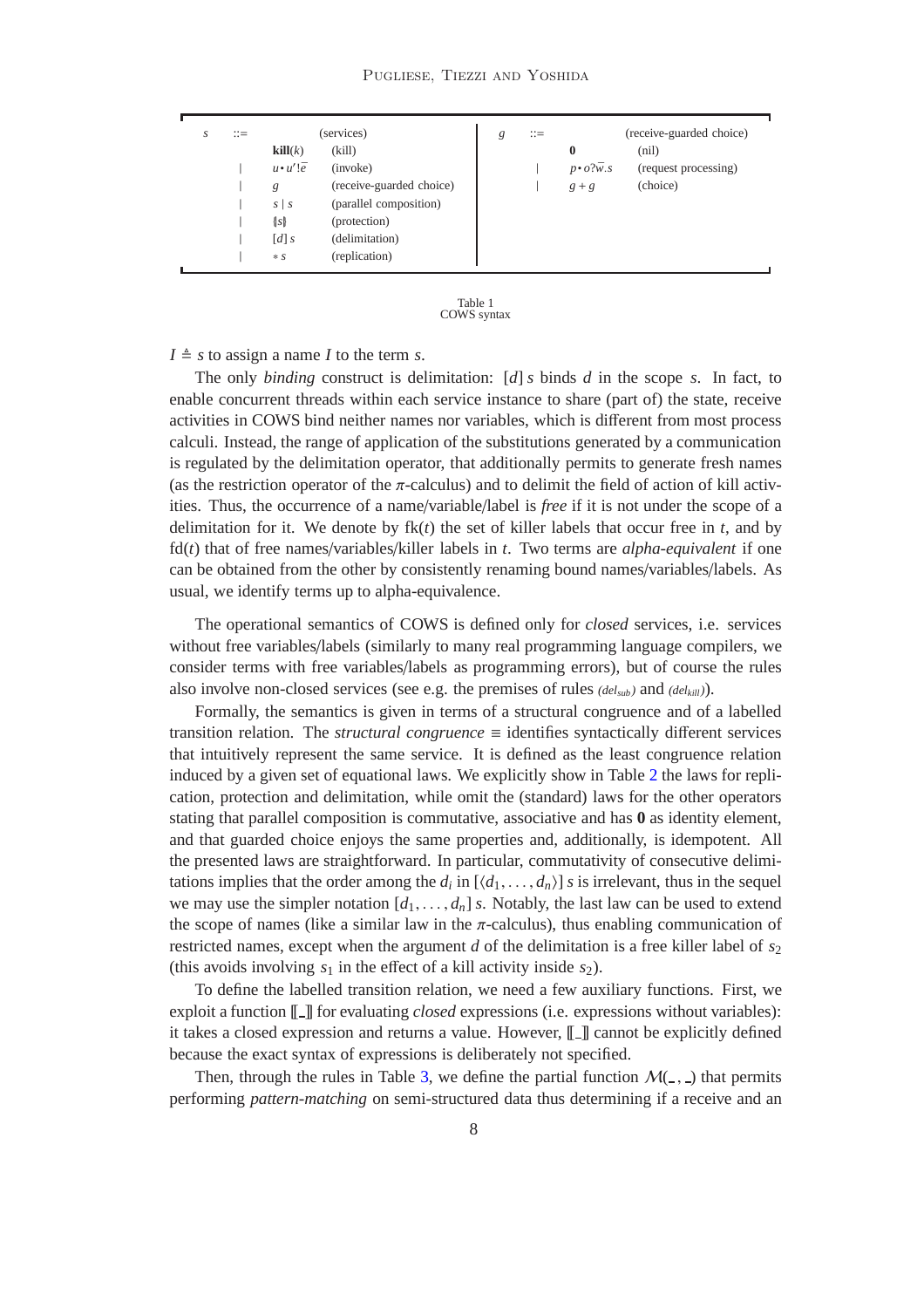| $\ast 0 = 0$                                                                                                      |                                 |                                                             | $\ast s \equiv s \mid \ast s$ |                                                                      | $ 0  = 0$<br>$[d] 0 = 0$ |  |
|-------------------------------------------------------------------------------------------------------------------|---------------------------------|-------------------------------------------------------------|-------------------------------|----------------------------------------------------------------------|--------------------------|--|
| $\{ [s] \}$ = $\{s\}$<br>$\lceil d_1 \rceil \lceil d_2 \rceil$ $s \equiv \lceil d_2 \rceil \lceil d_1 \rceil$ $s$ |                                 | $\{[d] s\} \equiv [d] \{s\}$                                |                               | $s_1   [d] s_2 = [d] (s_1   s_2)$ if $d \notin fd(s_1) \cup fk(s_2)$ |                          |  |
|                                                                                                                   |                                 | Table 2                                                     |                               |                                                                      |                          |  |
|                                                                                                                   |                                 | COWS structural congruence (excerpt of laws)                |                               |                                                                      |                          |  |
|                                                                                                                   |                                 |                                                             |                               |                                                                      |                          |  |
| $\mathcal{M}(x, y) = \{x \mapsto y\}$                                                                             | $\mathcal{M}(v, v) = \emptyset$ | $\mathcal{M}(\langle \rangle, \langle \rangle) = \emptyset$ |                               | $M(w_1, v_1) = \sigma_1$ $M(\bar{w}_2, \bar{v}_2) = \sigma_2$        |                          |  |

<span id="page-8-1"></span><span id="page-8-0"></span>

invoke over the same endpoint can synchronize. The rules state that two tuples match if they have the same number of fields and corresponding fields have matching values/variables. Variables match any value, and two values match only if they are identical. When tuples  $\bar{w}$  and  $\bar{v}$  do match,  $\mathcal{M}(\bar{w}, \bar{v})$  returns a substitution for the variables in  $\bar{w}$ ; otherwise, it is undefined. *Substitutions* (ranged over by  $\sigma$ ) are functions mapping variables to values and are written as collections of pairs of the form  $x \mapsto v$ . Application of substitution  $\sigma$  to *s*, written  $s \cdot \sigma$ , has the effect of replacing every free occurrence of x in s with v, for each  $x \mapsto v \in \sigma$ , by possibly using alpha conversion for avoiding *v* to be captured by name delimitations within *s*. We use  $|\sigma|$  to denote the number of pairs in  $\sigma$  and  $\sigma_1 \oplus \sigma_2$  to denote the union of  $\sigma_1$  and  $\sigma_2$  when they have disjoint domains.

We also define a function, named *halt*( $\Box$ ), that takes a service *s* as an argument and returns the service obtained by only retaining the protected activities inside *s*. *halt*( ) is defined inductively on the syntax of services. The most significant case is  $halt({\s}|\})$  = {|*s*|}. In the other cases, *halt*( ) returns **0**, except for parallel composition, delimitation and replication operators, for which it acts as an homomorphism.

$$
halt(\mathbf{kill}(k)) = halt(u!\overline{e}) = halt(g) = 0 \qquad halt(\lbrace s \rbrace) = \lbrace s \rbrace
$$

$$
halt(s_1 \mid s_2) = halt(s_1) \mid halt(s_2) \qquad halt([d] \mid s) = [d] \mid halt(s) \qquad halt(* \mid s) = * \mid halt(s)
$$

Finally, in Table [4,](#page-9-0) we inductively define two predicates: noKill(*s*, *d*) holds true if either *d* is not a killer label or  $d = k$  and *s* cannot immediately perform a free kill activity **kill**(*k*); noConf( $s, n, \overline{v}, \ell$ ), with  $\ell$  natural number, holds true if *s* does not produce communication conflicts, i.e. *s* cannot immediately perform a receive activity over the endpoint n which matches  $\bar{v}$  and generates a substitution with fewer pairs than  $\ell$ .

The *labelled transition relation*  $\xrightarrow{\alpha}$  is the least relation over services induced by the rules in Table [5,](#page-9-1) where label  $\alpha$  is generated by the following grammar:

 $\alpha$  ::=  $\mathbf{n} \triangleleft \overline{v}$  |  $\mathbf{n} \triangleright \overline{w}$  |  $\mathbf{n} \sigma \ell \overline{v}$  |  $k$  | †

In the sequel, we use  $n\nu k(\alpha)$  to denote the set of names, variables and killer labels occurring in  $\alpha$ , except for  $\alpha = n \sigma \ell \bar{\nu}$  for which we let  $n \nu k(n \sigma \ell \bar{\nu}) = n \nu k(\sigma)$ , where  $n \nu k({x \mapsto \nu}) =$  ${x} \cup f d(v)$  and  $nvk(\sigma_1 \uplus \sigma_2) = nvk(\sigma_1) \cup nvk(\sigma_2)$ .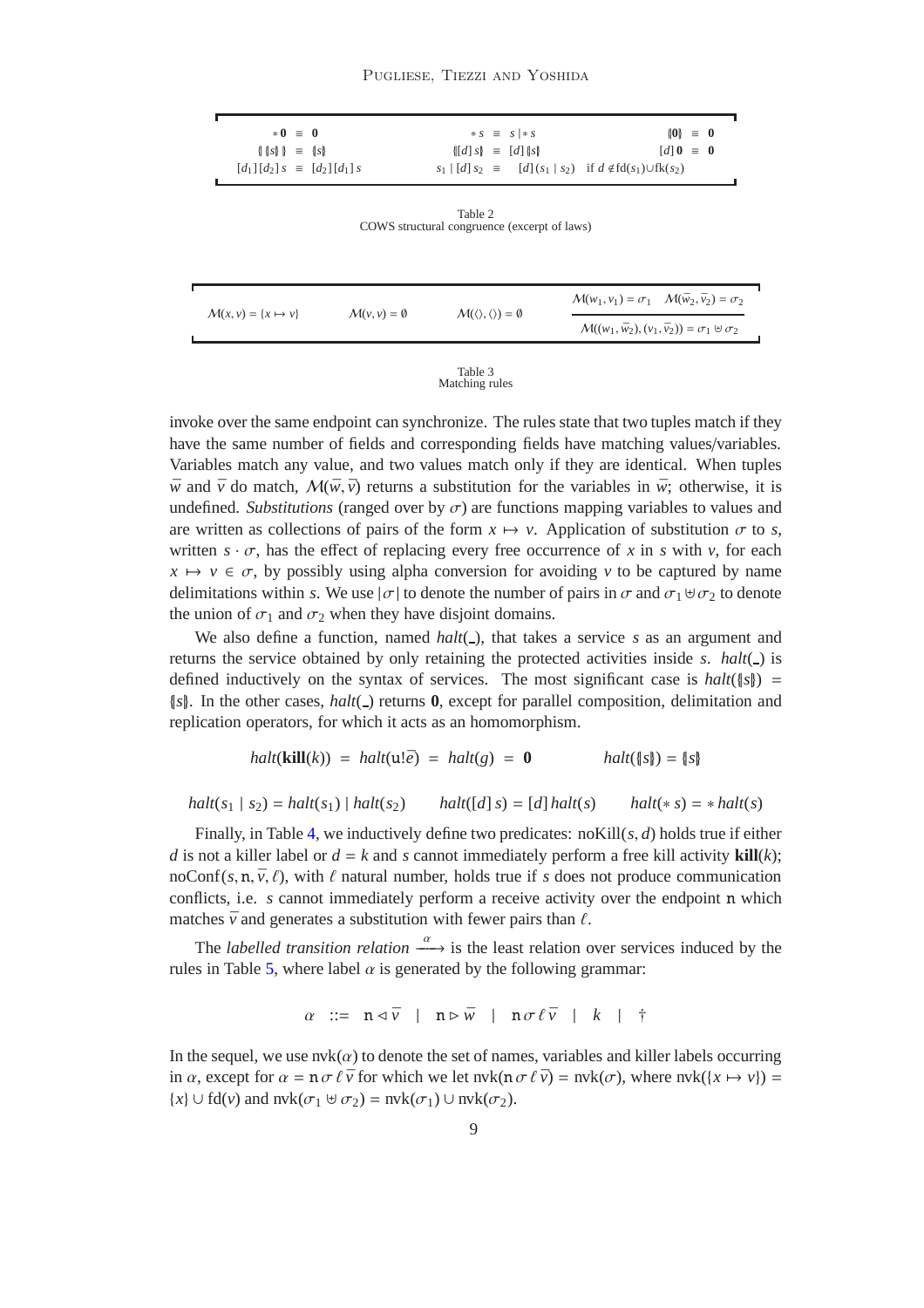| $noKill(s, d) = true$ if $fk(d) = \emptyset$                                                                                                                                                       | $\text{noKill}(s \mid s', k) = \text{noKill}(s, k) \land \text{noKill}(s', k)$                                                                                                                                 |  |  |  |  |
|----------------------------------------------------------------------------------------------------------------------------------------------------------------------------------------------------|----------------------------------------------------------------------------------------------------------------------------------------------------------------------------------------------------------------|--|--|--|--|
| $noKill(kill(k), k) = false$                                                                                                                                                                       | $\text{noKill}([d] s, k) = \text{noKill}(s, k)$ if $d \neq k$                                                                                                                                                  |  |  |  |  |
| $noKill(kill(k'), k) = true$ if $k \neq k'$                                                                                                                                                        | $\text{noKill}([k], s, k) = \text{true}$                                                                                                                                                                       |  |  |  |  |
| $noKill(u!\bar{e},k) = noKill(g,k) = true$                                                                                                                                                         | $noKill({s},k) = noKill(*s,k) = noKill(s,k)$                                                                                                                                                                   |  |  |  |  |
|                                                                                                                                                                                                    | $\mathrm{noConf}(\textbf{kill}(k), \textbf{n}, \overline{v}, \ell) = \mathrm{noConf}(u \cdot \overline{e}, \textbf{n}, \overline{v}, \ell) = \mathrm{noConf}(0, \textbf{n}, \overline{v}, \ell) = \text{true}$ |  |  |  |  |
| $\text{noConf}(n' \gamma \bar{w}.s, n, \bar{v}, \ell) = \begin{cases} \text{false} & \text{if } n' = n \land  M(\bar{w}, \bar{v})  < \ell \\ \text{true} & \text{otherwise} \end{cases}$           |                                                                                                                                                                                                                |  |  |  |  |
| $\operatorname{noConf}(g + g', \mathbf{n}, \overline{v}, \ell) = \operatorname{noConf}(g, \mathbf{n}, \overline{v}, \ell) \land \operatorname{noConf}(g', \mathbf{n}, \overline{v}, \ell)$         |                                                                                                                                                                                                                |  |  |  |  |
| $\operatorname{noConf}(s \mid s', n, \overline{v}, \ell) = \operatorname{noConf}(s, n, \overline{v}, \ell) \land \operatorname{noConf}(s', n, \overline{v}, \ell)$                                 |                                                                                                                                                                                                                |  |  |  |  |
| $\operatorname{noConf}([d] \, s, n, \bar{v}, \ell) = \begin{cases} \n\operatorname{noConf}(s, n, \bar{v}, \ell) & \text{if } d \notin n \\ \n\operatorname{true} & \text{otherwise} \n\end{cases}$ |                                                                                                                                                                                                                |  |  |  |  |
| $\operatorname{noConf}(\{s\}, n, \overline{v}, \ell) = \operatorname{noConf}(*s, n, \overline{v}, \ell) = \operatorname{noConf}(s, n, \overline{v}, \ell)$                                         |                                                                                                                                                                                                                |  |  |  |  |

<span id="page-9-0"></span>Table 4 There are not active **kill**(*k*) / There are not conflicting receives along n matching  $\bar{v}$ 

|                                                                                                                                                                    | <b>kill</b> $(k) \xrightarrow{k} 0$ $(kill)$ $n? \overline{w}.s \xrightarrow{n \triangleright \overline{w}} s$ $(rec)$                                                                                                                                                                                                                                                                                                                                                  | $\ \bar{e}\  = \bar{v}$<br>$n! \overline{e} \xrightarrow{n \triangleleft \overline{\nu}} 0$ (inv)              | $g \xrightarrow{\alpha} s$<br>$\frac{a}{g+g' \xrightarrow{\alpha} s}$ (choice)                                                                                                   |
|--------------------------------------------------------------------------------------------------------------------------------------------------------------------|-------------------------------------------------------------------------------------------------------------------------------------------------------------------------------------------------------------------------------------------------------------------------------------------------------------------------------------------------------------------------------------------------------------------------------------------------------------------------|----------------------------------------------------------------------------------------------------------------|----------------------------------------------------------------------------------------------------------------------------------------------------------------------------------|
|                                                                                                                                                                    | $s \xrightarrow{n \sigma \uplus \{x \mapsto v\} \ell \bar{v}} s'$ $s \xrightarrow{k} s'$ $s \xrightarrow{k} s'$ $k \neq d$<br>$\frac{\pi \sigma \ell \bar{v}}{[x] s \xrightarrow{\pi \sigma \ell \bar{v}} s' \cdot \{x \mapsto v\}}$ $\frac{(del_{sub})}{[k] s \xrightarrow{\dagger} [k] s'}$ $\frac{(del_{kill})}{[d] s \xrightarrow{k} [d] s'}$ $\frac{(pass_k)}{[d] s \xrightarrow{\dagger} [d] s'}$ $\frac{(pass_{\uparrow})}{[d] s' \xrightarrow{\dagger} [d] s'}$ |                                                                                                                | $s \xrightarrow{\dagger} s'$                                                                                                                                                     |
| $s \xrightarrow{\alpha} s'$ $d \notin \text{nvk}(\alpha)$ $\alpha \neq k, \dagger \text{ noKill}(s, d)$<br>$\left[d\right]s \xrightarrow{\alpha} \left[d\right]s'$ | $\overline{\qquad \qquad (pass_{\alpha})}$                                                                                                                                                                                                                                                                                                                                                                                                                              |                                                                                                                | $s \equiv s_1 \quad s_1 \stackrel{\alpha}{\longrightarrow} s_2 \quad s_2 \equiv s'$<br>$rac{\alpha}{\alpha \longrightarrow s'}$ (cong)                                           |
|                                                                                                                                                                    | $s_1 \xrightarrow{n \triangleright \overline{w}} s'_1$ $s_2 \xrightarrow{n \triangleleft \overline{v}} s'_2$ $\mathcal{M}(\overline{w}, \overline{v}) = \sigma$ $\text{noConf}(s_1   s_2, n, \overline{v},  \sigma )$<br>$\overline{\hspace{1cm}}$ (com)<br>$s_1   s_2 \xrightarrow{n \sigma  \sigma \bar{v}} s'_1   s'_2$                                                                                                                                              | $s_1 \xrightarrow{\mathbf{n}\sigma\ell\bar{\nu}} s'_1$ noConf(s <sub>2</sub> , $\mathbf{n}, \bar{\nu}, \ell$ ) | $s_1 \mid s_2 \xrightarrow{\texttt{nc}\ell\bar{\nu}} s_1' \mid s_2 \qquad (par_{conf})$                                                                                          |
| $s \xrightarrow{\alpha} s'$<br>$\left\{  s  \right\} \longrightarrow \left\{  s'  \right\}$ (prot)                                                                 | $s_1 \xrightarrow{k} s'_1$<br>$s_1   s_2 \longrightarrow s'_1   halt(s_2)$ (par <sub>kill</sub> )                                                                                                                                                                                                                                                                                                                                                                       |                                                                                                                | $s_1 \xrightarrow{\alpha} s'_1 \quad \alpha \neq k, n \sigma \ell \bar{\nu}$<br>$\begin{array}{c}\n\hline\n s_1   s_2 \xrightarrow{\alpha} s_1'   s_2\n\end{array} (par_{pass})$ |

#### <span id="page-9-1"></span>Table 5 COWS operational semantics

The meaning of labels is as follows:  $n \leq \bar{v}$  and  $n \geq \bar{w}$  denote execution of invoke and receive activities over the endpoint n, respectively,  $n \sigma \ell \bar{\nu}$  (if  $\sigma \neq \emptyset$ ) denotes execution of a communication over n with matching values  $\bar{v}$ , generated substitution having  $\ell$  pairs, and substitution  $\sigma$  to be still applied, *k* denotes execution of a request for terminating a term from within the delimitation  $[k]$ ,  $\dagger$  and  $\mathbf{n} \theta \ell \bar{v}$  denote *computational steps* corresponding to taking place of forced termination and communication (without pending substitutions), respectively. Hence, a *computation* from a closed service  $s_0$  is a sequence of connected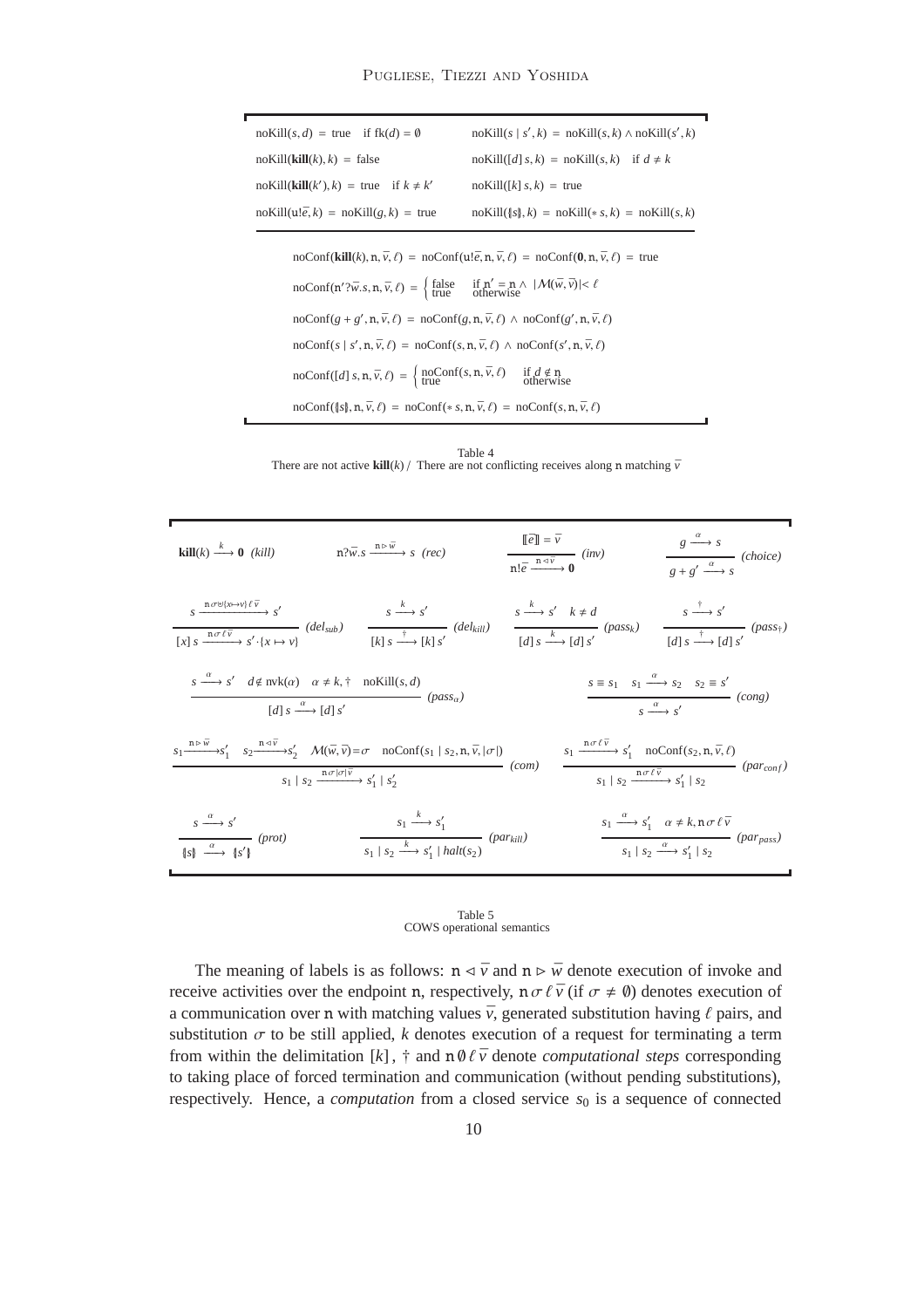transitions of the form

$$
s_0 \xrightarrow{\alpha_1} s_1 \xrightarrow{\alpha_2} s_2 \xrightarrow{\alpha_3} s_3 \dots
$$

where, for each *i*,  $\alpha_i$  is either  $\dagger$  or  $\ln \theta \ell \bar{\nu}$  (for some  $\pi$ ,  $\ell$  and  $\bar{\nu}$ ); services  $s_i$ , for each *i*, will be called *reducts* of *s*0.

We comment on salient points. Activity  $\textbf{kill}(k)$  forces termination of all unprotected parallel activities (rules  $(kil)$ ) and  $(par_{kil})$  inside an enclosing  $[k]$ , that stops the killing effect by turning the transition label *k* into † (rule *(delkill)*). Existence of such delimitation is ensured by the assumption that the semantics is only defined for closed services. Sensitive code can be protected from killing by putting it into a protection {| |}; this way, {|*s*|} behaves like *s* (rule *(prot)*). Similarly, [*d*] *s* behaves like *s*, except when the transition label α contains *d* or when a free kill activity for  $d$  is active in  $s$  and  $\alpha$  does not correspond to a kill activity (rules  $(pass_k)$ ,  $(pass_{\tau})$  and  $(pass_{\tau})$ ): in such cases the transition should be derived by using rules *(delsub)* or *(delkill)*. In other words, kill activities are executed *eagerly* with respect to the other activities inside the corresponding killer label delimitations.

A service invocation can proceed only if the expressions in the argument can be evaluated (rule *(inv)*). A receive activity offers an invocable operation along a given partner name (rule *(rec)*), and the execution of a receive permits to take a decision between alternative behaviours (rule *(choice)*). Communication can take place when two parallel services perform matching receive and invoke activities (rule *(com)*). Communication generates a substitution that is recorded in the transition label (for subsequent application), rather than a silent transition as in most process calculi. If more then one matching is possible, the receive that needs fewer substitutions is selected to progress (rules *(com)* and *(par<sub>conf</sub>)*). This mechanism, based on pattern-matching, permits to correlate different service communications logically forming a same interaction 'session' by means of their same contents and can be exploited to model the precedence of a service instance over the corresponding service specification when both can process the same request.

When the delimitation of a variable *x* argument of a receive is encountered, i.e. the whole scope of the variable is determined, the delimitation is removed and the substitution for *x* is applied to the term (rule  $(d_{elsub})$ ). Variable *x* disappears from the term and cannot be reassigned a value. For this reason they are called 'write once' variables. Rule *(cong)* is standard and states that structurally congruent services have the same transitions.

Execution of parallel services is interleaved (rule *(parpass)*), but when a kill activity or a communication is performed. Indeed, the former must trigger termination of all parallel services (according to rule *(parkill)*), while the latter must ensure that the receive activity with greater priority progresses (rules *(com)* and *(par<sub>conf</sub>)*). In practice, COWS parallel operator is equipped with a priority mechanism which allows some actions to take precedence over others. Receive activities are assigned priority values which depend on the messages available so that, in presence of concurrent matching receives, only a receive using a more defined pattern (i.e. having greater priority) can proceed. This way, service definitions and service instances are represented as processes running concurrently, but service instances take precedence over the corresponding service definition when both can process the same message, thus preventing creation of wrong new instances. Additionally, kill activities have assigned greatest priority so that they pre-empt all other activities inside the enclosing killer label's delimitation and cause termination of those unprotected activities. This way, they turn out to be quite useful for handling situations where abnormal termination is required, like in case of fault and exception throw, or compensation invocation.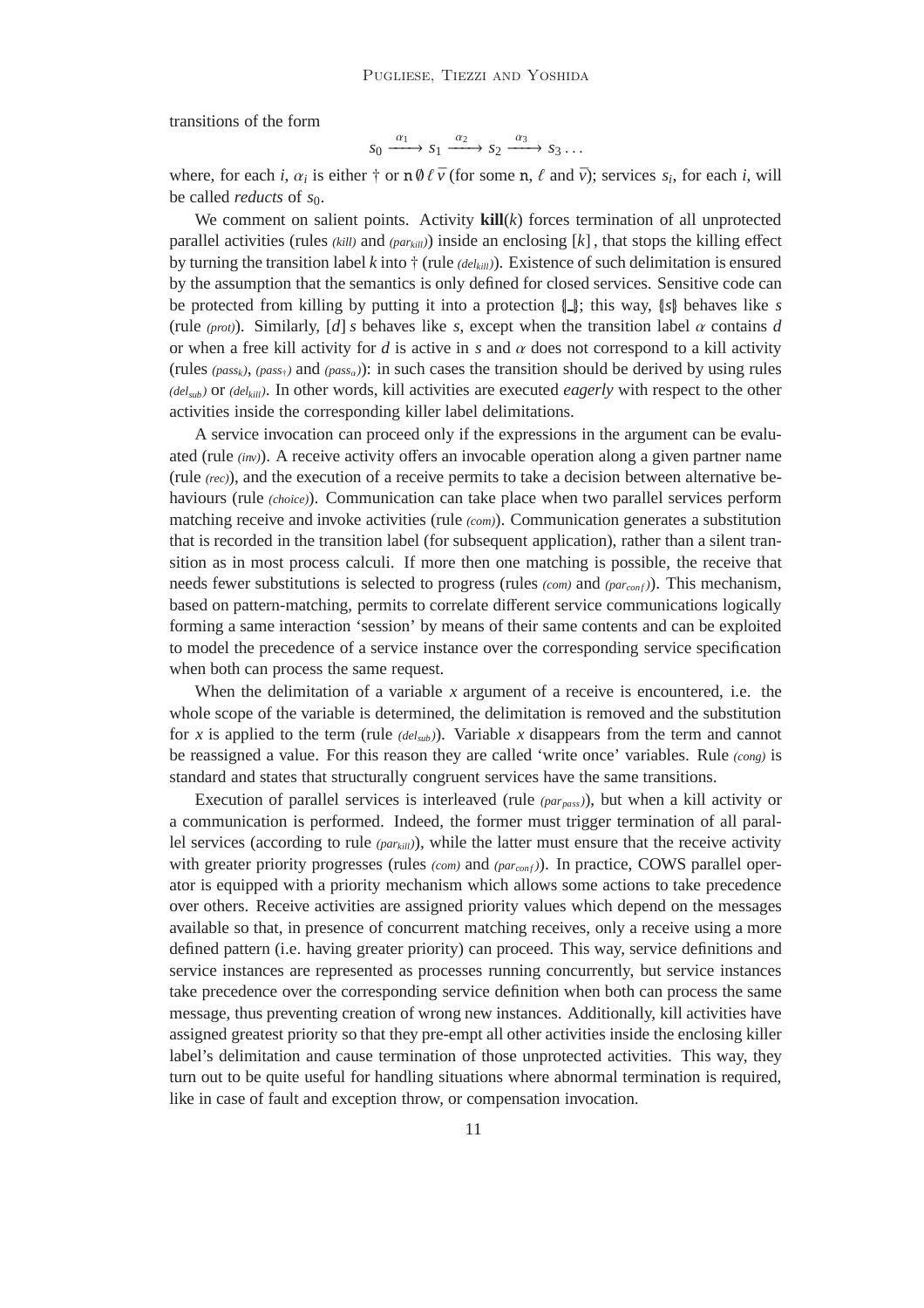## <span id="page-11-1"></span>**4 A symbolic semantics for COWS**

In this section, we introduce a symbolic operational semantics for COWS. For the sake of simplicity, here we consider a *monadic* version of COWS, i.e. communication activities are of the form u!*e* and n?*w*.*s* (we discuss in Section [5.2](#page-23-0) how to tailor the symbolic semantics to handle polyadic communication). Many illustrative examples shed light on the technical development.

### *4.1 Symbolic operational semantics*

The symbolic operational semantics of COWS is defined over configurations of the form Φ, ∆ ⊢ *s*, called *constrained services*, where Φ is the *condition* that must hold to reach the current state, ∆ is the *set of private names* previously exported, and *s* is a service whose actions are determined by  $\Phi$  and  $\Delta$ . The set  $\Delta$  will be omitted when empty, writing e.g. Φ ⊢ *s* instead of Φ, ∅ ⊢ *s*. We define the semantics over an enriched set of services that also includes those auxiliary terms resulting from replacing (free occurrences of) variables with *unknown values* in terms produced by the syntax introduced in Section [3,](#page-6-0) where now expressions contain also unknown values. Therefore, in the extended syntax we use  $u \cdot u'$  !*e* and  $p \cdot o?w.s$  to denote invoke and receive activities respectively,  $\dot{x}$  to denote unknown values, and *t* to denote an unknown value or a term *t* (where *t* can be *n*, *v*, *u*, *w*, n or u).

<span id="page-11-0"></span>As in the standard semantics, the only *binding* construct is delimitation: let  $\Phi$ ,  $\Delta \vdash \mathbb{C}[[d] \, s]]$  be a constrained service (where  $\mathbb{C}$  is a context <sup>[1](#page-11-2)</sup>), [*d*] binds *d* in the scope *s*, in the condition  $\Phi$  and in the set  $\Delta$ . We denote by bn(*t*) the set of names that occur bound in a term  $t$ , and by uvar $(t)$  the set of variables that have been replaced by corresponding unknown values in *t* (i.e. if *x* is an unknown value in *t*, then  $x \in uvar(t)$ ). For simplicity sake, in the sequel we assume that bound variables in constrained services are pairwise distinct and different from variables corresponding to the unknown values of the constrained services, and bound names are all distinct and different from the free ones (of course, these conditions are not restrictive and can always be fulfilled by possibly using alpha-conversion). This assumption avoids that distinct unknown values are denoted by the same  $x$  in a condition  $\Phi$  of a constrained service (see Example "Evaluation function, condition  $x \notin \mathbf{uv}$  and assumption on bound variables" in Section [4.2\)](#page-18-0), and permits identifying the name delimitation binding each private name within a condition  $\Phi$  and a set  $\Delta$  of a constrained service (see Remark [4.1\)](#page-16-0).

The symbolic operational semantics of COWS is defined only for *closed* services, and is given in terms of a structural congruence and of a (bi-)labelled transition relation. The structural congruence  $\equiv$  is the trivial extension of that defined in Section [3](#page-6-0) to the enriched syntax of services used here. To define the labelled transition relation, we exploit the trivial extension to the enriched syntax of function  $halt(\_)$  and predicate noKill( $\_)$ ) defined in Section [3.](#page-6-0) We also extend function  $\llbracket \_ \ \rrbracket$  to deal with unknown values. Now, it takes a closed expression and returns a pair  $(\Phi, v)$ : the (possibly unknown) value *v* is the result of the evaluation provided that the condition Φ holds. Specifically, let *e* be an expression, if *e* does not contain unknown values and can be computed, then  $\llbracket e \rrbracket = (true, v)$  where *v* is the result of the evaluation, as in the original COWS semantics. Similarly, if *e* is an unknown value *x*, then  $\llbracket e \rrbracket = (true, x)$ . If *e* contains unknown values and is not a single unknown

<span id="page-11-2"></span>A context  $\mathbb C$  is a service with a 'hole'  $\llbracket \cdot \rrbracket$  such that, once the hole is filled with a service *s*, the resulting term  $\mathbb C[\llbracket s \rrbracket$  is a COWS service.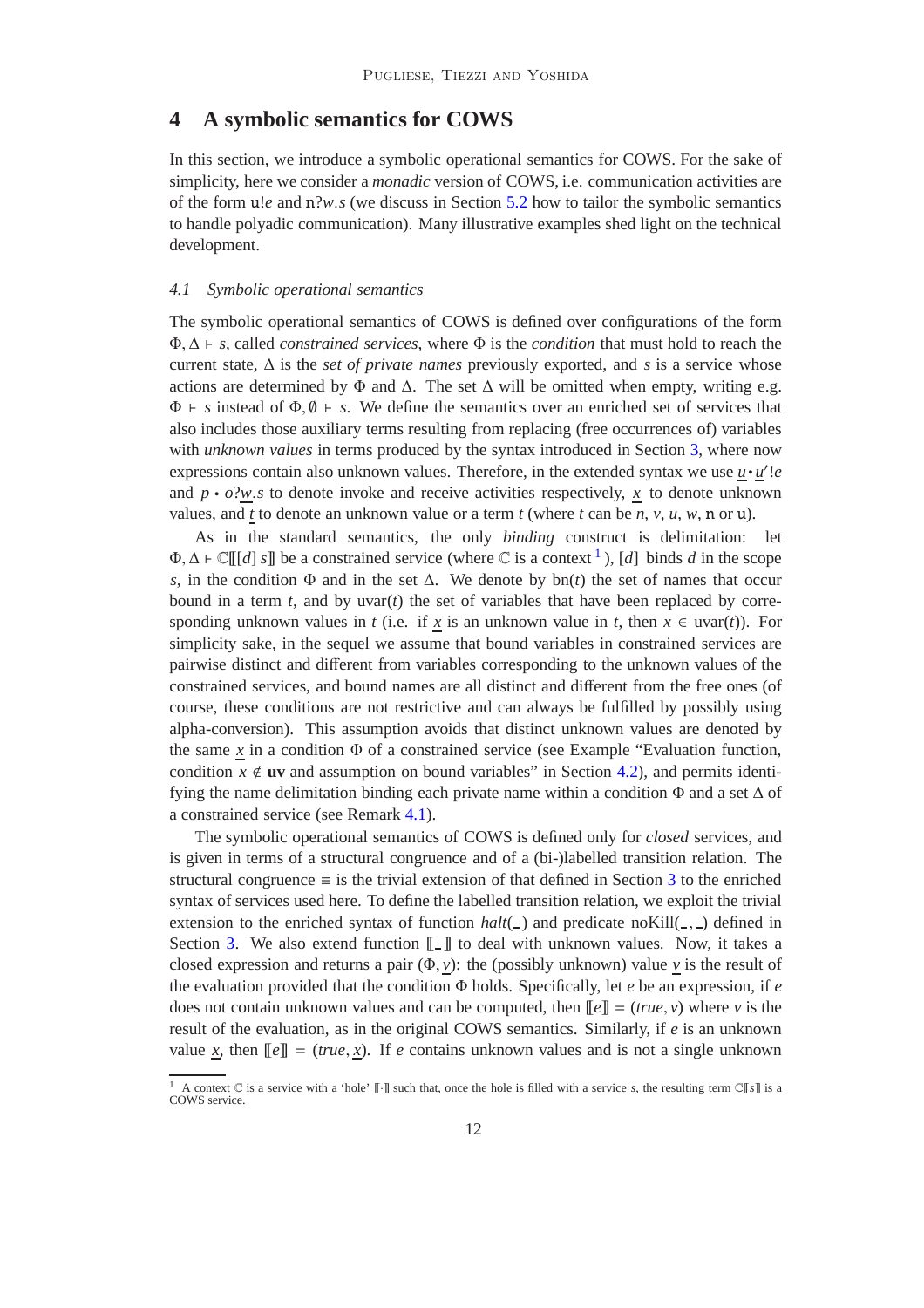value (i.e.  $e \neq x$  for every x), then  $[[e]] = ((y \neq \mathbf{bn} \land y \notin \mathbf{uv} \land y = e \land \Phi'), y)$  where *y* is a fresh unknown value that must be different from all private names (i.e.  $\overline{y} \neq$  **bn**) and from all existent unknown values (i.e.  $y \notin uv$ )<sup>[2](#page-12-0)</sup>, and  $\Phi'$  is a condition that permits dealing with expression operators partially defined  $3$ . Function  $[\![ \_ \ ]\!]$ , and hence condition Φ′ , cannot be explicitly defined because the exact syntax of expressions is deliberately not specified. Then, consider as an example the following simple language for expressions:

*e* ::= *x* | *x* | *i* | *e* + *e* | *e* − *e* | *e* ∗ *e* | *e*/*e* | (*e*)

where *i* is an integer value. For the above language function  $\llbracket \cdot \rrbracket$  is such that:

- [[(5 − 2) ∗ 3]] = (*true*, 9);
- $[5 x]$  is undefined, because the expression  $5 x$  is not closed;
- $[5 x] = ((y \neq bn \land y \notin uv \land y = 5 x), y);$
- $\llbracket 5/0 \rrbracket$  is undefined;
- $[[5/\chi]] = ((y \neq bn \land y \notin uv \land y = 5/\chi \land x \neq 0), y)$ , where condition  $x \neq 0$  is due to the fact that operator / is not defined when its second argument is 0.

We also define a function  $confRec($ ,  $)$ , that takes a service *s* and an endpoint **n** as an arguments and returns the set of (possibly unknown) values that are parameters of receive activities over the endpoint n active in *s*. This function plays the role of predicate  $nOConf($ , , , , ) of the standard semantics and, indeed, is exploited to disable transitions in case of communication conflicts (by setting transition conditions to *false*). The function is inductively defined as follows:

$$
confRec(0, n) = confRec(kill(k), n) = confRec(u!e, n) = confRec(n?x.s, n) = 0
$$
  
\n
$$
confRec(g + g', n) = confRec(g, n) \cup confRec(g', n) \qquad confRec(n?y.s, n) = \{y\}
$$
  
\n
$$
confRec(n?y.s, n) = 0 \text{ if } n \neq n' \qquad confRec(\$s\}, n) = confRec(s, n)
$$
  
\n
$$
confRec(s | s', n) = confRec(s, n) \cup confRec(s', n) \qquad confRec([d] s, n) = 0 \text{ if } d \in n
$$
  
\n
$$
confRec([d] s, n) = confRec(s, n) \setminus \{d\} \text{ if } d \notin n \qquad confRec(* s, n) = confRec(s, n)
$$

The labelled transition relation over constrained services, written  $\rightarrow \rightarrow$ , relies on a labelled transition relation  $\xrightarrow{\Phi, \alpha}$ , that is the least relation over services induced by the rules in Table [6.](#page-13-0) Conditions  $\Phi$  and actions  $\alpha$  are generated by the following grammar:

$$
\Phi ::= true \mid false \mid \underline{v} = \underline{v'} \mid \underline{v} \neq \underline{v'} \mid \underline{x} \neq \mathbf{bn} \mid x \notin \mathbf{uv}
$$
\n
$$
= x \notin \{x_i\}_{i \in I} \mid \underline{x} = e \mid \Phi \wedge \Phi'
$$
\n
$$
\alpha ::= \underline{n} \triangleleft \underline{v} \mid \underline{n} \triangleq [n] \mid n \triangleright \underline{w} \mid n \triangleright [x] \mid n \sigma \ell \underline{v} \mid k \mid \dagger
$$

where, now, a substitutions  $\sigma$  can be either the empty substitution  $\emptyset$  or a substitution  $\{x \mapsto$  $\nu$ } that maps the variable *x* to the (possibly unknown) value  $\nu$ .

The meaning of labels is as follows:

<span id="page-12-0"></span><sup>&</sup>lt;sup>2</sup> Notably, here *y* can be any unknown value, provide that it satisfies conditions  $y \neq$  **bn** and  $y \notin$  **uv**. Notice that condition  $y \notin$  **uv** is a syntactical condition on the variable name *y*. Later we shall explain the exact meaning of the above conditions and show how they are evaluated in the last step of the inference of a transition.

<span id="page-12-1"></span><sup>3</sup> Of course, if all operators used in the considered expression are total functions, then condition Φ ′ is *true*.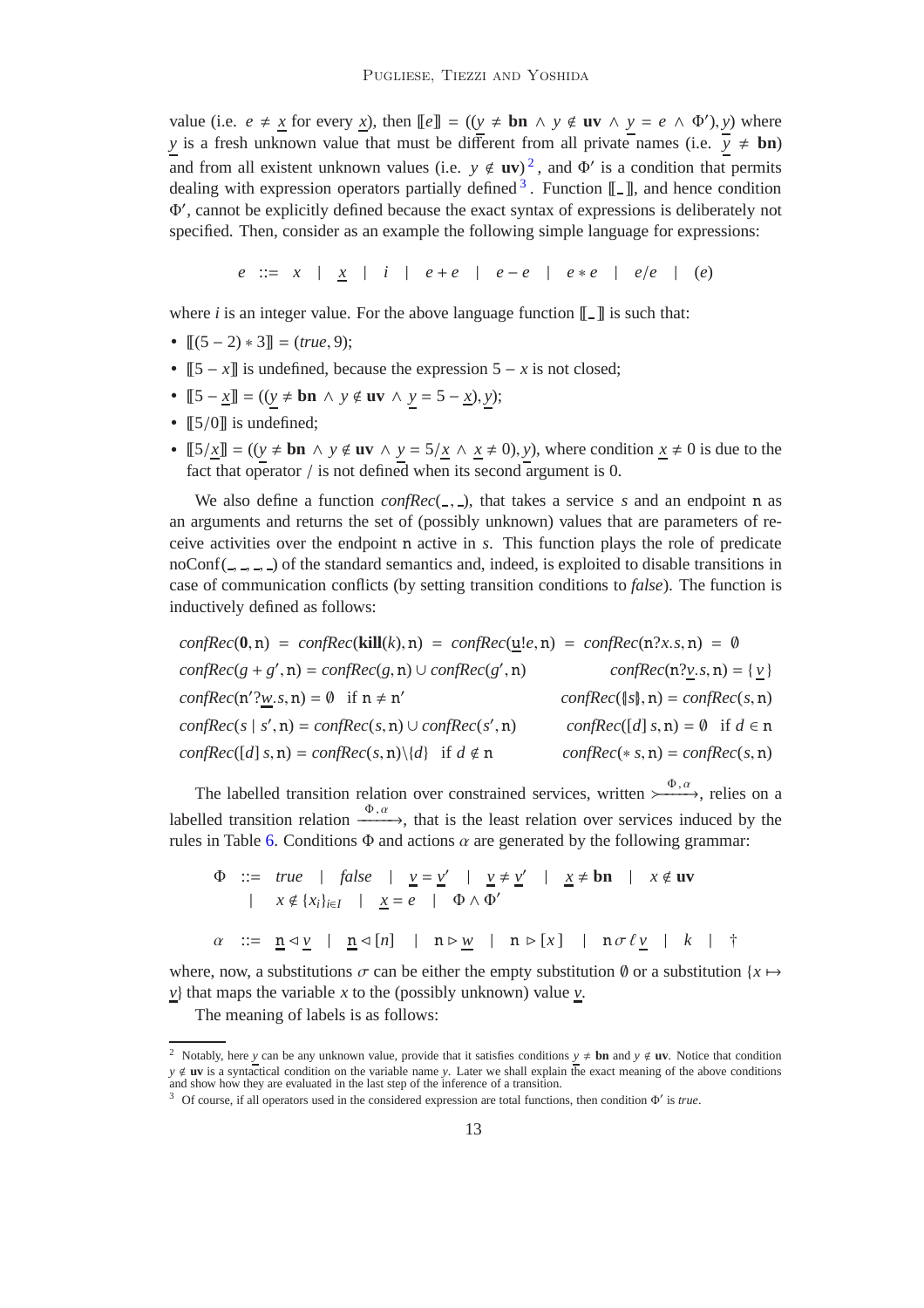| <b>kill</b> ( <i>k</i> ) $\xrightarrow{true, k} 0$ ( <i>s-kill</i> )                                                                                                                                                                                                                                                                                                                                                                                                                                                                    | $n?w.s \xrightarrow{true, n \triangleright w} s (s-rec)$                                                                                                                                 |
|-----------------------------------------------------------------------------------------------------------------------------------------------------------------------------------------------------------------------------------------------------------------------------------------------------------------------------------------------------------------------------------------------------------------------------------------------------------------------------------------------------------------------------------------|------------------------------------------------------------------------------------------------------------------------------------------------------------------------------------------|
| $s \xrightarrow{\Phi, n \triangleright x} s'$<br>$[x]\;s \xrightarrow{\ \Phi \wedge \underline{x} \neq \textit{bn} \wedge \underline{x} \neq \textit{confRec}(s, n), n \rhd [x]} \!\!\!\!\!\!\! s' \cdot \{x \mapsto \underline{x}\} \xrightarrow{\ \textit{fs-rec}_{com}\ \textit{b}}$                                                                                                                                                                                                                                                 | $\frac{g \xrightarrow{\Phi, \alpha} s}{g + g' \xrightarrow{\Phi, \alpha} s}$ (s-choice)                                                                                                  |
| $[\![ e ]\!] = (\Phi, \underline{v} \,)$<br>$\frac{\Phi, \underline{n} \triangleleft \underline{v}}{\Phi \cdot \underline{n} \longrightarrow 0}$ (s-inv)                                                                                                                                                                                                                                                                                                                                                                                | $s \xrightarrow{\Phi, \underline{n} \triangleleft n} s' \quad n \notin \underline{n}$<br>$\overline{\left[n\right] s \xrightarrow{\Phi, \underline{n} \triangleleft \{n\}} s'}$ (s-open) |
| $s \xrightarrow{\Phi, n \{x \mapsto y\} \underline{1y}} s'$<br>$[x] \qquad s \xrightarrow{\Phi, n \emptyset 1_{\underline{v}}} s' \cdot \{x \mapsto v\} \qquad (s\text{-}del_{sub})$                                                                                                                                                                                                                                                                                                                                                    | $s \xrightarrow{\Phi, k} s'$<br>$\overline{[k] \ s \xrightarrow{\Phi, \dagger} [k] \ s'}$ (s-del <sub>kill</sub> )                                                                       |
| $\begin{split} \frac{s\xrightarrow{\Phi,k} s'\quad k\neq d}{[d]\:s\xrightarrow{\Phi,k} [d]\:s'} \:\: (s\text{-}pass_k) \end{split}$                                                                                                                                                                                                                                                                                                                                                                                                     | $s \xrightarrow{\Phi, \dagger} s'$<br>$\overline{\left[d\right]s \xrightarrow{\Phi, \dagger} \left[d\right]s'}$ $(s\text{-}pass_{\dagger})$                                              |
| $s \xrightarrow{\Phi, \alpha} s'$ $d \notin \text{nvk}(\alpha)$ $\alpha \neq k, \dagger \text{ noKill}(s, d)$<br>$\longrightarrow$ (s-pass <sub>a</sub> )<br>$\left[d\right]s \xrightarrow{\Phi,\alpha} \left[d\right]s'$                                                                                                                                                                                                                                                                                                               | $\frac{s \xrightarrow{\Phi, \alpha} s'}{\ s\  \xrightarrow{\Phi, \alpha} \ s'\ } (s\text{-prot})$                                                                                        |
| $s_1 \xrightarrow{\Phi_1, n \rhd \underline{v'}} s'_1 \xrightarrow{\qquad s_2 \xrightarrow{\qquad \Phi_2, \underline{n'} \lhd \underline{v}} s'_2} (s\text{-}match)$<br>$s_1   s_2 \xrightarrow{\Phi_1 \wedge \Phi_2 \wedge n = \underline{n}' \wedge \underline{v}' = \underline{v}, n \emptyset \vee \underline{v}} s'_1   s'_2$                                                                                                                                                                                                      |                                                                                                                                                                                          |
| $s_1 \xrightarrow{\Phi_1, n \rhd x} s'_1$ $s_2 \xrightarrow{\Phi_2, \underline{n}' \lhd \underline{v}} s'_2$ (s-com)<br>$s_1   s_2 \xrightarrow{\Phi_1 \wedge \Phi_2 \wedge \mathbf{n} = \underline{\mathbf{n}}' \wedge \underline{\mathbf{v}} \neq \text{confRec}(s_1   s_2, \mathbf{n}), \mathbf{n} \{x \mapsto \underline{\mathbf{v}}\} \perp \underline{\mathbf{v}}$                                                                                                                                                                |                                                                                                                                                                                          |
| $s_1 \xrightarrow{\Phi, n \sigma 1 \underline{v}} s'_1$<br>$\begin{array}{ccccc}&&s_1\stackrel{\Phi,\mathfrak{n}\sigma1\underline{\nu}}{\longrightarrow}s'_1&&\\ &s_1\mid s_2\stackrel{\Phi\wedge\underline{\nu}\neq confRec(s_2,\mathfrak{n}),\mathfrak{n}\sigma1\underline{\nu}}{\longrightarrow}s'_1\mid s_2&\begin{array}{ccccc} &s_1\stackrel{\Phi,k}{\longrightarrow}s'_1\\ & &s_1\mid s_2\stackrel{\Phi,k}{\longrightarrow}s'_1\mid half(s_2)\\ \end{array} &\begin{array}{ccccc}(s\mbox{-}part_{kil})\end{array}\\ \end{array}$ |                                                                                                                                                                                          |
| $s_1 \xrightarrow{\text{for } s_1} s'_1$<br>$\longrightarrow s'_1$ $\longrightarrow s'_1 \mid s_2$ $(s\text{-}par_{conf2})$ $\xrightarrow{s \equiv s_1 \ s_1 \xrightarrow{\Phi, \alpha} s_2 \ s_2 \equiv s' \ s' \xrightarrow{\text{for } s_1} (s\text{-}cong)$<br>$s_1 \mid s_2$                                                                                                                                                                                                                                                       |                                                                                                                                                                                          |
| $s_1 \xrightarrow{\Phi, \alpha} s'_1 \xrightarrow{\alpha \neq k, n \sigma 1 \underline{v}, n \rhd [x]} (s \text{-}par_{pass})$<br>$s_1   s_2 \xrightarrow{\Phi, \alpha} s'_1   s_2$                                                                                                                                                                                                                                                                                                                                                     |                                                                                                                                                                                          |
| Table 6                                                                                                                                                                                                                                                                                                                                                                                                                                                                                                                                 |                                                                                                                                                                                          |

<span id="page-13-0"></span>COWS symbolic semantics (rules for  $\xrightarrow{\Phi, \alpha}$ )

• *Conditions: true* (resp. *false*) denotes the condition always (resp. never) satisfied,  $v = v'$ (resp.  $\underline{v} \neq \underline{v}'$ ) denotes an equality (resp. inequality) between (possibly unknown) values,  $x \neq$  **bn** means that the unknown value *x* must be different from all bound names of the considered service,  $x \notin uv$  means that the set of variables corresponding to the unknown values of the considered constrained service may not contain the variable *x*,  $x \notin \{x_i\}_{i \in I}$ means that *x* must not be in the set  $\{x_i\}_{i \in I}$ ,  $\underline{x} = e$  states that the unknown value  $\underline{x}$  is equal to the evaluation of the closed non-evaluable expression *e* (conditions of this form are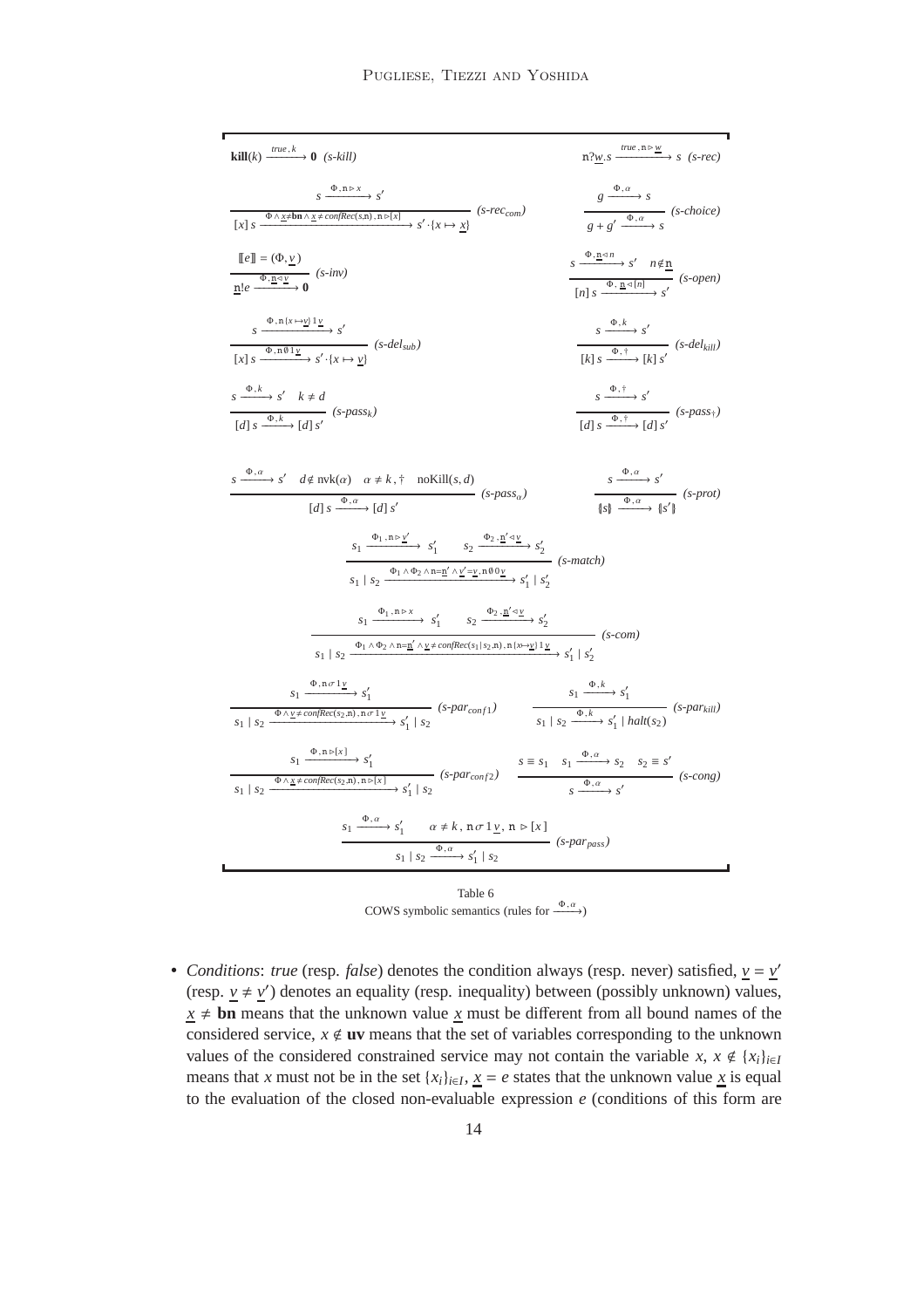generated by the evaluation function, e.g. condition  $y = \frac{5}{x}$  is generated by evaluation of expression  $5/\chi$ ), and as usual  $\land$  denotes the logic conjunction. In the sequel, we will use notation  $\underline{v} \neq {\underline{v}_1, \dots, \underline{v}_n}$  to indicate the condition  $\underline{v} \neq \underline{v}_1 \land \dots \land \underline{v} \neq \underline{v}_n$  (where  $v \neq \emptyset$  indicates *true*). Moreover, we will use a function  $\mathcal{B}(\_,\_,\_)$  that, given a condition  $\Phi$ , a service *s* and a set of variables  $\{x_i\}_{i \in I}$ , returns a condition obtained by conjuncting Φ with all inequalities between the unknown values of Φ and the bound names of *s* and with all conditions  $x \notin \{x_i\}_{i \in I}$  for each  $x \notin uv$  in  $\Phi$ . Formally,  $\mathcal{B}(\_,\_,\_)$  is defined as follows:

$$
\mathcal{B}(true, s, \{x_i\}_{i \in I}) = true
$$
\n
$$
\mathcal{B}(\underline{v} = \underline{v}', s, \{x_i\}_{i \in I}) = \underline{v} = \underline{v}'
$$
\n
$$
\mathcal{B}(\underline{v} \neq \underline{v}', s, \{x_i\}_{i \in I}) = \underline{v} = \underline{v}'
$$
\n
$$
\mathcal{B}(\underline{x} \neq \mathbf{bn}, s, \{x_i\}_{i \in I}) = \underline{x} \neq \mathbf{bn} \land \underline{x} \neq \mathbf{bn}(s)
$$
\n
$$
\mathcal{B}(x \notin \{y_j\}_{j \in J}, s, \{x_i\}_{i \in I}) = x \notin \{y_j\}_{j \in J}
$$
\n
$$
\mathcal{B}(x \notin \mathbf{uv}, s, \{x_i\}_{i \in I}) = x \notin \{x_i\}_{i \in I}
$$
\n
$$
\mathcal{B}(\mathbf{v} \land \mathbf{v}', s, \{x_i\}_{i \in I}) = \mathcal{B}(\mathbf{0}, s, \{x_i\}_{i \in I}) \land \mathcal{B}(\mathbf{0}', s, \{x_i\}_{i \in I})
$$

• *Actions*:  $n \leq [n]$  denotes execution of a bound invoke activity over the endpoint n, while  $n \geq x$  ] denotes taking place of external communication over the endpoint n with receive parameter  $x$  (that will be replaced by the unknown value  $x$ ). The remaining labels have the usual meaning. Notably, due to the restraint on monadic communication, here the natural number  $\ell$  can only be either 0 or 1.

We comment on the aspects of the symbolic semantics rules that mainly differ from the standard ones. Bound invocations, that transmit private names, can be generated by rule *(s-open)*. Notably, bound invocation actions do not appear in rules *(s-match)* and *(s-com)*, and therefore cannot directly interact with receive actions. Such interactions are instead inferred by using structural congruence to pull name delimitation outside both interacting activities. Although the bound transitions and rule *(s-open)* can be omitted, we include them both to give a proper semantics to terms  $[n]$  n!*n* and to support the development of behavioural equivalences for COWS. Communication can be *internal* or *external* to the service. Internal communication can take place when two matching receive and invoke activities (rules *(smatch)* and *(s-com)*) are simultaneously executed. External communication can take place when a value is transmitted to the environment (rules *(s-inv)* and *(s-open)*) or when a receive activity matches an unknown value provided by the environment (rules *(s-rec)* and *(s-reccom)*). Differently from the standard semantics, conflicting receives cannot be dealt with by using a predicate in the premises of rules for communication and interleaving, because unknown values can be involved. Here, the check for conflicting receives is simply a condition of the form  $\underline{v} \neq \text{confRec}(s, n)$  (rules *(s-rec<sub>com</sub>)*, *(s-com)*, *(s-par<sub>conf1</sub>)*) and *(s-par<sub>conf2</sub>)*).

The labelled transition relation  $\rightarrow^{\Phi, \alpha}$  is the least relation over constrained services induced by the rules reported in Table [7,](#page-15-0) where notation  $n \notin \Delta$  means that set  $\Delta$  does not contain the names of endpoint <u>n</u>. Rule *(constServ)* states that a constrained service  $\Phi$ ,  $\Delta \vdash s$ can perform all the 'non-invoke' transitions performed by *s* with an enriched condition Φ′′ obtained by composing Φ and the condition on the label Φ′ . Condition Φ′′ takes care of the relationship between unknown values and private names. Indeed, by private names definition, each unknown value, that is a value coming from the environment, must be different from all bound (private) names of the considered service. If the transition  $s \xrightarrow{\Phi', \alpha}$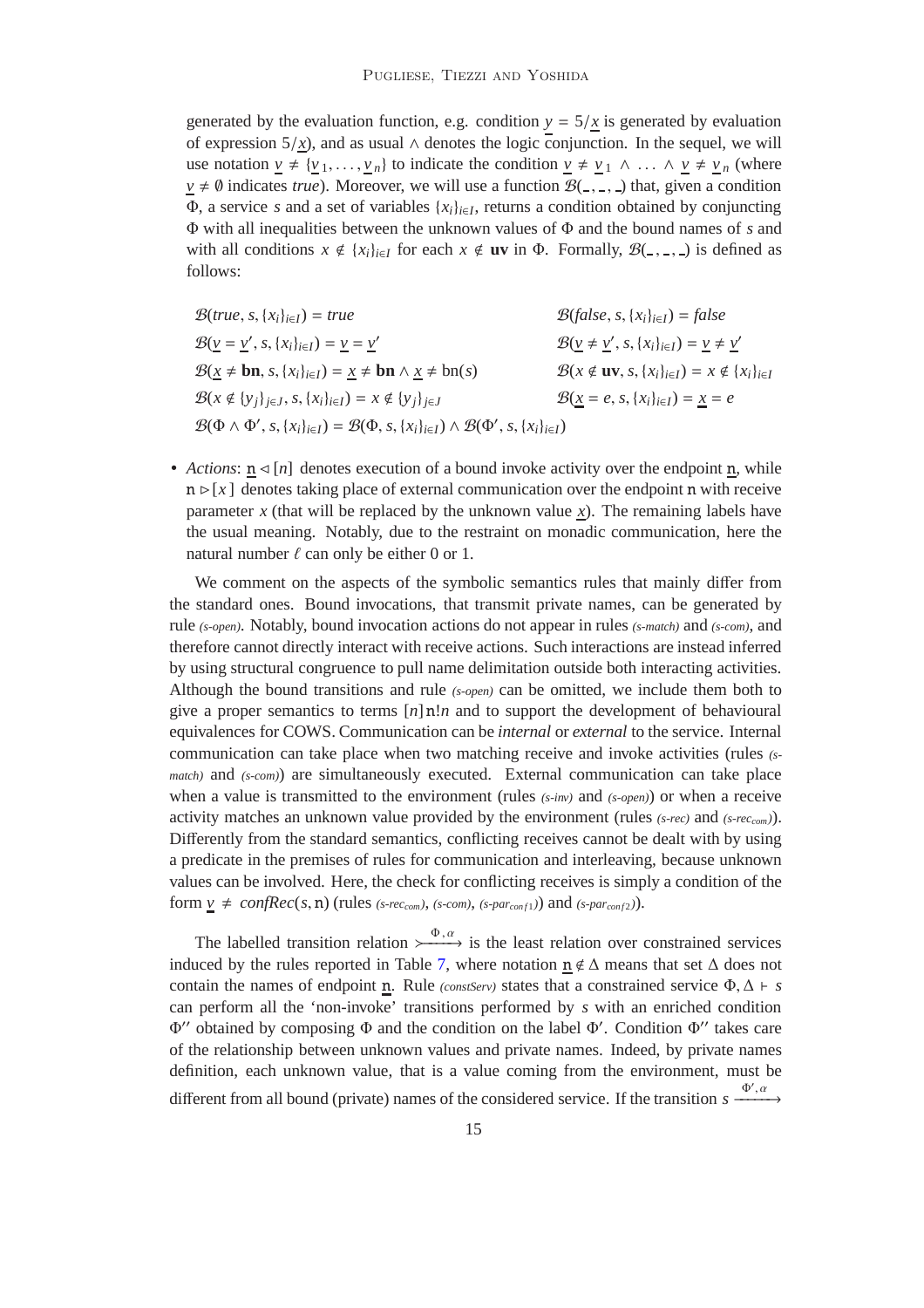|  |                                                                                                                                     |         | $s \xrightarrow{\Phi', \alpha} s' \qquad \alpha \neq \underline{n} \triangleleft [n]$ , $\underline{n} \triangleleft \underline{v} \qquad \Phi'' = \mathcal{B}(\Phi \wedge \Phi', s', \text{uvar}(\Phi))$ |                                              | $\longrightarrow$ (constServ) |
|--|-------------------------------------------------------------------------------------------------------------------------------------|---------|-----------------------------------------------------------------------------------------------------------------------------------------------------------------------------------------------------------|----------------------------------------------|-------------------------------|
|  | $\Phi \cdot \Delta \vdash s \xrightarrow{\Phi''', \alpha} \Phi''', \Delta \vdash s'$                                                |         |                                                                                                                                                                                                           |                                              |                               |
|  |                                                                                                                                     |         | $s \xrightarrow{\Phi', \underline{n} \triangleleft [n]} s'$ $n \notin \Delta$ $\Phi'' = \mathcal{B}(\Phi \wedge \Phi', s', \text{uvar}(\Phi))$                                                            | $\longleftarrow$ (constServ <sub>exn</sub> ) |                               |
|  | $\Phi$ , $\Delta \vdash s \xrightarrow{\Phi''}, \underline{n} \triangleleft [n] \Rightarrow \Phi''$ , $\Delta \cup \{n\} \vdash s'$ |         |                                                                                                                                                                                                           |                                              |                               |
|  |                                                                                                                                     |         | $s \xrightarrow{\Phi', \underline{n} \triangleleft \underline{v}} s'$ $n \notin \Delta$ $\Phi'' = \mathcal{B}(\Phi \wedge \Phi', s', \text{uvar}(\Phi))$                                                  | $\longleftarrow$ (constServ <sub>inv</sub> ) |                               |
|  | $\Phi$ , $\Delta \vdash s \xrightarrow{\Phi''}, \underline{n \triangleleft \underline{v}} \Phi''$ , $\Delta \vdash s'$              |         |                                                                                                                                                                                                           |                                              |                               |
|  |                                                                                                                                     | Table 7 |                                                                                                                                                                                                           |                                              |                               |
|  |                                                                                                                                     |         | COWS symbolic semantics (rules for $\searrow^{\Phi, \alpha}$ )                                                                                                                                            |                                              |                               |

<span id="page-15-0"></span>*s* ′ introduces a new unknown value *x* (rules *(s-inv)* and *(s-reccom)*), it is not sufficient to add the condition  $x \neq bn(s')$  (i.e. the unknown value is different from all bound names of the current service), but we need also to consider bound names that could be subsequently generated. For example, let us consider the following transition:

true 
$$
\vdash [x] n?x.s \mid \ast [n] n'!n \rightarrow \frac{x \neq \text{bn} \land x \neq n, n \triangleright [x]}{x \neq \text{bn} \land x \neq n \vdash s \cdot \{x \mapsto x\} \mid \ast [n] n'!n
$$

Now, if the obtained service performs the transition:

$$
s \cdot \{x \mapsto \underline{x}\} \mid * [n] \operatorname{n}'! n \xrightarrow{\Phi, \alpha} s' \cdot \{x \mapsto \underline{x}\} \mid * [n] \operatorname{n}'! n \mid [n'] \operatorname{n}'! n' \mid [n''] \operatorname{n}'! n''
$$

then, let  $\Phi' \vdash s''$  be the obtained constrained service, the condition  $\Phi'$  must contain  $x \neq n'$ and  $x \neq n''$ . To update after any transition the condition of a constrained service with inequalities between unknown values and private names, we use the condition  $x \neq \mathbf{bn}$ , that simply states that *x* has been introduced in the considered term (rules *(s-inv)* and *(s* $rec_{com}$ ), and function  $\mathcal{B}(\_,\_,\_)$ , that adds the inequalities for each unknown value (rules *(con* $s_{s, s}(Serv)$ , *(constServ<sub>exp</sub>*) and *(constServ<sub>inv</sub>)*). Moreover, function  $\mathcal{B}(\alpha, \beta, \beta)$  adds conditions of the form  $x \notin \{x_i\}_{i \in I}$  to guarantee that unknown values introduced by rule *(s-inv)* because expression evaluation differ from those of the considered constrained service (i.e. uvar(Φ) if the constrained service is Φ, ∆ ⊢ *s*; for further details see Example "Evaluation function, condition  $x \notin$  **uv** and assumption on bound variables" in Section [4.2\)](#page-18-0).

Rules *(constServexp )* and *(constServinv )* deal with the localized receiving feature of COWS. Indeed, if a COWS term communicates a private (partner or operation) name to the environment, then the latter (that is a COWS context) can use the name to define a sending endpoint, but not a receiving one. For example, consider the following constrained service:

$$
true \vdash [p] (q \cdot o! p \mid p \cdot o'! v)
$$

It can perform the activity  $q \cdot o! p$  (rule *(s-open)*) and become the term *true*,  $\{p\} \vdash p \cdot o'! v$ which is stuck. In fact, to further evolve it needs the environment to be able to perform first a receive  $q \cdot o$ ?*x* and then a receive along the endpoint  $x \cdot o'$ , that is disallowed by the syntax. Therefore, to block invoke activities performed along endpoints using previously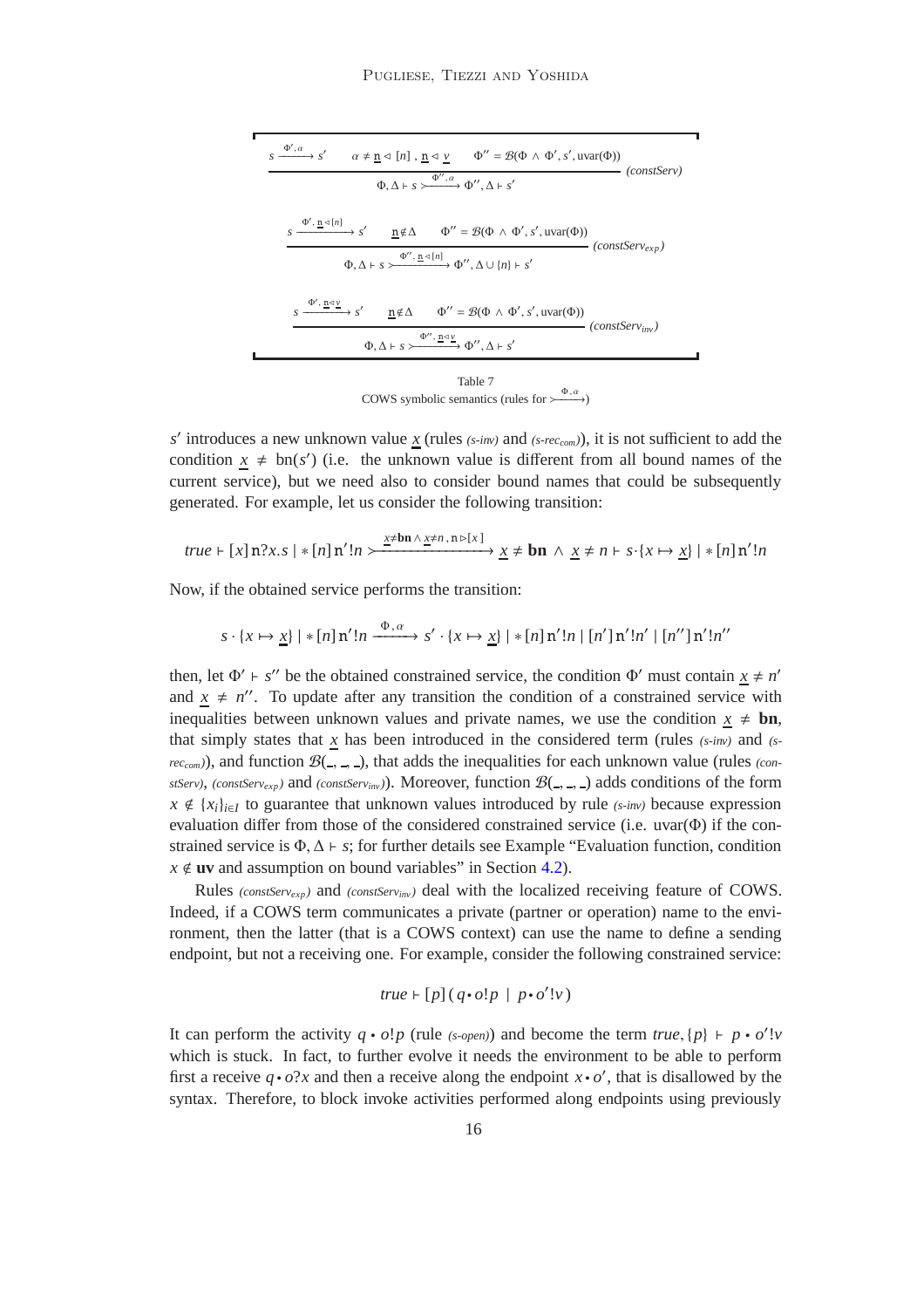exported private names, we record all exported private names in the set ∆ of the constrained service and perform the check  $\underline{n} \notin \Delta$  when an invoke activity along  $\underline{n}$  communicating with the environment is executed.

<span id="page-16-0"></span>**Remark 4.1** The assumption "bound names are all distinct and different from the free ones" is used to guarantee the correlation between conditions and services. For example, if we do not rely on this assumption, for the constrained service  $\overline{x} \neq n + [n] s | [n] s'$  we are not able to understand what are the occurrences of *n* referred by the condition  $x \neq n$ . Moreover, the definition of bound names permits maintaining this correlation. For example, the constrained service  $x \neq n$  ⊢ [*n*]  $x \cdot o!n$  is not not alpha-equivalent to  $x \neq n$  ⊢ [*m*]  $x \cdot o!m$ but is equivalent to  $\underline{x} \neq m$  ⊢  $[m] \underline{x} \cdot o!m$ .

**Remark 4.2** It is worth noticing that, in the definition of relation  $\rightarrow^{\Phi, \alpha}$ , the conditions are never evaluated. Thus, at operational semantics level, we do not distinguish unfeasible transitions (whose condition holds *false*) from feasible ones. For example, transitions having the following conditions are unfeasible:  $(o_{\text{rea}} = o_{\text{resp}})$ ,  $(x \neq x)$  and  $(x = y \land x \neq y)$ . Of course, to identify unfeasible transitions, we can replace the condition  $\Phi^{\prime\prime}$  in the conclusion of rules *(constServ)*, *(constServ<sub>exp</sub>*) and *(constServ<sub>inv</sub>)* with  $\mathcal{E}(\Phi'')$ , where  $\mathcal{E}(\phi)$  is a function for evaluating conditions.

**Remark 4.3** Since the transition relation  $\rightarrow^{\Phi, \alpha}$  is defined over constrained services, i.e. configuration of the form  $\Phi$ ,  $\Delta \vdash s$ , the operational semantics can be naturally interpreted on L<sup>2</sup>TS [\[10\]](#page-27-11). Indeed, each *edge label* (of the form  $\Phi$ ,  $\alpha$ ) indicates the condition which must hold for the transition to be enabled and the performed action, while each *state label* (of the form  $\Phi$ ,  $\Delta$ ) indicates the condition which must hold to reach the considered state from the initial one and the set of previously exported private names.

We can now formalize the correspondence between the original semantics introduced in Section [3](#page-6-0) and the symbolic semantics. We exploit here a function  $\mathcal{E}(\_)$  for evaluating conditions: it takes a condition Φ and returns *false* if certainly Φ does not hold; otherwise, it returns Φ. For example, E(Φ′ ∧ (5 = 3)) is *false* whatever Φ′ may be. Since a condition  $\Phi$  can be of the form  $x = e$  and the syntax of expressions *e* is not specified, function  $\mathcal{E}(\square)$ cannot be explicitly defined (as function  $[\![\;_-\!]$ ). For the proof of semantics correspondence, we use the following lemma concerning function  $\mathcal{B}(\underline{\ } , \underline{\ } , \underline{\ } )$ . For the sake of simplicity, a condition  $\Phi$  is deemed *favourable* if  $uvar(\Phi) = \emptyset$  and  $\mathcal{E}(\Phi) \neq false$ , i.e. it does not contain unknown values and can be positively evaluated.

### <span id="page-16-1"></span>**Lemma 4.4** *Let*  $\Phi$  *be a favourable condition, then*  $\mathcal{E}(\mathcal{B}(\Phi, s, \emptyset)) \neq false$  *for any s.*

*Proof.* Function  $B($ , , , ) acts as an homomorphism on the first argument, except when the argument is  $x \neq$  **bn** and  $x \notin$  **uv**. We do not need to consider the former case because, by the hypothesis uvar( $\Phi$ ) =  $\emptyset$ , we have that  $\Phi$  does not contain unknown values. For the latter case, we get that  $\mathcal{B}(x \notin \mathbf{uv}, s, \emptyset) = x \notin \mathbf{uv}$  since the third argument of  $\mathcal{B}(\mathbf{u}, \mathbf{u}, \mathbf{v})$  is  $\emptyset$ . Thus, the thesis trivially follows by the fact that, under the considered hypotheses,  $\mathcal{B}(\_,\_,\_)$  acts always as an homomorphism on the first argument.

Our major result is a theorem of 'operational correspondence'. It is quite standard and states that for each transition of the original LTS associated to a COWS term there exists a corresponding symbolic transition of the symbolic LTS that does not involve unknown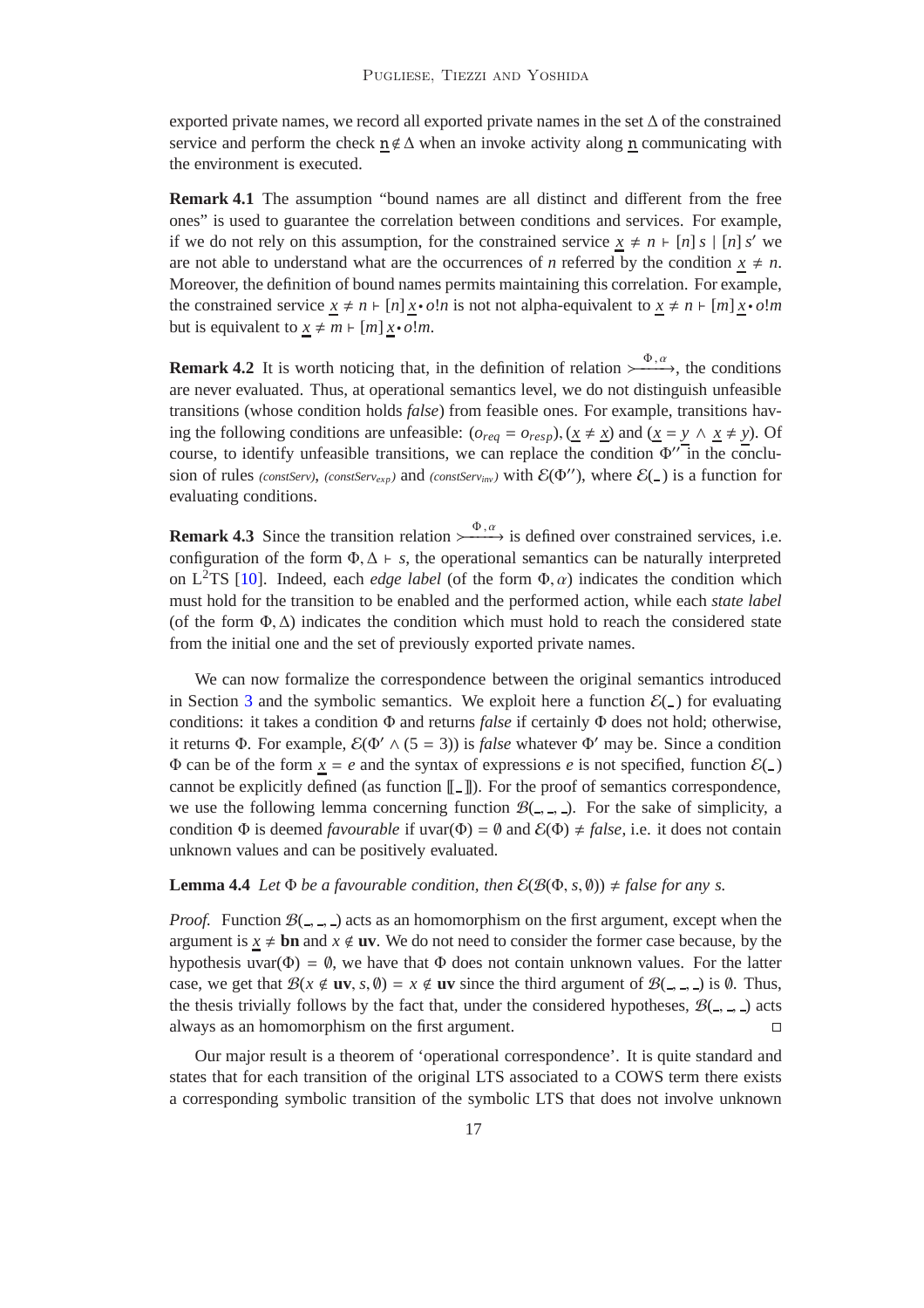values and bound names, and vice versa. Notice that, since the original semantics does not take bound invocations into account, only constrained services of the form Φ ⊢ *s* are considered in the theorem.

**Theorem 4.5** *Let*  $\text{uvar}(\alpha) = \emptyset$  *and*  $\alpha \neq n \leq [n]$ *.*  $s \xrightarrow{\alpha} s'$  *if and only if, for any favourable condition*  $\Phi$ ,  $\Phi$   $\vdash$  *s*  $\rightarrow$   $\stackrel{\Phi'}{\longrightarrow}$   $\Phi'$   $\vdash$  *s' for some favourable condition*  $\Phi'$ .

*Proof.* The proof of the "if" part proceeds by induction on the length of the inference of  $s \xrightarrow{\alpha} s'$ . For the base case, we reason by case analysis on the axioms of the original operational semantics.

- *(kill)* In this case,  $\alpha = k$ ,  $s = \textbf{kill}(k)$  and  $s' = 0$ . By rule *(s-kill)*,  $\textbf{kill}(k) \xrightarrow{true, k} 0$ . Then, by rule *(constServ)*, we get that  $\Phi \vdash \textbf{kill}(k) \longrightarrow^{\Phi',k} \Phi' \vdash \mathbf{0}$ , where  $\Phi' = \mathcal{B}(\Phi \wedge true, \mathbf{0}, \emptyset)$ (since uvar( $\Phi$ ) =  $\emptyset$ ). By definition,  $\mathcal{B}(\Phi \wedge true, \mathbf{0}, \emptyset) = \mathcal{B}(\Phi, \mathbf{0}, \emptyset) \wedge \mathcal{B}(true, \mathbf{0}, \emptyset)$ . Since **Φ** is favourable, by Lemma [4.4,](#page-16-1) we have that  $E(B(\Phi, \mathbf{0}, \emptyset)) \neq false$ . Since  $B(true, \mathbf{0}, \emptyset) =$ *true*  $\neq$  *false*, we can conclude that  $\mathcal{E}(\Phi') \neq$  *false*.
- *(rec)* In this case,  $\alpha = n \rhd w$  and  $s = n$ ?*w.s'*. By rule *(s-rec)*,  $n$ ?*w.s'*  $\xrightarrow{true, n \rhd w} s'$ . Then, by rule *(constServ)*, we get that  $\Phi \vdash n$ ?*w.s'*  $\rightarrow^{\Phi', n \triangleright w}$   $\Phi' \vdash s'$ , where  $\Phi' = \mathcal{B}(\Phi \land true, \mathbf{0}, \emptyset)$ . As before, we can conclude that  $\mathcal{E}(\Phi') \neq false$ .
- *(inv)* In this case,  $\alpha = n \le \bar{\nu}$ ,  $s = n!e$  where  $[\![e]\!] = \nu$ , and  $s' = 0$ . By rule *(s-inv)*,  $n!\bar{e}$   $\xrightarrow{true, n \prec v} 0$ . Then, by rule *(constServ<sub>inv</sub>)*, we get that  $\Phi \vdash n!e \succ^{ \Phi', n \prec v} \Phi' \vdash 0$ , where  $\Phi' = \mathcal{B}(\Phi \wedge true, \mathbf{0}, \emptyset)$ . As before, we can conclude that  $\mathcal{E}(\Phi') \neq false$ .

For the inductive step, we reason by case analysis on the last applied inference rule of the original operational semantics.

- *(choice)* In this case,  $s = g + g'$ . By the premise of the rule *(choice)*,  $g \xrightarrow{\alpha} s'$ . By induction,  $\Phi \vdash g \xrightarrow{\Phi', \alpha} \Phi' \vdash s'$  for some favourable conditions  $\Phi$  and  $\Phi'$ . By the premise of the rule *(constServ)*, we get that  $g \xrightarrow{\Phi''', \alpha} s'$  where  $\Phi''$  is such that  $\Phi' = \mathcal{B}(\Phi \wedge \Phi'', s', \emptyset)$ . By rule *(s-choice)*,  $g + g' \xrightarrow{\Phi''', \alpha} s'$ . Finally, by rule *(constServ)*, we can conclude  $\Phi \vdash g + g' >$  $\xrightarrow{\Phi', \alpha} \Phi' \vdash s'.$
- *(del<sub>sub</sub>)* In this case,  $s = [x] s_1$  and  $s' = s_2 \cdot \{x \mapsto v\}$ . By the premise of the rule *(del<sub>sub</sub>*),  $s_1 \xrightarrow{\mathbf{n} \{x \mapsto y\} \mathbf{1} \nu} s_2$ . By induction, we get that  $\Phi \vdash s_1 \xrightarrow{\Phi', \mathbf{n} \{x \mapsto y\} \mathbf{1} \nu} \Phi' \vdash s_2$  for some favourable conditions Φ and Φ′ . By the premise of rule *(constServ)*, we get that  $s_1 \xrightarrow{\Phi''$ ,  $n\{x\mapsto v\} \perp v} s_2$  and, by rule *(del<sub>sub</sub>)*, [*x*]  $s_1 \xrightarrow{\Phi''}$ ,  $n \otimes 1 \vee s_2 \cdot \{x \mapsto v\}$ . Finally, by rule *(constServ)*, we can conclude.
- $(del_{kill})$ , (pass<sub>k</sub>), (pass<sub>†</sub>), (pass<sub>a</sub>), (cong), (prot), (par<sub>kill</sub>), (par<sub>pass</sub>), (par<sub>conf</sub>) These cases are similar to the previous one; the latter case relies on the fact that noConf( $s_2$ , n,  $v$ , 1) = *true* implies that *confRec*( $s_2$ , **n**) = { $v_i$ }<sub>*i*∈*I*</sub> such that  $v \neq v_i$  for all  $i \in I$ .
- *(com)* In this case,  $s = (s_1 | s_2)$  and  $s' = (s'_1)$  $\frac{1}{1}$  |  $s_2'$  $\alpha$ <sup>2</sup>). First, we consider the case  $\alpha = n \, \theta \, 0 \, \nu$ . By the premises of rule *(com)*,  $s_1 \xrightarrow{\textbf{n} \rhd \nu} s'_1$  $s_1'$  and  $s_2 \xrightarrow{n \triangleleft v} s_2'$  $y'_2$ . By induction, we get that  $\Phi_1$  ⊦  $s_1$  >  $\xrightarrow{\Phi'_1, n \triangleright v} \Phi'_1 \vdash s'_1$  $\frac{1}{1}$  and  $\Phi_2$  ⊢  $s_2$  >  $\xrightarrow{\Phi'_2, \mathbf{n} \triangleleft v} \Phi'_2 \vdash s'_2$  $y_2'$ , for some favourable conditions  $\Phi_1$ ,  $\Phi'_1$ ,  $\Phi_2$  and  $\Phi'_2$ . By the premises of rules *(constServ*) and *(constServ<sub>inv</sub>)*, we get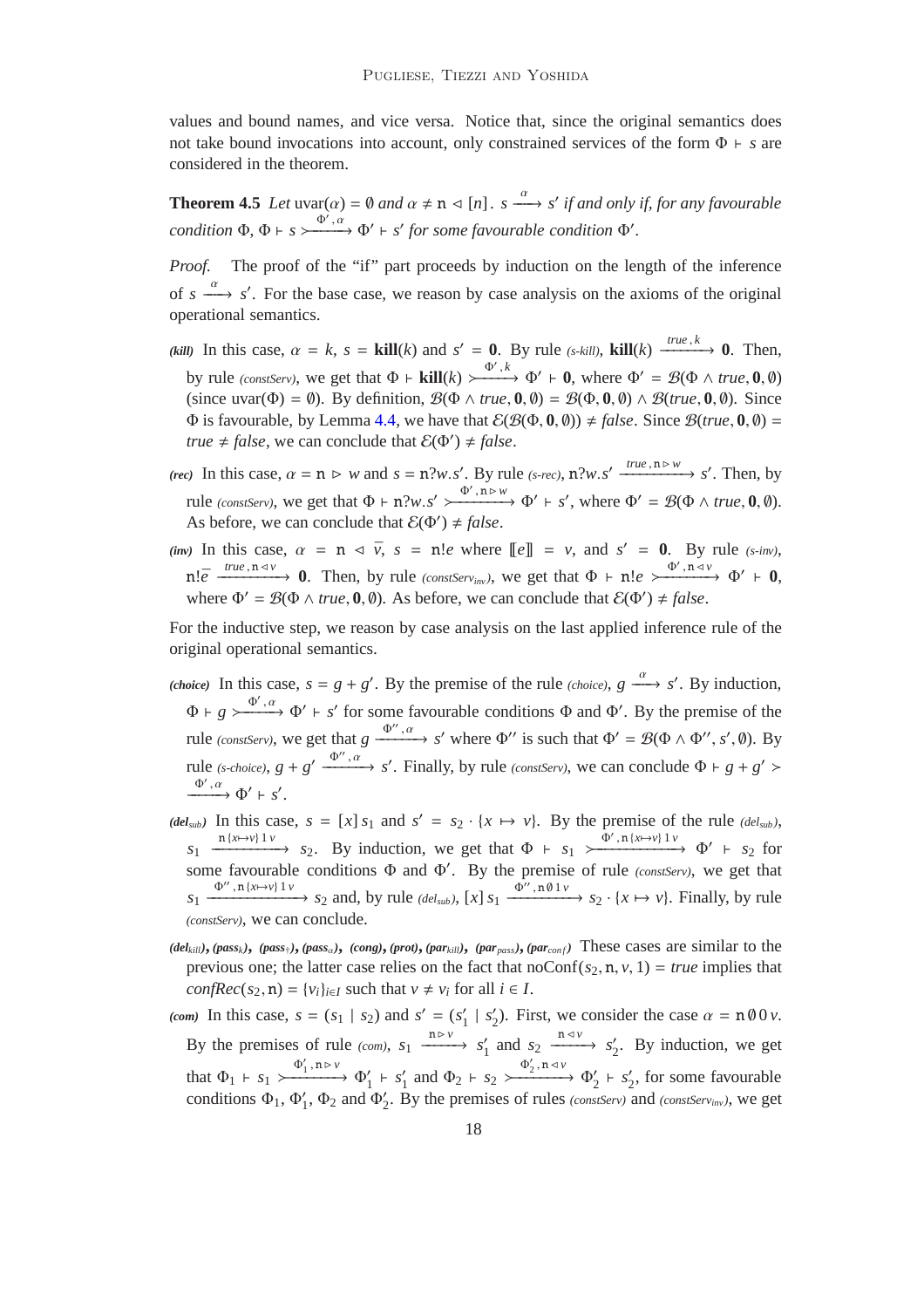that *s*<sup>1</sup>  $\xrightarrow{\Phi_1'', \, n \triangleright v} s_1'$  and  $s_2$  $\xrightarrow{\Phi_2'', \mathbf{n} \triangleleft \nu} s_2',$  where conditions  $\Phi_1''$  and  $\Phi_2''$  are such that  $\Phi'_1 = \mathcal{B}(\Phi_1 \wedge \Phi''_1, s'_1)$  $\mathcal{L}_1^{\prime}$ , (0) and  $\Phi_2^{\prime} = \mathcal{B}(\Phi_2 \wedge \Phi_2^{\prime\prime}, s_2^{\prime\prime})$  $Z'_2$ , (0). By rule *(s-com)*,  $S_1 \rvert S_2 \xrightarrow{\Phi', n \emptyset 0 \nu}$  $s'_1$  |  $s'_2$ , where  $\Phi' = \Phi''_1 \wedge \Phi''_2 \wedge \bar{\mathbf{n}} = \bar{\mathbf{n}} \wedge v = v$ . Finally, by rule *(constServ)*, we can conclude that  $\Phi \vdash s_1 \mid s_2 \rightarrow^{\Phi'' , n \emptyset 0 \vee} \Phi'' \vdash s'_1$  $\frac{1}{1}$  |  $s_2'$ <sup>2</sup>, where  $Φ'' = B(Φ ∧ Φ', s'_1)$  $\frac{1}{1}$  |  $s_2'$  $'_{2}$ ,  $\emptyset$ ). The case  $\alpha = n \sigma 1$  *v* proceeds as above, by also relying on the fact that noConf( $s_1$  |  $s_2, n, v, 1$ ) = *true* implies that *confRec*( $s_1 | s_2, n$ ) = { $v_i$ } $i \in I$  with  $v \neq v_i$  for all  $i \in I$ .

Consider now the "only if" part of the theorem. By the premises of rules *(constServ)* and *(constServ<sub>inv</sub>)*, we get that  $s \xrightarrow{\Phi''', \alpha} s'$  where  $\Phi' = \mathcal{B}(\Phi \wedge \Phi'', s', \emptyset)$ . By hypothesis  $\mathcal{E}(\Phi') \neq false$ , hence  $\mathcal{E}(\Phi'') \neq false$  too. The proof proceeds by induction on the length of the inference of  $s \xrightarrow{\Phi''', \alpha} s'$ . We omit the details because the proof proceeds as that of the "if" part, but the steps are executed in the reverse order. For the base case, we reason by case analysis on the axioms of the symbolic operational semantics. We take a look at one base case:

 $(s$ *-rec)* In this case,  $\Phi'' = true$ ,  $\alpha = n \geq w$  and  $s = n$ ?*w.s'*. Trivially, by rule *(rec)*,  $n?w.s' \xrightarrow{n \rhd w} s'.$ 

For the inductive step, we reason by case analysis on the last applied inference rule of the symbolic operational semantics. We take a look at two cases:

*(s-choice)* In this case,  $s = g + g'$ . By the premise of the rule *(s-choice)*,  $g \xrightarrow{\Phi''', \alpha} s'$ . By induction, we get that  $g \xrightarrow{\alpha} s'$ . Finally, by rule *(choice)*, we can conclude  $g + g' \xrightarrow{\alpha} s'$ .  $(s\text{-}com)$  In this case,  $s = (s_1 \mid s_2), \Phi'' = (\Phi_1 \land \Phi_2 \land n = n \land v \neq \text{confRec}(s_1 \mid s_2, n)),$  $\alpha = \mathbf{n} \{x \mapsto v\} 1 v \text{ and } s' = (s_1')$  $\frac{1}{1}$  |  $s_2'$  $Z_2'$ ). Since  $\mathcal{E}(\Phi'') \neq false$ , we get that  $\mathcal{E}(\Phi_1) \neq false$ ,  $\mathcal{E}(\Phi_2) \neq false$  and  $confRec(s_1 | s_2, n) = \{v_i\}_{i \in I}$  such that  $v \neq v_i$  for all  $i \in I$ . This means that noConf( $s_1 \mid s_2, n, v, 1$ ) holds true. By induction and since  $\mathcal{E}(\Phi_1) \neq false$  and  $\mathcal{E}(\Phi_2) \neq false$ , we have that  $s_1 \xrightarrow{\text{n} \triangleright x} s'_1$  $s_1'$  and  $s_2 \xrightarrow{\mathbf{n} \triangleleft v} s_2'$  $\frac{1}{2}$ . Thus, by rule *(com)*, we can conclude that  $s_1 | s_2 \xrightarrow{\mathbf{n} \{x \mapsto v\} \perp v} s'_1 | s'_2$ .

|  |  | ___ |  |  |
|--|--|-----|--|--|
|  |  |     |  |  |
|  |  |     |  |  |
|  |  |     |  |  |

#### <span id="page-18-0"></span>*4.2 Examples*

In this section, we show some simple examples aimed at clarifying some peculiarities of COWS symbolic semantics. In the sequel, for the sake of readability, we shall evaluate conditions, writing e.g.  $x \neq n$  instead of  $(p = p \land o = o \land true \land x \neq n)$ .

#### **External communication**

According to the operational semantics introduced in Section [3,](#page-6-0) the service  $[x]$  n?*x*. m!*x* can perform the receive activity, but then it is blocked (because variable *x* is not instantiated by the receive transition). Instead, according to the symbolic semantics defined in this section,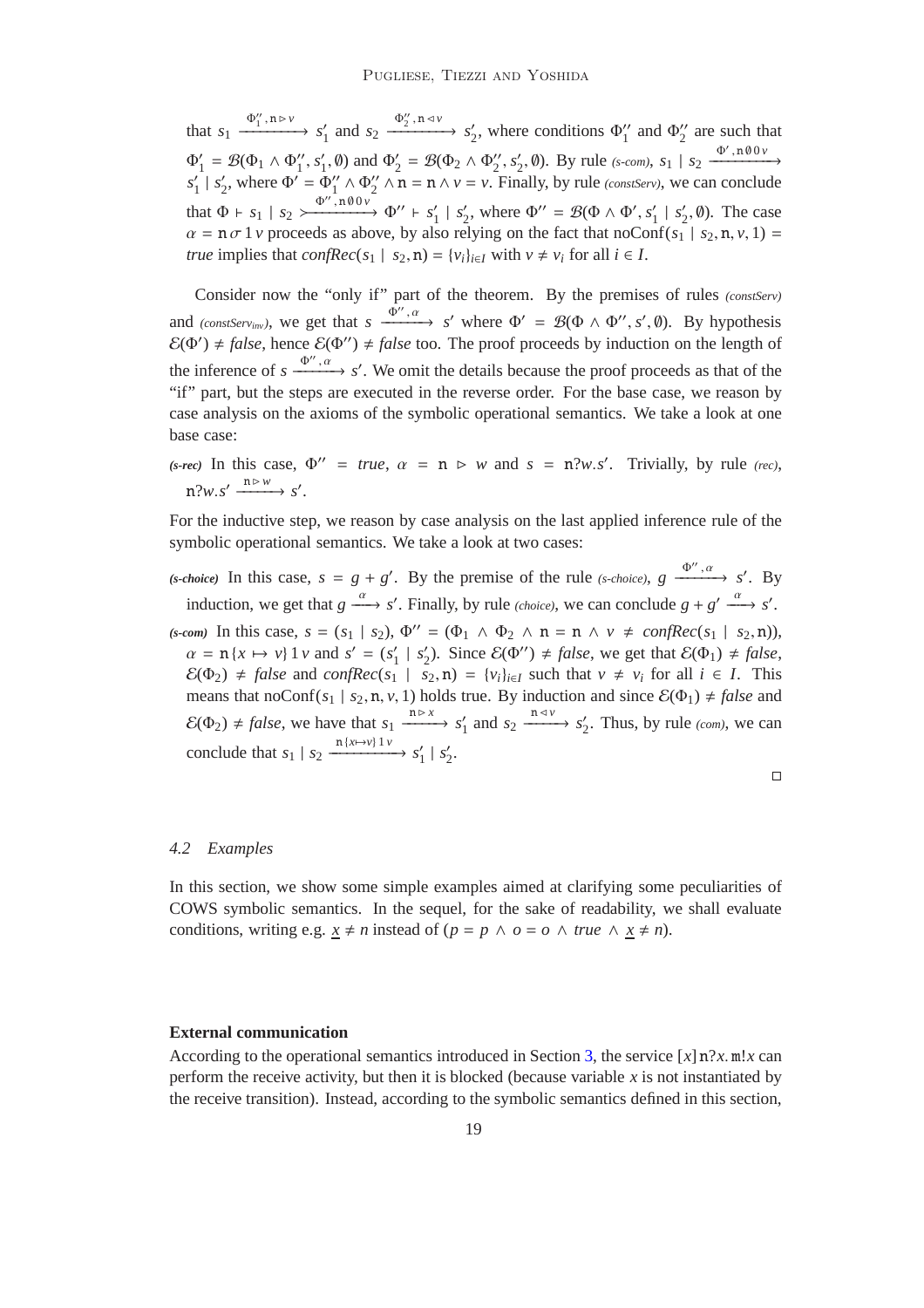the constrained service  $true \vdash [x] \cdot n?x \cdot m!x$  can evolve as follows:

$$
\overbrace{\n[x] \, n?x. \, m!x \xrightarrow{true, n \triangleright x} m!x}^{(s-rec)} \xrightarrow{(s-rec)}
$$
\n
$$
\overbrace{\n[x] \, n?x. \, m!x \xrightarrow{\underline{x} \neq confRec((n?x. m!x), n) \land \underline{x} \neq \mathbf{bn}, n \triangleright [x]}^{(s-rec)}
$$
\n
$$
\overbrace{\ntrue \vdash [x] \, n?x. \, m!x \xrightarrow{\underline{x} \neq \mathbf{bn}, n \triangleright [x]} \underline{x} \neq \mathbf{bn} \vdash m! \underline{x}}^{(s-rec)
$$
\n
$$
(constServ)
$$

since  $(x \neq confRec((n?x.m!x), n)) = (x \neq 0) = true$ . Then, the continuation can perform the following transition:

$$
\frac{\mathbb{I}[x]] = (true, \underline{x})}{\mathfrak{m}! \underline{x} \xrightarrow{true, \mathfrak{m} \triangleleft \underline{x}} \mathfrak{0}} \xrightarrow{(s\text{-}inv)}
$$
\n
$$
\underline{x} \neq \mathbf{bn} \vdash \mathfrak{m}! \underline{x} \rightarrow \underline{x \neq \mathbf{bn}, \mathfrak{m} \triangleleft \underline{x}} \xrightarrow{\underline{x} \neq \mathbf{bn} \vdash \mathbf{0}} (\text{const} \text{Serv}_{inv})
$$

Notice that, although the external communication generates the condition  $x \neq$  **bn** (that means that the received unknown value must be different from all delimited names), the condition is never exploited because the term does not contain delimited names.

### **External communication within name delimitations**

Consider the constrained service  $true \vdash [n][x] \cdot x \cdot x \cdot o!n$ . Differently from the previous example, the above service contains a delimited name (i.e. *n*). Thus, this time, condition  $x \neq$  **bn** is exploited to generate the specific condition  $x \neq n$ . Indeed, the service evolves as follows:



since  $(\underline{x} \neq confRec((n?x, x \cdot o!n), n) = true$  and  $\mathcal{B}(\underline{x} \neq \mathbf{bn}, ([n][x] n?x, x \cdot o!n), \emptyset) = \underline{x} \neq$ *n* ∧  $x \neq$  **bn**. Then, the continuation can evolve only provided that condition  $x \neq n$  holds.

### **Internal communication**

Consider the constrained service *true* ⊢  $[p][x](p \cdot o?x.n!x | p \cdot o!v)$ , where  $p \notin n$ . In this case, due to the delimitation  $[p]$ , the receive activity cannot communicate with the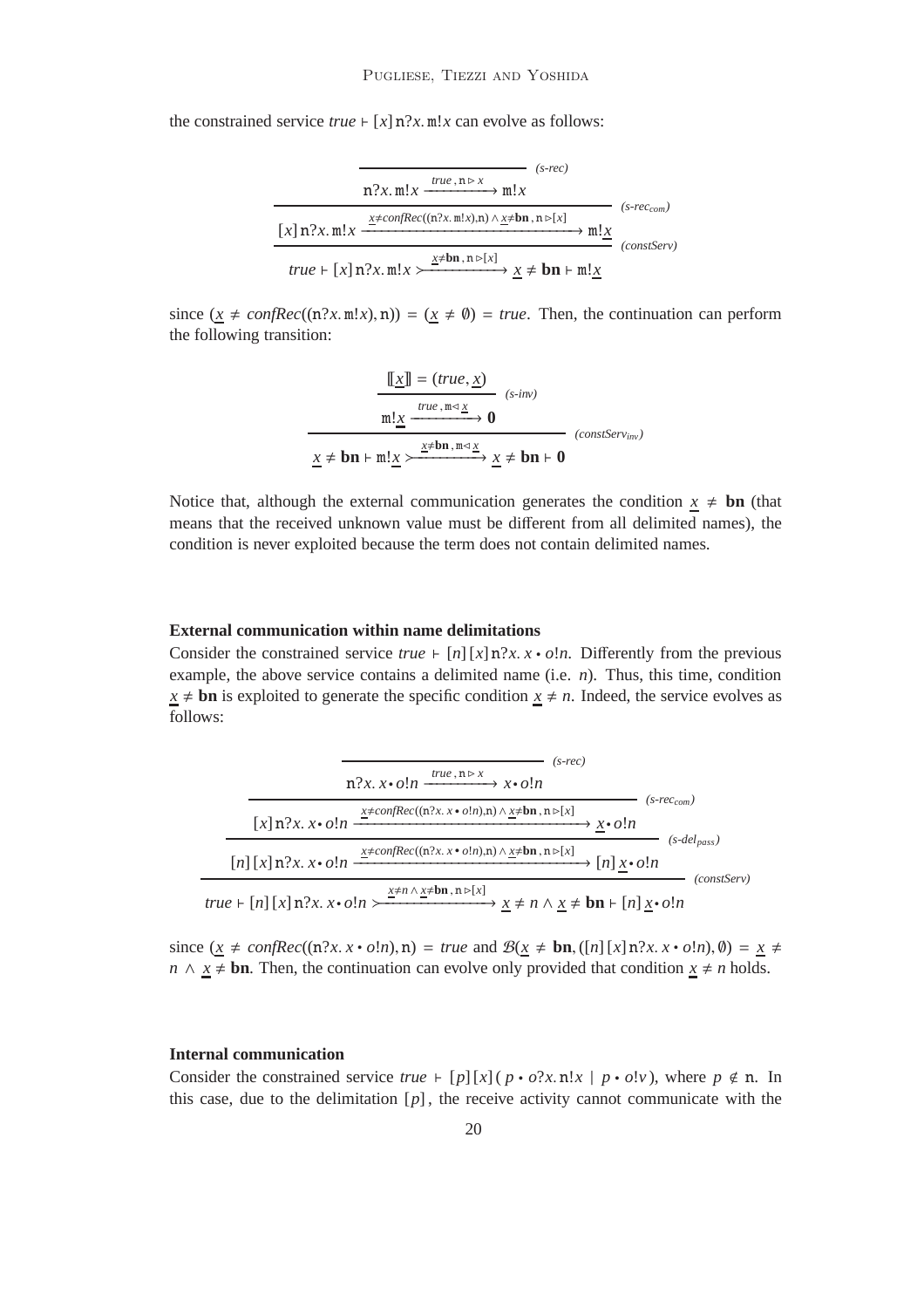environment, but can synchronize with the internal invoke:

| $\llbracket v \rrbracket = (true, v)$<br>$\longrightarrow$ (s-rec)                                                                        | $\longrightarrow$ (s-inv)        |
|-------------------------------------------------------------------------------------------------------------------------------------------|----------------------------------|
| $p \cdot o!v \xrightarrow{true, p \cdot o \triangleleft v} 0$<br>$p \cdot o$ ?x. n!x $\xrightarrow{true, p \cdot o \triangleright x}$ n!x |                                  |
| $p \cdot o$ ?x. n!x   $p \cdot o! v \xrightarrow{\Phi, p \cdot o \{x \mapsto v\} 1 v}$ n!x                                                | $(s$ -com $)$                    |
| $[x] (p \cdot o?x.n!x   p \cdot o!v) \xrightarrow{\Phi, p \cdot o \emptyset 1v} n!x \cdot \{x \mapsto v\}$                                | $-$ (s-del <sub>sub</sub> )      |
| $[p][x](p \cdot o?x \cdot n!x   p \cdot o!v) \xrightarrow{\Phi, p \cdot o \emptyset 1v} [p]n!v \equiv n!v$                                | $-$ (s-del <sub>pass</sub> )     |
| $[p][x](p \cdot o?x. \mathbf{n}!x   p \cdot o!v) \xrightarrow{\Phi, p \cdot o \emptyset 1v} \mathbf{n}!v$                                 | $(s\text{-}cong)$<br>(constServ) |
| $true \vdash [p] [x] (p \cdot o?x.n!x   p \cdot o!v) \rightarrow^{\Phi, p \cdot o \emptyset 1v} \Phi \vdash n!v$                          |                                  |

where  $\Phi = (\text{true} \land \text{true} \land p = p \land o = o \land v \neq \text{confRec}(p \cdot o?x \cdot n!x \mid p \cdot o!v, p \cdot o)).$ Since  $confRec(p \cdot o?x \cdot n!x \mid p \cdot o!y, p \cdot o) = \emptyset$ , condition  $\Phi$  holds *true*.

### **External and internal communication**

Consider the constrained service  $true \vdash [x] (n?x.m!x \mid n!y)$ . In this case, both internal and external communication can take place. Its initial transitions are the following:

$$
(ext. com.) \quad true \vdash [x] (n?x.m!x \mid n!v) \xrightarrow{\Phi, n \rhd [x]} \Phi \vdash m!x \mid n!v
$$
\n
$$
(ext. com.) \quad true \vdash [x] (n?x.m!x \mid n!v) \xrightarrow{\Phi, n \rhd v} \Phi \vdash [x] (n?x.m!x)
$$
\n
$$
(int. com.) \quad true \vdash [x] (n?x.m!x \mid n!v) \xrightarrow{\Phi, n \theta \vdash v} \Phi \vdash m!v
$$

### **Conflicting receive**

Consider the constrained service  $true \vdash [x](n?y \mid n?x \mid n!y)$ . Due to the presence of the receive  $n$ ?*v*, that has greater priority to synchronize with an invocation  $n!v$ , the receive  $n$ ?*x* can communicate with the environment only if the received value is not *v* (indeed, *confRec*(( $n$ ?*v* |  $n$ ?*x* |  $n$ !*v*),  $n$ ) = {*v*} ):

true 
$$
\vdash [x] (n?v | n?x | n!v) \rightarrow
$$
  
 $\xrightarrow{x \neq bn \land x \neq v, n \triangleright [x]} x \neq bn \land x \neq v \vdash n?v | n!v$ 

Other possible transitions are as follows:

$$
true \vdash [x] (n?v \mid n?x \mid n!v) \xrightarrow{true, n \triangleleft v} true \vdash [x] (n?v \mid n?x)
$$
\n
$$
true \vdash [x] (n?v \mid n?x \mid n!v) \xrightarrow{true, n \triangleright v} true \vdash [x] (n?x \mid n!v)
$$
\n
$$
true \vdash [x] (n?v \mid n?x \mid n!v) \xrightarrow{true, n \emptyset 0 v} true \vdash [x] n?x
$$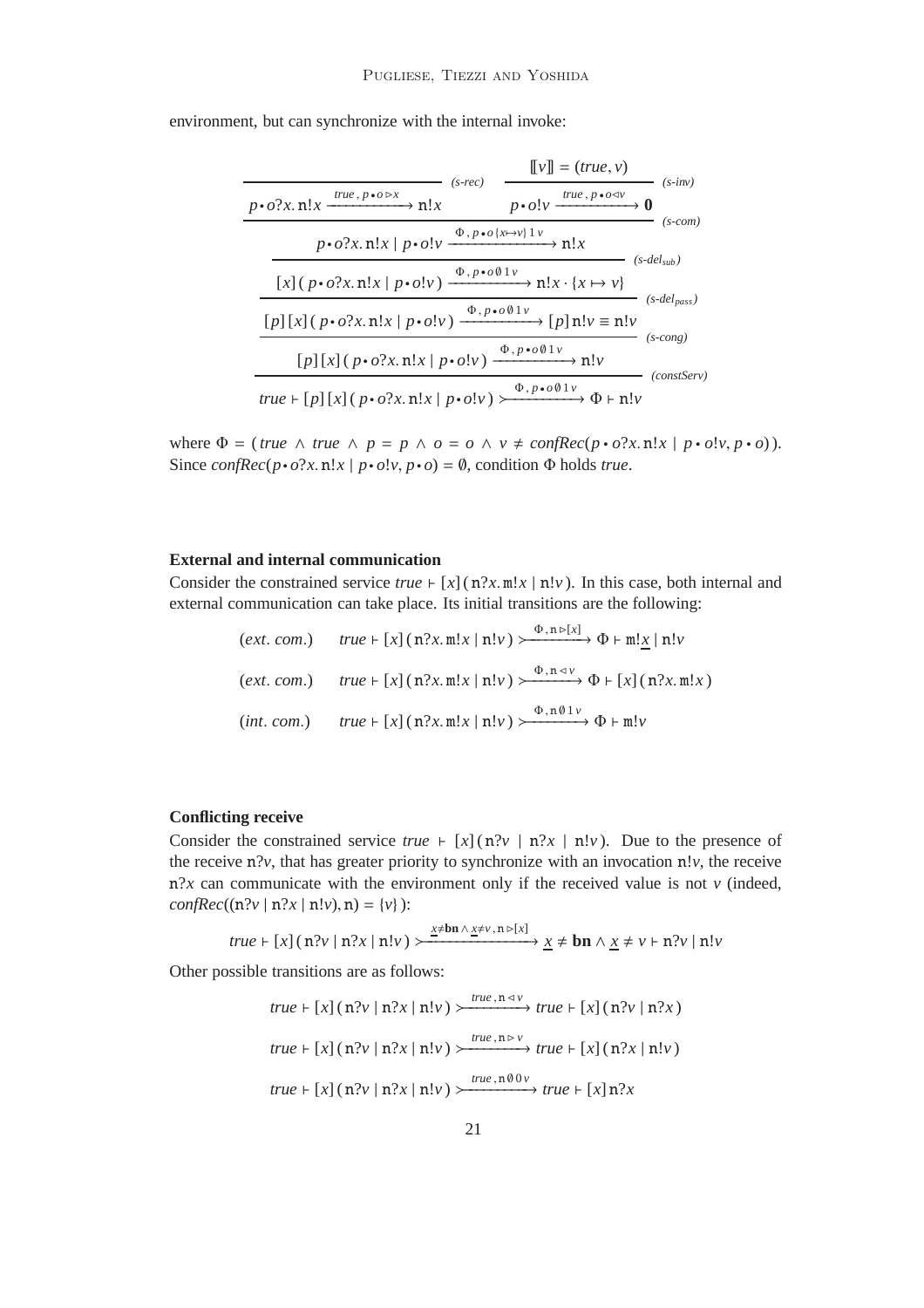#### **On constrained services**

Consider the (plain) service  $[x, y]$  ( $\mathbf{n}$ ?*q* |  $\mathbf{n}$ ?*x* | *x* • *o*!*v* | *q* • *o*?*y*) where  $\mathbf{n} \neq q$  • *o*. It can perform the following transition:

$$
[x, y] \left(\mathbf{n}?\mathbf{q} \mid \mathbf{n}?\mathbf{x} \mid x \cdot o!v \mid q \cdot o?y\right) \xrightarrow{\underline{x} \neq \mathbf{bn} \land \underline{x} \neq \mathbf{q}, \mathbf{n} \triangleright [x]} [y] \left(\mathbf{n}?\mathbf{q} \mid \underline{x} \cdot o!v \mid q \cdot o?y\right)
$$

The obtained service can further perform the following transition:

$$
[y] \left( \mathbf{n}^2 q \mid \underline{x} \cdot o! v \mid q \cdot o? y \right) \xrightarrow{\underline{x} = q, q \cdot o \emptyset 1 v} \mathbf{n}^2 q
$$

Condition  $x = q$  of this transition contradicts condition  $x \neq q$  of the previous one, but the service can however evolve. Instead, by using constrained services, we would have:

$$
\begin{aligned}\n\text{true} &\vdash [x, y] \, (\, \mathbf{n} \, ?q \mid \, \mathbf{n} \, ?x \mid x \cdot o!v \mid q \cdot o?y \,) \, \xrightarrow{\underline{x} \neq \mathbf{bn} \, \wedge \, \underline{x} \neq q \, , \, \mathbf{n} \triangleright [x]} \\
\underline{x} &\neq \mathbf{bn} \, \wedge \, \underline{x} \neq q \vdash [y] \, (\, \mathbf{n} \, ?q \mid \underline{x} \cdot o!v \mid q \cdot o?y \,) \, \xrightarrow{\underline{x} = q \, \wedge \, \underline{x} \neq \mathbf{bn} \, \wedge \, \underline{x} \neq q \, , \, q \cdot o \, \emptyset \, 1 \, v} \\
\end{aligned}
$$
\n
$$
\text{false} \vdash \mathbf{n} \, ?q
$$

because  $x = q \land x \neq q$  holds *false*, and the second transition could not be performed. That's why we use constrained services.

**Evaluation function, condition**  $x \notin \mathbf{uv}$  and assumption on bound variables Consider the service  $s \triangleq [y, z]$  ( $n!(5 + x) \mid n?y.s' \mid m?z.m'!z'$ ), where  $n \neq m \neq m'$ . If  $[[5 + x]] = ((r \neq \mathbf{bn} \land r \notin \mathbf{uv} \land \underline{r} = 5 + \underline{x}), r)$  then

$$
n!(5+\underline{x}) \xrightarrow{(\underline{r}\neq \mathbf{bn} \land r\notin \mathbf{uv} \land \underline{r}=5+\underline{x}), n \triangleleft \underline{r}} 0
$$

Therefore, the constrained service  $\underline{x} \neq \mathbf{bn} \land \underline{x}' \neq \mathbf{bn} \land \underline{z}' \neq \mathbf{bn} \vdash s$  can evolve as follows:

$$
\underline{x} \neq \mathbf{bn} \ \wedge \ \underline{x}' \neq \mathbf{bn} \ \wedge \ \underline{z}' \neq \mathbf{bn} + s \rightarrow^{\Phi', n \emptyset \, 1} \underline{r} \ \Phi' + \underbrace{[z] \, (s' \cdot \{y \mapsto \underline{r}\} \mid \mathfrak{m} ? z \cdot \mathfrak{m}' ! \underline{z}' }_{s''}
$$

for  $\Phi' = \mathcal{B}((x \neq \mathbf{bn} \land \underline{x'} \neq \mathbf{bn} \land \underline{z'} \neq \mathbf{bn} \land \underline{r} \neq \mathbf{bn} \land \underline{r} \notin \mathbf{uv} \land \underline{r} = 5 + \underline{x}), s'', \{x, x', z'\}) =$  $(x ≠ bn \land x' ≠ bn \land z' ≠ bn \land r ≠ bn \land r ≠ (x, x', z') \land r = 5 + x$ ). Now, we cannot alpha-convert variable  $\zeta$  into  $r$ , because we would violate the assumption that bound variables differ from variables corresponding to unknown values (in this case, variable *z* must be different from  $r$  because  $r$  is an unknown value occurring in the constrained service). Similarly, if  $[5 + x] = ((z \neq \mathbf{bn} \land z \notin \mathbf{uv} \land z = 5 + x), z)$ , then the constrained service could become

$$
\Phi'' \vdash [z] (s' \cdot \{y \mapsto \underline{z}\} \mid \mathfrak{m}?\mathfrak{z}, \mathfrak{m}'! \underline{z}' )
$$

for some Φ′′, but the assumption would be violated again (because the service contains both *z* and *z*). Finally, if  $[5 + x] = ((z' \neq \mathbf{bn} \land z' \notin \mathbf{uv} \land z' = 5 + x), z'$ , i.e. the unknown value returned by the evaluation function is not fresh, then the condition on the symbolic transition holds *false*, because  $z' \notin \{x, x', z'\}$  does not hold.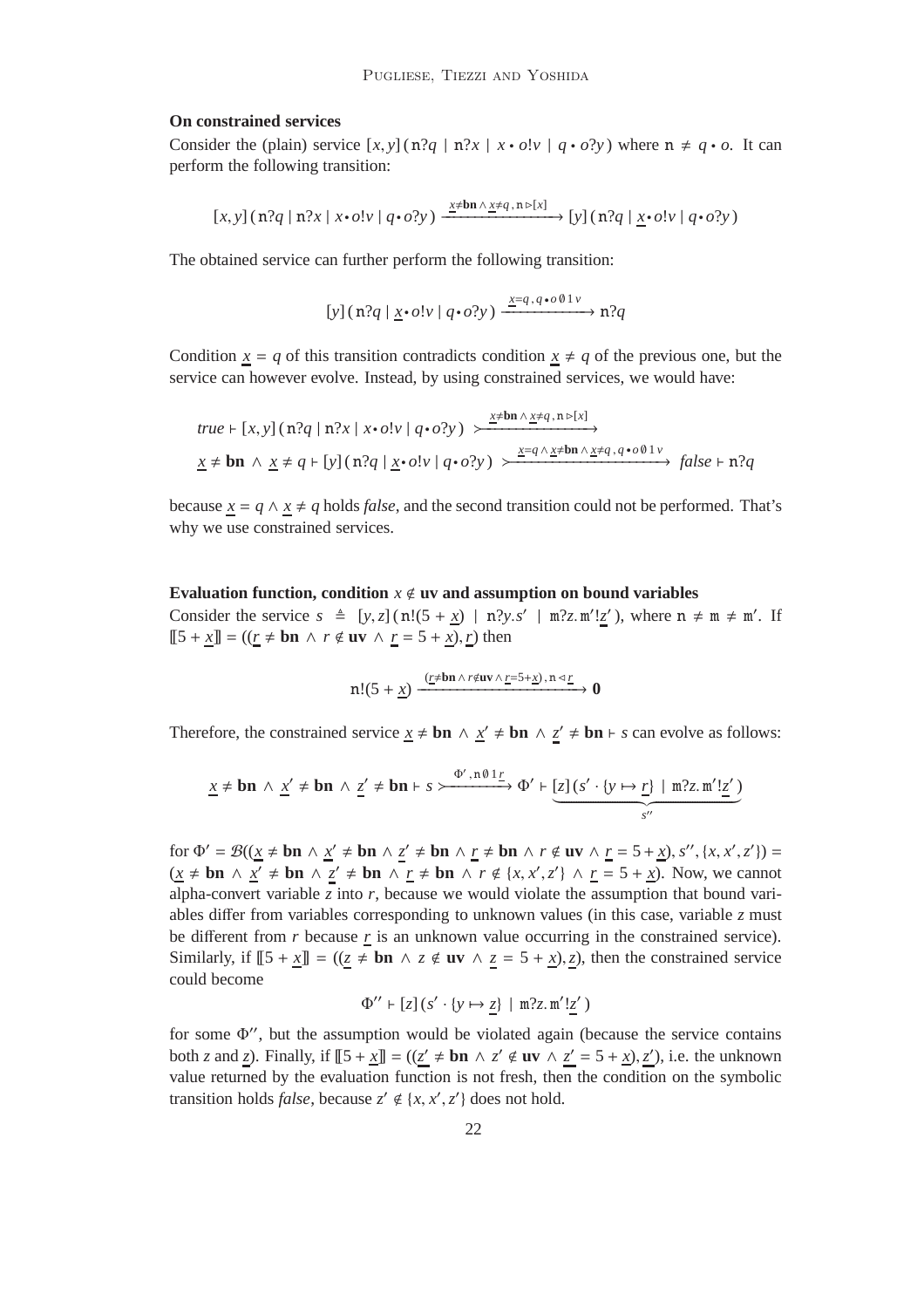## <span id="page-22-0"></span>**5 Extensions of the symbolic operational semantics**

In this section, we present two extensions of COWS symbolic semantics for dealing with open terms and polyadic communication.

### *5.1 Symbolic semantics for open terms*

The symbolic operational semantics presented in Section [4](#page-11-1) is defined only for closed terms. Indeed, for a reduction semantics it is reasonable that well-formed services may not contain free variables and labels. However, in order to be able to inspect also the behaviour of a part of a service, we need to define the semantics also for open terms.

For example, let us consider the following open term:

$$
n?x \mid n!x
$$

The term can only perform the receive activity n?*x* (by communicating with the environment), because activity  $n!x$  is stuck until variable x is not replaced by a value. However, since the scope of the variable is not declared in the term, the environment can substitute the variable with an unknown value in any moment. The resulting term is as follows:

$$
\mathbf{n}?\underline{x} \mid \mathbf{n}!\underline{x}
$$

Now, the term can perform also the activity n!*x* (by communicating with the environment) and the internal communication (activities  $n? \underline{x}$  and  $n! \underline{x}$  synchronize).

Formally, the symbolic operational semantics for open terms is defined by the rules in Table [6](#page-13-0) and the new rules in Table [8,](#page-23-1) where the transition label *x* represents execution of a substitution by the environment. We denote by  $f(v(t))$  the set of variables in  $t$ , and we exploit a predicate noKill $(\_)$ , a slightly modified variant of that defined in Section [3,](#page-6-0) whose most significant case is noKill( $\textbf{kill}(k)$ ) = false (this way, the predicate holds true if there are not free kill activities that can be immediately performed). Notably, rules *(constServ)*, *(constServexp )* and  $\langle \text{constServ}_{inv} \rangle$  differ from that shown in Table [7](#page-15-0) for the addition of the predicate noKill(s) to their premises. The presence of this predicate in the rules of Table [8](#page-23-1) guarantees the eager execution of unbounded kill activities. Indeed, for instance, the open term  $(kill(k) | n?v)$ can only evolve as follows (rule *(constServkill)*):

$$
true \vdash (kill(k) \mid n?v) \rightarrow^{\text{true},k} true \vdash 0
$$

We explain how the remaining rules work by means of some examples. By applying rule *(constserv<sub>rec</sub>*), the term  $(n \lambda x \mid n!x)$  can communicate with the environment (by receiving an unknown value) and evolve as follows:

true 
$$
\vdash
$$
 (n?x | n!x)  $\xrightarrow{\underline{x} \neq \text{bn}, n \rhd x} \underline{x} \neq \text{bn} \rhd n! \underline{x}$ 

Notably, variable *x* is replaced by an unknown value, thus now the invoke activity can be performed. By applying rule *(constServ<sub>sub</sub>*), the same term becomes closed:

true 
$$
\vdash
$$
 (n?x | n!x)  $\xrightarrow{\underline{x} \neq \text{bn}, \underline{x}} \underline{x} \neq \text{bn} \vdash$  (n?x | n!x)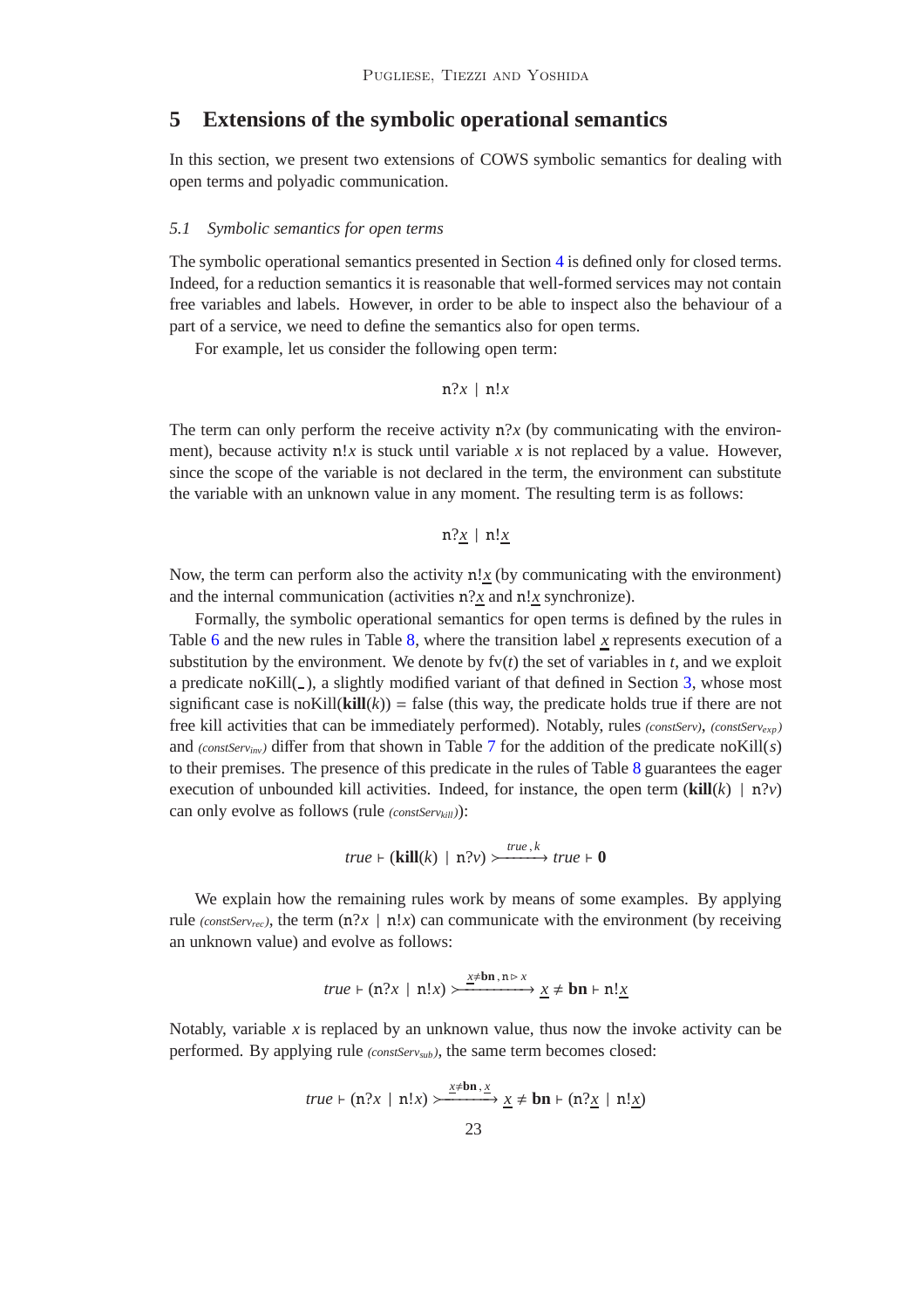| $s \xrightarrow{\Phi', \alpha} s' \qquad \alpha = \mathbf{n} \triangleright \underline{v}, \, \mathbf{n} \triangleright [x]$ , $\mathbf{n} \emptyset \ell \underline{v}$                                                                                                                                                                                                                                                                                                                                                 |
|--------------------------------------------------------------------------------------------------------------------------------------------------------------------------------------------------------------------------------------------------------------------------------------------------------------------------------------------------------------------------------------------------------------------------------------------------------------------------------------------------------------------------|
| $\frac{\Phi^{\prime\prime} = \mathcal{B}(\Phi \, \wedge \, \Phi^\prime, s^\prime, \text{uvar}(\Phi)) \qquad \text{noKill}(s)}{\Phi, \Delta \vdash s \xrightarrow{\Phi^{\prime\prime}, \alpha} \Phi^{\prime\prime}, \Delta \vdash s^\prime} \ (\textit{const} \textit{Serv})$                                                                                                                                                                                                                                             |
|                                                                                                                                                                                                                                                                                                                                                                                                                                                                                                                          |
| $s \xrightarrow{\Phi', \underline{n} \triangleleft [n]} s' \qquad n \notin \Delta$                                                                                                                                                                                                                                                                                                                                                                                                                                       |
| $\Phi'' = \mathcal{B}(\Phi \wedge \Phi', s', \text{uvar}(\Phi))$ noKill(s) (constServ <sub>exp</sub> )                                                                                                                                                                                                                                                                                                                                                                                                                   |
| $\Phi$ , $\Delta \vdash s \xrightarrow{\Phi''', \underline{n} \triangleleft [n]} \Phi'', \Delta \cup \{n\} \vdash s'$                                                                                                                                                                                                                                                                                                                                                                                                    |
| $s \xrightarrow{\Phi', \underline{n} \triangleleft \underline{v}} s' \qquad \underline{n} \notin \Delta$                                                                                                                                                                                                                                                                                                                                                                                                                 |
| $\Phi'' = \mathcal{B}(\Phi \wedge \Phi', s', \text{uvar}(\Phi))$ noKill(s)<br>(constServ <sub>inv</sub> )                                                                                                                                                                                                                                                                                                                                                                                                                |
| $\Phi \Delta \vdash s \xrightarrow{\Phi''', \underline{n} \triangleleft \underline{v}} \Phi'', \Delta \vdash s'$                                                                                                                                                                                                                                                                                                                                                                                                         |
| $s \xrightarrow{\Phi', \alpha} s' \qquad \alpha = k, \dagger \qquad \Phi'' = \mathcal{B}(\Phi \wedge \Phi', s', \text{uvar}(\Phi))$<br>$\longleftarrow$ (constServ <sub>kill</sub> )                                                                                                                                                                                                                                                                                                                                     |
| $\Phi, \Delta \vdash s \xrightarrow{\Phi'', \alpha} \Phi'', \Delta \vdash s'$                                                                                                                                                                                                                                                                                                                                                                                                                                            |
| $x \in \text{fv}(s)$ $\Phi' = \mathcal{B}((\Phi \wedge \underline{x} \neq \mathbf{bn}), s, \text{uvar}(\Phi))$<br>$\overline{\qquad}$ (constServ <sub>sub</sub> )                                                                                                                                                                                                                                                                                                                                                        |
| $\Phi \Delta \vdash s \xrightarrow{\Phi', \underline{x}} \Phi', \Delta \vdash s \cdot \{x \mapsto x\}$                                                                                                                                                                                                                                                                                                                                                                                                                   |
| $s \xrightarrow{\Phi', \mathfrak{n} \rhd x} s'$ noKill(s)                                                                                                                                                                                                                                                                                                                                                                                                                                                                |
|                                                                                                                                                                                                                                                                                                                                                                                                                                                                                                                          |
| $\begin{aligned} \underline{\Phi}^{\prime\prime} &= \mathcal{B}((\Phi \wedge \Phi^\prime \wedge \underline{x} \neq \mathbf{bn} \wedge \underline{x} \neq \mathit{confRec}(s,n)), s^\prime, \mathit{uvar}(\Phi)) \\ & \quad \Phi, \Delta \vdash s > \\ \end{aligned} \quad \begin{aligned} \underline{\Phi^{\prime\prime}, n \vartriangleright x} & \xrightarrow{\Phi^{\prime\prime}, n \vartriangleright x} & \Delta^{\prime\prime}, \Delta \vdash s^\prime \cdot \{x \mapsto x\} \end{aligned} \quad (constServ_{rec})$ |
| $s \xrightarrow{\Phi', n\{x \mapsto y\} \underline{1} \underline{v}} s' \qquad \Phi'' = \mathcal{B}((\Phi \wedge \Phi'), s', \text{uvar}(\Phi)) \qquad \text{nokill}(s)$<br>$\longrightarrow$ (constServ <sub>com</sub> )                                                                                                                                                                                                                                                                                                |
| $\Phi, \Delta \vdash s \rightarrow^{\Phi'', n \{x \mapsto y\} \perp y} \Phi'', \Delta \vdash s' \cdot \{x \mapsto y\}$                                                                                                                                                                                                                                                                                                                                                                                                   |
|                                                                                                                                                                                                                                                                                                                                                                                                                                                                                                                          |

<span id="page-23-1"></span>Table 8 Symbolic semantics for COWS open terms

Now, both receive and invoke activities can communicate with the environment and also internal communication can take place. Finally, if we slightly modify the term as  $(n \, 2x)$  $n!v$  | *s*), by applying rule *(constServ<sub>com</sub>*), we obtain the following transition:

 $true \vdash (\mathbf{n}?\mathbf{x} \mid \mathbf{n}! \mathbf{v} \mid s) \rightarrow \xrightarrow{true, \mathbf{n} \{x \mapsto \mathbf{v}\} \mathbf{1} \mathbf{v}} true \vdash s \cdot \{x \mapsto \mathbf{v}\}\$ 

Also in this case the substitution for  $x$  is applied to the whole term.

### <span id="page-23-0"></span>*5.2 Symbolic semantics for* COWS *with polyadic communication*

We now tailor COWS syntax and symbolic semantics to deal with polyadic communication. We first extend the syntax of invoke and receive activities as follows:  $u \cdot u'$ ! *e* stands for an invoke over the endpoint  $\underline{u} \cdot \underline{u}'$  with parameter the tuple of expressions  $\overline{e}$ , while  $p \cdot o \cdot \overline{\mathcal{W}}$ .*s* stands for a receive over the endpoint  $p \cdot o$  with parameter the tuple of variables/(unknown) values  $\overline{w}$  and continuation *s*. Tuples can be constructed using a concatenation operator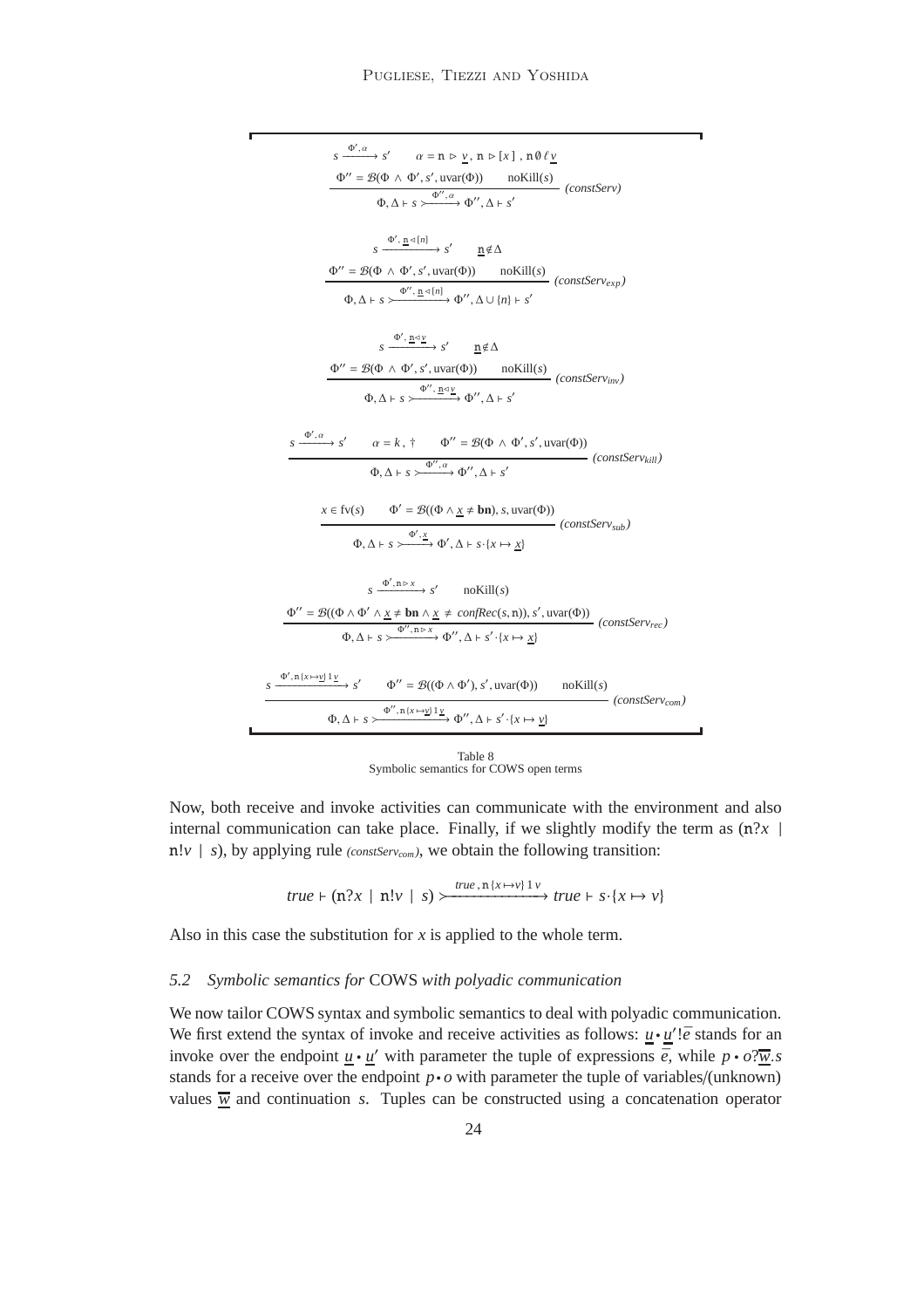| $v(\overline{w}) = \overline{x}$ $ \overline{x}  \ge 1$<br>$n? \overline{w}. s \xrightarrow{true, n \triangleright \overline{w}} s \quad (s\text{-}rec)$                                                                                                                                                                                                                                                                                                                                                                                                                                                                                                                                               | $\overbrace{\mathfrak{n}\overbrace{\mathcal{W}}^{ \overline{X}+\mathbf{bn},\,\mathfrak{n}\rhd \overline{[\bar{x}]\,\overline{\mathcal{W}}}}^{ \overline{X}+\mathbf{bn},\,\mathfrak{n}\rhd \overline{[\bar{x}]\,\overline{\mathcal{W}}}}^{ \  \  \, (s\text{-}rec_{com})}$ |
|--------------------------------------------------------------------------------------------------------------------------------------------------------------------------------------------------------------------------------------------------------------------------------------------------------------------------------------------------------------------------------------------------------------------------------------------------------------------------------------------------------------------------------------------------------------------------------------------------------------------------------------------------------------------------------------------------------|---------------------------------------------------------------------------------------------------------------------------------------------------------------------------------------------------------------------------------------------------------------------------|
| $s \xrightarrow{\Phi, n \triangleright [\bar{x}] \overline{\underline{w}}} s' \qquad y \in \bar{x}$<br>$\label{eq:21} \begin{aligned} &\text{[}e_1\text{]} \text{]} = (\Phi_1,\underline{\nu}_1\text{)} &\dots &\text{[}e_n\text{]} \text{]} = (\Phi_n,\underline{\nu}_n)\\ &\frac{\Phi_1\wedge\ldots\wedge\Phi_n\,,\underline{n} \triangleleft \langle \underline{\nu}_1,\dots,\underline{\nu}_n\rangle}{\Phi_1\wedge\ldots\wedge\Phi_n\,,\underline{n} \triangleleft \langle \underline{\nu}_1,\dots,\underline{\nu}_n\rangle}\text{,} \end{aligned}$<br>$[y]\ s \xrightarrow{\ \Phi, \mathfrak{n}\rhd [\bar{x}]\,\overline{\underline{w}}\,} \ s' \cdot \{y \mapsto y\} \quad (\textit{s-delsub1})$ | $-$ (s-inv)                                                                                                                                                                                                                                                               |
| $s \xrightarrow{\Phi, \underline{n} \triangleleft \underline{\overline{v}}} s' \quad n \in \underline{\overline{v}} \quad n \notin \underline{n}$<br>$s \xrightarrow{\Psi, \underline{\mathfrak{n}} \triangleleft [\bar{m}] \underline{\overline{\nu}}} s' \quad n \in \underline{\overline{\nu}} \quad n \not\in \underline{\mathfrak{n}}$<br>$[n] \simeq \xrightarrow{\Phi, \underline{n} \triangle [n] \underline{\overline{v}} \xrightarrow{v}} (s\text{-open}_1)$                                                                                                                                                                                                                                 | $\frac{\Phi, \underline{n} \triangleleft [\langle n \rangle : \overline{n}] \overline{v}}{\left[n\right] \overline{x} \longrightarrow c'}$ (s-open <sub>2</sub> )                                                                                                         |
| $s_1 \xrightarrow{\Phi_1, n \triangleright \overline{w}} s'_1$ $s_2 \xrightarrow{\Phi_2, n' \triangleleft \overline{v}} s'_2$ $\mathcal{M}(\overline{\underline{w}}, \overline{\underline{v}}) = (\Phi, \sigma)$ $\text{noConf}(s_1 \mid s_2, n, \overline{\underline{v}},  \sigma ) = \Phi'$<br>$s_1   s_2 \xrightarrow{\Phi_1 \wedge \Phi_2 \wedge \mathbf{n} = \underline{\mathbf{n}}' \wedge \Phi \wedge \Phi', \mathbf{n} \sigma   \sigma   \underline{\overline{v}}}{s'_1   s'_2}$                                                                                                                                                                                                               | $\longrightarrow$ $(s\text{-}com)$                                                                                                                                                                                                                                        |
| $s \xrightarrow{\Phi, n \sigma \uplus \{x \mapsto \underline{v}\} \ell \underline{\overline{v}}$ $s'$<br>$s_1 \xrightarrow{\Psi, \alpha} s'_1 \quad \alpha \neq k, \, \mathfrak{n} \triangleright [\bar{x}] \overline{\underline{w}}, \, \mathfrak{n} \sigma \ell \overline{\underline{v}}$<br>$\frac{1}{s_1 \mid s_2 \xrightarrow{\Phi, \alpha} s'_1 \mid s_2} (s \text{-}par_{pass})$<br>$[x]\ s \xrightarrow{\Phi, n\sigma\ell\,\overline{\underline{v}}} s'\cdot\{x\mapsto v\} \ (s\text{-}del_{sub2})$                                                                                                                                                                                            |                                                                                                                                                                                                                                                                           |
| $s_1 \xrightarrow{\Phi, n \sigma \ell \overline{\nu}} s'_1$ noConf(s <sub>2</sub> , n, $\overline{\underline{v}}$ , $\ell$ ) = $\Phi'$<br>$\leftarrow$ (s-par <sub>conf1</sub> )<br>$s_1 \mid s_2 \xrightarrow{\Phi \wedge \Phi', n \sigma \ell \overline{v}} s'_1 \mid s_2$                                                                                                                                                                                                                                                                                                                                                                                                                           |                                                                                                                                                                                                                                                                           |
| $s_1 \xrightarrow{\Phi, n \triangleright [\bar{x}] \overline{w}} s'_1$ noConf(s <sub>2</sub> , n, $\overline{\underline{w}} \cdot {\overline{x}} \mapsto \overline{x}$ ), $ \bar{x} $ ) = $\Phi'$<br>$\longrightarrow$ (s-par <sub>conf2</sub> )<br>$s_1   s_2 \xrightarrow{\Phi \wedge \Phi', n \triangleright [\bar{x}] \underline{\overline{w}}$ $s'_1   s_2$                                                                                                                                                                                                                                                                                                                                       |                                                                                                                                                                                                                                                                           |
|                                                                                                                                                                                                                                                                                                                                                                                                                                                                                                                                                                                                                                                                                                        |                                                                                                                                                                                                                                                                           |

<span id="page-24-0"></span>Table 9 Operational semantics of COWS with polyadic communication (excerpt of rules)

defined as  $\langle a_1, \ldots, a_n \rangle : \langle b_1, \ldots, b_m \rangle = \langle a_1, \ldots, a_n, b_1, \ldots, b_m \rangle$ . To single out an element of a tuple, we will write  $(\bar{a}, c, \bar{b})$  to denote the tuple  $\langle a_1, \ldots, a_n, c, b_1, \ldots, b_m \rangle$ , where  $\bar{a}$  or  $\bar{b}$  might not be present. We will use  $\bar{a}_i$  to denote the *i*-th element of the tuple  $\bar{a}$  and, when convenient, we shall regard a tuple simply as a set writing e.g.  $a \in \bar{b}$  to mean that *a* is an element of  $\bar{b}$ . Finally, we denote by  $v(t)$  the set of variables in *t*.

The labelled transition relation  $\xrightarrow{\Phi, \alpha}$  over services now is induced by the modified rules shown in Table [9](#page-24-0) (the remaining ones are those of Table [6,](#page-13-0) except for rule *(s-match)* which we do not need anymore), where:

- conditions can also have the form  $\Phi \vee \Phi'$ ; we will use  $\overline{x} \neq \mathbf{bn}$  to denote condition  $\underline{x}_1 \neq \mathbf{bn} \land \dots \land \underline{x}_n \neq \mathbf{bn} \text{ for } \underline{\overline{x}} = \langle \underline{x}_1, \dots, \underline{x}_n \rangle;$
- action labels are generated by the following grammar:

$$
\alpha \ ::= \ \underline{n} \triangleleft \overline{\underline{v}} \ | \ \underline{n} \triangleleft [\overline{n}] \overline{\underline{v}} \ | \ n \triangleright \underline{\overline{w}} \ | \ n \triangleright [\overline{x}] \overline{\underline{w}} \ | \ n \sigma \ell \overline{\underline{v}} \ | k \ | \dagger
$$

All the above definitions shall extend to relation  $\rightarrow \rightarrow \rightarrow$ .

The new rules exploit a modified version of functions  $M($ ,  $)$  and noConf(,  $=$ ,  $=$ ,  $=$ ) defined in Tables [3](#page-8-1) and [4,](#page-9-0) now redefined by the rules in Table [10.](#page-25-0) The rules in the upper part of the table state that variables match any value, and two values  $\dot{v}$  and  $\dot{v}'$  do match only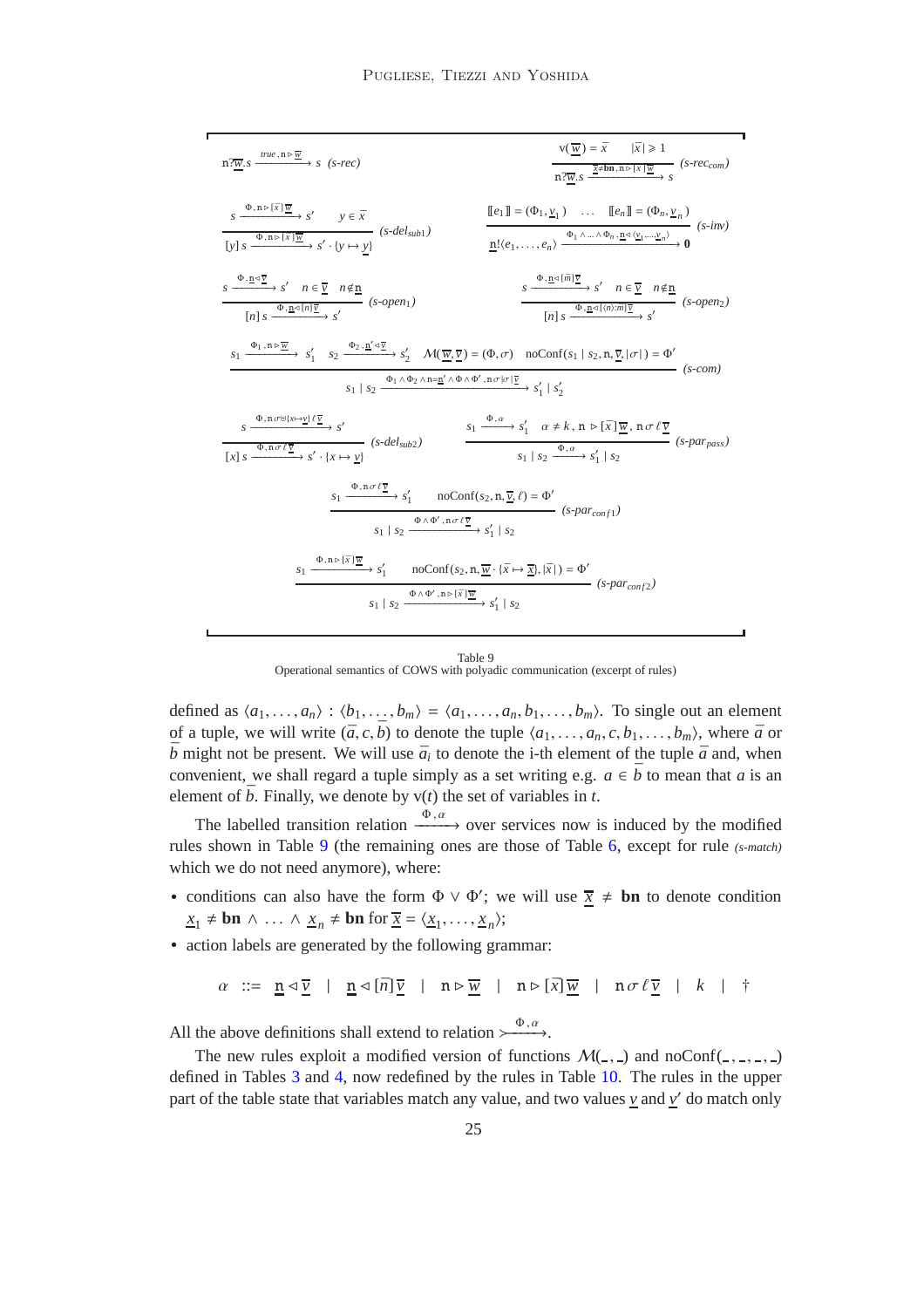|                                                                                                                                                                                             | $\mathcal{M}(x, v) = (true, \{x \mapsto v\})$                                                                                                                                                                                                                                                    | $\mathcal{M}(v, v') = (v = v', \emptyset)$                                                                                           |  | $\mathcal{M}(\langle \rangle, \langle \rangle) = (true, \emptyset)$         |  |  |  |  |  |
|---------------------------------------------------------------------------------------------------------------------------------------------------------------------------------------------|--------------------------------------------------------------------------------------------------------------------------------------------------------------------------------------------------------------------------------------------------------------------------------------------------|--------------------------------------------------------------------------------------------------------------------------------------|--|-----------------------------------------------------------------------------|--|--|--|--|--|
|                                                                                                                                                                                             | $M(a_1, b_1) = (\Phi_1, \sigma_1)$ $M(\bar{a}_2, \bar{b}_2) = (\Phi_2, \sigma_2)$                                                                                                                                                                                                                |                                                                                                                                      |  |                                                                             |  |  |  |  |  |
|                                                                                                                                                                                             |                                                                                                                                                                                                                                                                                                  |                                                                                                                                      |  |                                                                             |  |  |  |  |  |
|                                                                                                                                                                                             | noConf(s, n, $\overline{v}$ , $\ell$ ) = $\bigwedge_{\overline{w} \in rec(s, n, \overline{v}, \ell)} (\bigvee_{(\underline{x}, i) \in grad(\overline{w})} \underline{x} \neq \overline{v}_i \land (gval(\overline{w}) = \emptyset \Rightarrow false) )$                                          |                                                                                                                                      |  |                                                                             |  |  |  |  |  |
|                                                                                                                                                                                             | $rec(\mathbf{n}'\overline{\underline{w}},s,\mathbf{n},\overline{\underline{v}},\ell) = \begin{cases} \{\overline{\underline{w}}\} & \text{if } \mathcal{M}(\overline{\underline{w}},\overline{\underline{v}}) = (\Phi,\sigma) \land  \sigma  < \ell \\ \emptyset & \text{otherwise} \end{cases}$ |                                                                                                                                      |  |                                                                             |  |  |  |  |  |
|                                                                                                                                                                                             |                                                                                                                                                                                                                                                                                                  | $rec(0, n, \overline{v}, \ell) = rec(kill(k), n, \overline{v}, \ell) = rec(u \cdot \overline{e}, n, \overline{v}, \ell) = \emptyset$ |  | $rec(n' \overline{?w}.s, n, \overline{v}, \ell) = \emptyset$ if $n \neq n'$ |  |  |  |  |  |
|                                                                                                                                                                                             | $rec([d] \, s, n, \overline{v}, \ell) = rec(s, n, \overline{v}, \ell)$ if $d \notin n$                                                                                                                                                                                                           |                                                                                                                                      |  | $rec([d] \, s, n, \overline{v}, \ell) = \emptyset$ if $d \in n$             |  |  |  |  |  |
| $rec(g + g', n, \overline{v}, \ell) = rec(g, n, \overline{v}, \ell) \cup rec(g', n, \overline{v}, \ell)$<br>$rec(\lbrace s \rbrace, n, \overline{v}, \ell) = rec(s, n, \overline{v}, \ell)$ |                                                                                                                                                                                                                                                                                                  |                                                                                                                                      |  |                                                                             |  |  |  |  |  |
|                                                                                                                                                                                             | $rec(s   s', n, \overline{v}, \ell) = rec(s, n, \overline{v}, \ell) \cup rec(s', n, \overline{v}, \ell)$                                                                                                                                                                                         |                                                                                                                                      |  | $rec(* s, n, \overline{v}, \ell) = rec(s, n, \overline{v}, \ell)$           |  |  |  |  |  |
|                                                                                                                                                                                             |                                                                                                                                                                                                                                                                                                  | $T = 11.40$                                                                                                                          |  |                                                                             |  |  |  |  |  |

<span id="page-25-0"></span>Table 10 Modified matching and conflicting receives rules

if condition  $v = v'$  holds. When tuples  $\overline{w}$  and  $\overline{v}$  do match,  $\mathcal{M}(\overline{w}, \overline{v})$  returns a pair  $(\Phi, \sigma)$ , where  $\Phi$  is the condition so that the matching holds, and  $\sigma$  is a substitution for the variables in  $\overline{w}$ ; otherwise, it is undefined. Function noConf(s, n,  $\overline{y}$ ,  $\ell$ ) now returns a condition that guarantees absence of conflicts for the inferred transition. Basically, noConf(s, n,  $\bar{v}$ ,  $\ell$ ) exploits function  $rec(s, n, \overline{y}, \ell)$  to identify the conflicting receives of *s*, then for each arguments  $\overline{w}$  of these receives it determines a condition (i.e. a logical disjunction of inequalities) that makes the conflicting matching between  $\overline{w}$  and  $\overline{v}$  false. Finally, it returns the logical conjunction of the determined conditions. We use the auxiliary function *gval*(<sub>-</sub>) that, given a tuple  $\overline{w}$ , returns a collection of pairs of the form  $(x, i)$ , where x is an unknown value such that  $\overline{\underline{w}}_i = \underline{x}$ . Notably, if  $rec(s, n, \overline{\underline{v}}, \ell) = \emptyset$  then function noConf(*s*, n,  $\overline{\underline{v}}$ ,  $\ell$ ) returns the condition *true*, because there are not conflicting receives; while, if there is a  $\overline{w} \in rec(s, n, \overline{v}, \ell)$ such that  $gval(\overline{w}) = \emptyset$ , then the function returns the condition *false*, because there are not conditions that can make the conflicting matching false.

We end this section with an example aimed at clarifying how pattern-matching and conflict checking functions work. Consider the following term:

$$
\mathbf{n!}\langle v_1,v_2,v_3\rangle \mid [x,y,z] \, \mathbf{n?}\langle x,y,z\rangle \mid [x'] \, \mathbf{n?}\langle x',y',\underline{z}'\rangle \mid [x'',y''] \, \mathbf{n?}\langle x'',y'',\underline{z}''\rangle
$$

In this case, the invoke activity  $n! \langle v_1, v_2, v_3 \rangle$  can synchronize with each receive activity of the term. Firstly, consider the receive  $\eta$ ? $\langle x, y, z \rangle$ : its argument  $\langle x, y, z \rangle$  matches the tuple  $\langle v_1, v_2, v_3 \rangle$  by generating the substitution  $\{x \mapsto v_1, y \mapsto v_2, z \mapsto v_3\}$ . The other two receive activities are in conflict, because they satisfy the matching with the invoke and generate substitutions with fewer pairs than 3. Thus, function  $rec(\underline{\ } , \underline{\ } , \underline{\ } , \underline{\ } )$  applied to the whole term <sup>[4](#page-25-1)</sup> returns the set  $\{\langle x', y', z'\rangle, \langle x'', y'', z''\rangle\}$ . Then, function noConf(,,,,,,) returns the

<span id="page-25-1"></span><sup>&</sup>lt;sup>4</sup> This means that the last rule applied in the inference is *(s-com)*. Of course, the last rule could be also  $(s-par_{conf1})$ ; in this case, two or three conflict checks will be performed on subterms of the considered service.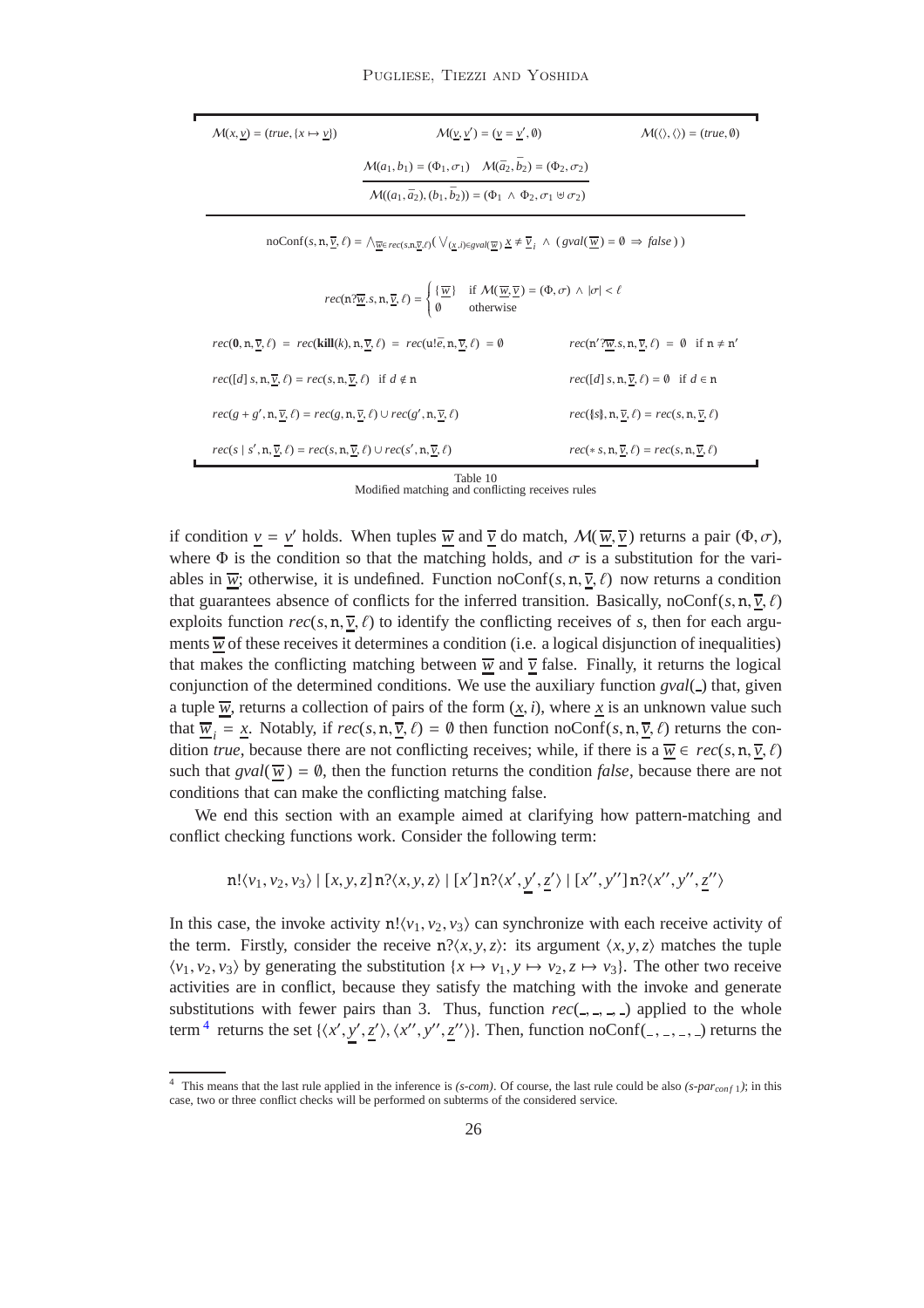condition  $(y' \neq v_2 \lor \underline{z}' \neq v_3) \land \underline{z}'' \neq v_3$ . Hence, a transition of the term is

$$
\begin{array}{c}\n\mathbf{n!}\langle v_1, v_2, v_3 \rangle \mid [x, y, z] \mathbf{n?}\langle x, y, z \rangle \mid [x'] \mathbf{n?}\langle x', \underline{y}', \underline{z}' \rangle \mid [x'', y''] \mathbf{n?}\langle x'', y'', \underline{z}'' \rangle \\
\underline{\langle v' \neq v_2 \lor \underline{z}' \neq v_3 \land \underline{z}'' \neq v_3, \mathbf{n} \emptyset \emptyset \langle v_1, v_2, v_3 \rangle} \\
\end{array}
$$
\n
$$
[x'] \mathbf{n?}\langle x', y', \underline{z}' \rangle \mid [x'', y''] \mathbf{n?}\langle x'', y'', \underline{z}'' \rangle
$$

Consider now the receive  $n$ ? $\langle x'', y'', z'' \rangle$ : in this case the matching function returns condition  $z'' = v_3$  and substitution  $\{x'' \mapsto v_1, y'' \mapsto v_2\}$ . Function  $rec(\underline{\hspace{1cm}}, \underline{\hspace{1cm}}, \underline{\hspace{1cm}}, \underline{\hspace{1cm}})$  applied to the whole term returns the set  $\{\langle x', y', z' \rangle\}$ , because the only conflicting receive is n? $\langle x', y', z' \rangle$ . Thus, the corresponding transition is

$$
\begin{array}{c}\nn! \langle v_1, v_2, v_3 \rangle \mid [x, y, z] \, n? \langle x, y, z \rangle \mid [x'] \, n? \langle x', \underline{y}', \underline{z}' \rangle \mid [x'', y''] \, n? \langle x'', y'', \underline{z}'' \rangle \\
\underbrace{(v' \neq v_2 \lor \underline{z}' \neq v_3) \land \underline{z}'' = v_3, n \, \emptyset \, 2 \langle v_1, v_2, v_3 \rangle} \quad [x, y, z] \, n? \langle x, y, z \rangle \mid [x'] \, n? \langle x', v_2, \underline{z}' \rangle\n\end{array}
$$

Moreover, the receive activities can communicate with the environment; in this case the conflict checks are performed by rule *(s-par<sub>conf2</sub>)*. For example, the transition corresponding to the execution of  $n$ ? $\langle x, y, z \rangle$  is

$$
\frac{\mathbf{n}!\langle v_1, v_2, v_3 \rangle \mid [x, y, z] \mathbf{n}?\langle x, y, z \rangle \mid [x'] \mathbf{n}?\langle x', \underline{y}', \underline{z}' \rangle \mid [x'', y''] \mathbf{n}?\langle x'', y'', \underline{z}'' \rangle \overbrace{\frac{x \neq \mathbf{bn} \land \underline{y} \neq \mathbf{bn} \land (\underline{y}' \neq \underline{y} \lor \underline{z}' \neq \underline{z}) \land \underline{z}'' \neq \underline{z}, \mathbf{n} \triangleright [\langle x, y, z \rangle] \langle x, y, z \rangle}}{\langle x, y, z \rangle}
$$

$$
\mathbf{n!}\langle v_1, v_2, v_3 \rangle \mid [x'] \mathbf{n?}\langle x', \underline{y'}, \underline{z'} \rangle \mid [x'', y''] \mathbf{n?}\langle x'', y'', \underline{z''} \rangle
$$

Finally, as another example consider the following term:

$$
\mathbf{n!}\langle v_1,v_2,v_3\rangle \mid [x,y,z]\,\mathbf{n?}\langle x,y,z\rangle \mid [x']\,\mathbf{n?}\langle x',v_2,v_3\rangle
$$

If we try to infer the transition corresponding to the communication with  $n$ ? $\langle x, y, z \rangle$ , we have that the condition on the transition label is *false*, because function  $rec(\underline{\ } , \underline{\ } , \underline{\ } , \underline{\ } )$  returns  $\langle x', v_2, v_3 \rangle$  and  $\text{gval}(\langle x', v_2, v_3 \rangle) = \emptyset$ .

## <span id="page-26-0"></span>**6 Related work and concluding remarks**

Symbolic semantics and symbolic bisimulation were first introduced in [\[13\]](#page-27-10) by Hennessy and Lin on value-passing process algebras. The symbolic approach has been then applied to  $\pi$ -calculus in [\[24\]](#page-28-5) by Sangiorgi and in [\[4\]](#page-27-12) by Boreale and De Nicola. Victor has adopted a similar approach in [\[25\]](#page-28-6) to efficiently characterise hyperequivalence for the fusion calculus. A more recent work on a symbolic semantics for a fusion-based calculus is [\[6\]](#page-27-13) by Buscemi and Montanari. A revisited symbolic technique for  $\pi$ -calculus has been recently proposed in [\[2\]](#page-27-14) by Bonchi and Montanari.

COWS is a process calculus introduced in [\[16\]](#page-27-8) for specifying and combining serviceoriented applications, while modelling their dynamic behaviour. Since its definition, a number of methods and tools have been devised to analyse COWS specifications, such as a type system to check confidentiality properties [\[17\]](#page-28-7), a logic and a model checker to express and check functional properties of services [\[11\]](#page-27-9), a stochastic extension to enable quantitative reasoning on service behaviours [\[22\]](#page-28-8), a static analysis to establish properties of the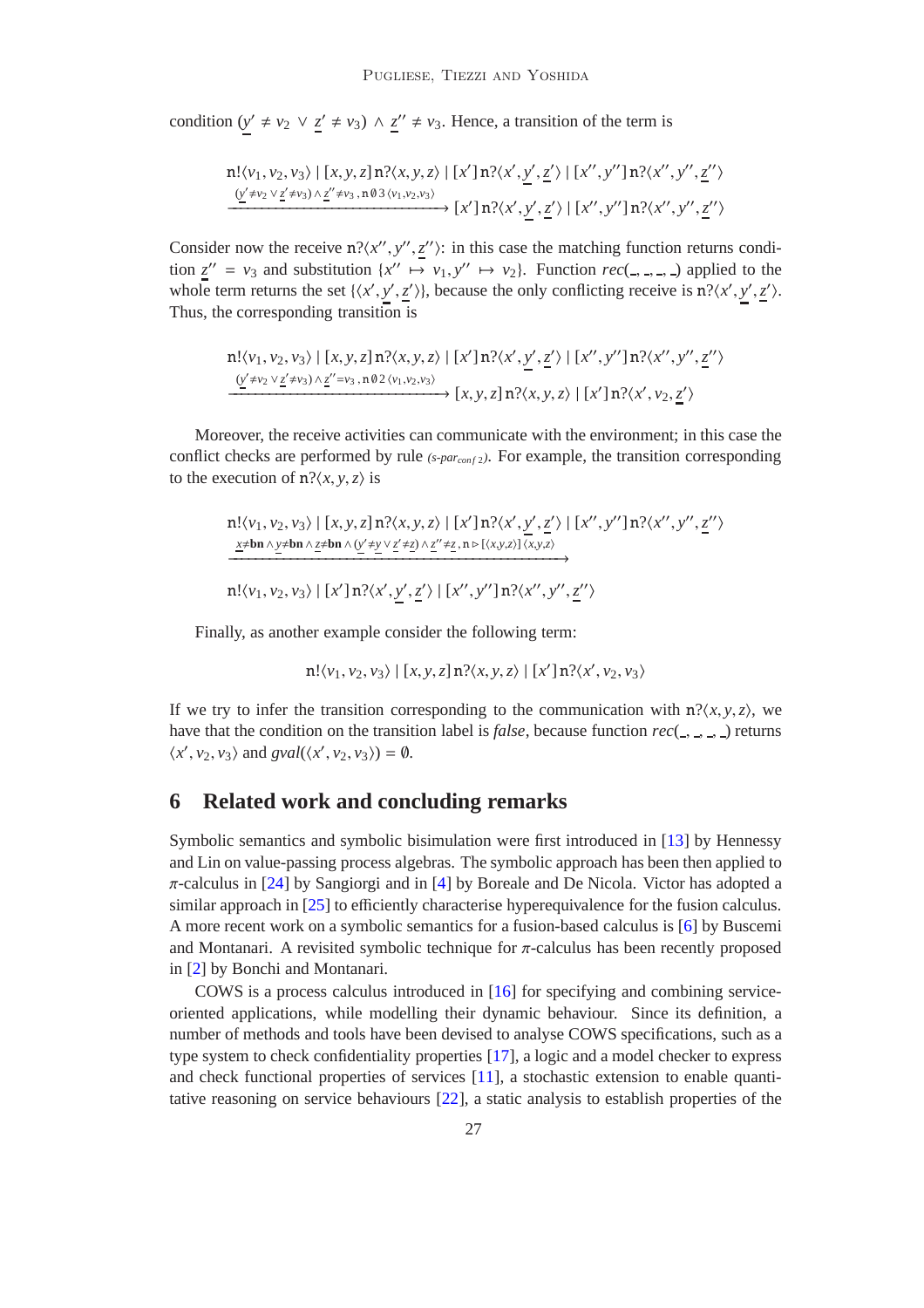flow of information between services [\[1\]](#page-27-15), and bisimulation-based observational semantics to check interchangeability of services and conformance against service specifications [\[23\]](#page-28-2). An overview of some of the above tools, with an application to the analysis of a case study, can be found in [\[18\]](#page-28-9).

We believe that the alternative symbolic operational semantics defined in this paper can pave the way for the development of efficient model and equivalence checkers for COWS. In fact, the model checking approach of [\[11\]](#page-27-9) does not support a fully compositional verification methodology. It allows to analyse systems of services 'as a whole', but does not enable analysis of services in isolation (e.g. a provider service without a proper client). The symbolic operational semantics should permit to overcome this limitation that is somewhat related to the original semantics of COWS which, although based on an LTS, follows a reduction style. Furthermore, the symbolic operational semantics can be used to improve efficiency of checking the equivalences introduced in [\[23\]](#page-28-2). This, of course, requires defining alternative characterizations of the equivalences on top of the symbolic transition system. We plan to pursue these lines of research in the near future, and in particular to implement the operational semantics and equivalence and model checkers on top of it.

## **References**

- <span id="page-27-15"></span>[1] J. Bauer, F. Nielson, H.R. Nielson, and H. Pilegaard. Relational analysis of correlation. In María Alpuente and Germán Vidal, editors, *The 15th International Static Analysis Symposium (SAS'08)*, volume 5079 of *Lecture Notes in Computer Science*, pages 32–46. Springer, 2008.
- <span id="page-27-14"></span>[2] F. Bonchi and U. Montanari. Symbolic semantics revisited. In *FoSSaCS*, volume 4962 of *LNCS*, pages 395–412. Springer, 2008.
- <span id="page-27-6"></span>[3] M. Boreale, R. Bruni, R. De Nicola, and M. Loreti. Sessions and pipelines for structured service programming. In G. Barthe and F.S. de Boer, editors, FMOODS, volume 5051 of LNCS, pages 19–38. Springer, 2008.
- <span id="page-27-12"></span><span id="page-27-7"></span>[4] M. Boreale and R. De Nicola. A symbolic semantics for the pi-calculus. *Inf. Comput.*, 126(1):34–52, 1996.
- [5] R. Bruni, I. Lanese, H.C. Melgratti, and E. Tuosto. Multiparty sessions in SOC. In D. Lea and G. Zavattaro, editors, *COORDINATION*, volume 5052 of *LNCS*, pages 67–82. Springer, 2008.
- <span id="page-27-13"></span>[6] M. Buscemi and U. Montanari. Open Bisimulation for the concurrent Constraint Pi-Calculus. In *ESOP*, volume 4960 of *LNCS*, pages 254–268. Springer, 2008.
- <span id="page-27-1"></span>[7] N. Busi, R. Gorrieri, C. Guidi, R. Lucchi, and G. Zavattaro. Choreography and orchestration conformance for system design. In *COORDINATION*, volume 4038 of *LNCS*, pages 63–81. Springer, 2006.
- <span id="page-27-0"></span>[8] M.J. Butler, C.A.R. Hoare, and C. Ferreira. A trace semantics for long-running transactions. In *25 Years Communicating Sequential Processes*, volume 3525 of *LNCS*, pages 133–150. Springer, 2005.
- <span id="page-27-4"></span>[9] M. Carbone, K. Honda, and N. Yoshida. Structured communication-centred programming for web services. In *ESOP*, volume 4421 of *LNCS*, pages 2–17. Springer, 2007.
- <span id="page-27-11"></span>[10] R. De Nicola and F. Vaandrager. Three logics for branching bisimulation. *J. ACM*, 42(2):458–487, 1995.
- <span id="page-27-9"></span>[11] A. Fantechi, S. Gnesi, A. Lapadula, F. Mazzanti, R. Pugliese, and F. Tiezzi. A model checking approach for verifying COWS specifications. In *FASE*, volume 4961 of *LNCS*, pages 230–245. Springer, 2008.
- <span id="page-27-3"></span>[12] C. Guidi, R. Lucchi, R. Gorrieri, N. Busi, and G. Zavattaro. SOCK: a calculus for service oriented computing. In *ICSOC*, volume 4294 of *LNCS*, pages 327–338. Springer, 2006.
- <span id="page-27-10"></span><span id="page-27-5"></span>[13] M. Hennessy and H. Lin. Symbolic bisimulations. *Theor. Comput. Sci.*, 138(2):353–389, 1995.
- [14] I. Lanese, V. Vasconcelos, F. Martins, and A. Ravara. Disciplining orchestration and conversation in service-oriented computing. In *Int. Conf. on Software Engineering and Formal Methods (SEFM'07)*, pages 305–314. IEEE Computer Society, 2007.
- <span id="page-27-2"></span>[15] C. Laneve and G. Zavattaro. Foundations of web transactions. In *FoSSaCS*, volume 3441 of *LNCS*, pages 282–298. Springer, 2005.
- <span id="page-27-8"></span>[16] A. Lapadula, R. Pugliese, and F. Tiezzi. A calculus for orchestration of web services. Technical report, DSI, Univ. Firenze, 2007. Available at <http://rap.dsi.unifi.it/cows/papers/cows-esop07-full.pdf>. An extended abstract appeared in *Proc. of ESOP'07*, LNCS 4421, pages 33-47, Springer.